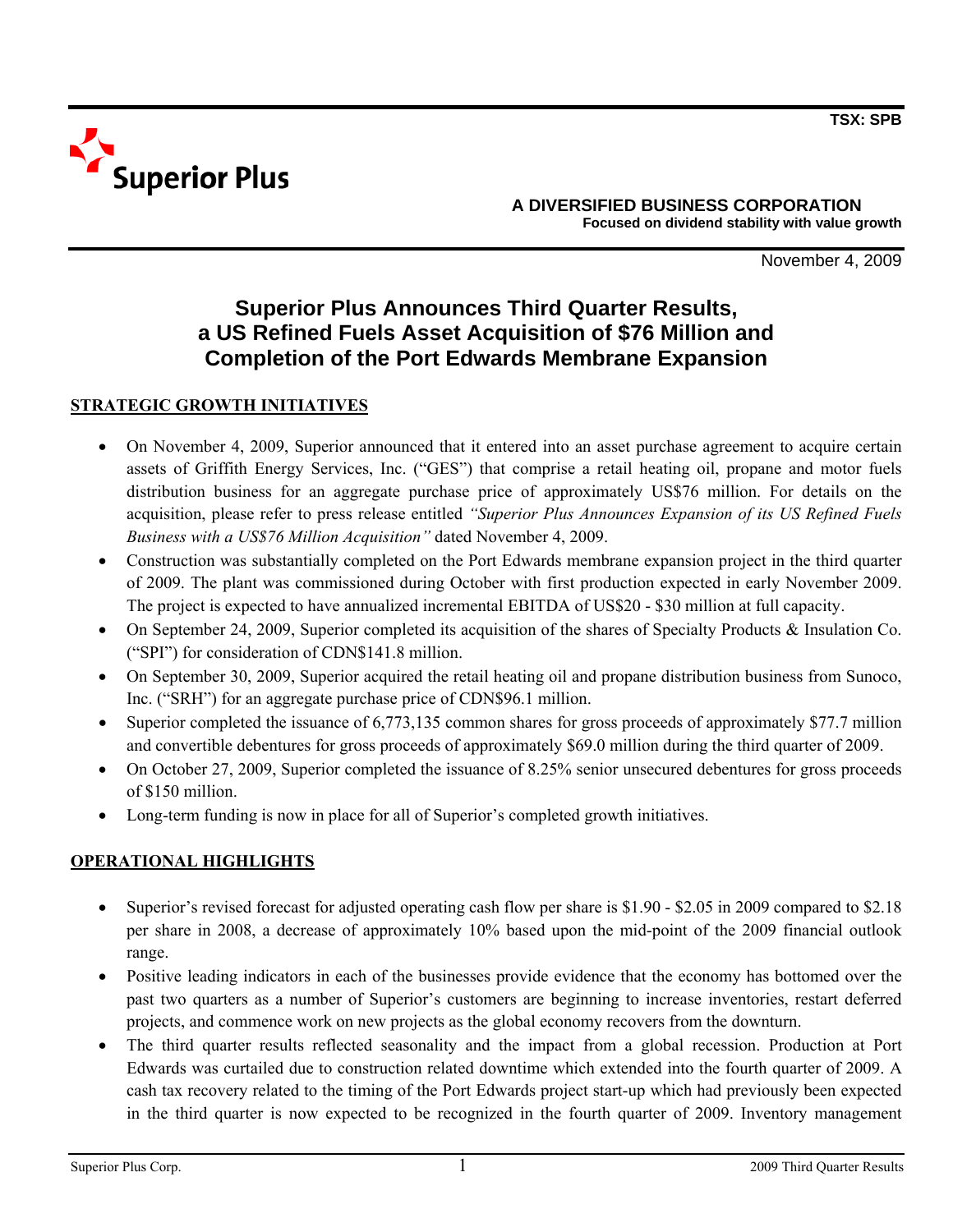activities in the Fuel Distribution segment had the effect of deferring expected profit recognition from the third quarter to the fourth quarter of 2009.

- Adjusted operating cash flow per share for the third quarter and year-to-date 2009 of \$0.22 and \$1.13, a decrease of \$0.16 and \$0.31, respectively, compared to prior year periods.
- Gross profit and EBITDA from operations were lower in the third quarter and year-to-date 2009 compared to prior periods due to the same factors outlined above.
- The impact of our strategic growth initiatives are expected to improve operating results in the fourth quarter of 2009 and more fully in 2010.
- Four quarter trailing proforma EBITDA was \$265.5 million resulting in a Senior Debt to EBITDA ratio of 2.4x and a Total Debt to EBITDA ratio of 3.6x as at September 30, 2009. The proforma EBITDA includes the SPI and SRH acquisitions completed during the third quarter of 2009.

|                                         | Three months ended September 30, |         | Nine months ended September 30, |         |  |
|-----------------------------------------|----------------------------------|---------|---------------------------------|---------|--|
| (millions of dollars except per share   | 2009                             | 2008    | 2009                            | 2008    |  |
| <i>amounts</i> )                        |                                  |         |                                 |         |  |
| Revenue                                 | 441.3                            | 580.2   | 1,499.2                         | 1,828.8 |  |
| Gross profit                            | 126.8                            | 152.8   | 450.1                           | 476.0   |  |
| EBITDA from operations <sup>(1)</sup>   | 32.3                             | 49.6    | 143.3                           | 173.0   |  |
| Interest                                | (10.1)                           | (9.8)   | (28.1)                          | (28.0)  |  |
| Cash taxes                              | 0.9                              | (4.3)   | (5.3)                           | (10.2)  |  |
| Corporate costs                         | (3.8)                            | (2.0)   | (10.4)                          | (7.5)   |  |
| Adjusted operating cash flow $^{(1)}$   | 19.3                             | 33.5    | 99.5                            | 127.3   |  |
|                                         |                                  |         |                                 |         |  |
| Adjusted operating cash flow per share, | \$0.22                           | \$0.38  | \$1.13                          | \$1.44  |  |
| basic $(1)(2)$ and diluted $(1)(3)$     |                                  |         |                                 |         |  |
| Dividends/Distributions paid per        | \$0.405                          | \$0.405 | \$1.215                         | \$1.205 |  |
| share/unit                              |                                  |         |                                 |         |  |

### **FINANCIAL SUMMARY**

 $<sup>(1)</sup>$  EBITDA from operations and adjusted operating cash flow are key performance measures used by management to evaluate the performance of</sup> Superior. These measures are defined under Non-GAAP Financial Measures in Management's Discussion and Analysis of the 2009 Third Quarter Results.

<sup>(2)</sup> The weighted average number of shares outstanding for the three months ended September 30, 2009 is 88.7 million (2008 – 88.4 million) and for the nine months ended September 30, 2009, is 88.4 million (2008 – 88.3 million).

(3) For the three and nine months ended September 30, 2009 and 2008, there were no dilutive instruments.

# **FINANCIAL OUTLOOK**

"The length of the global recession has made forecasting the recovery of the businesses difficult. Superior has responded swiftly to capitalize on acquisition opportunities given its strong balance sheet and operational expertise at a low point in the economic cycle. We continue to improve Superior's cost structure and integrate the acquisitions of SPI and SRH into our construction products and fuel distribution businesses. Given the recent improvement in a number of leading indicators in each of the businesses, we believe the third quarter of 2009 is the bottom of one of the most severe economic downturns in the past century. We remain committed to stability of dividends and creating value growth for our shareholders," said Chairman and Chief Executive Officer Grant Billing.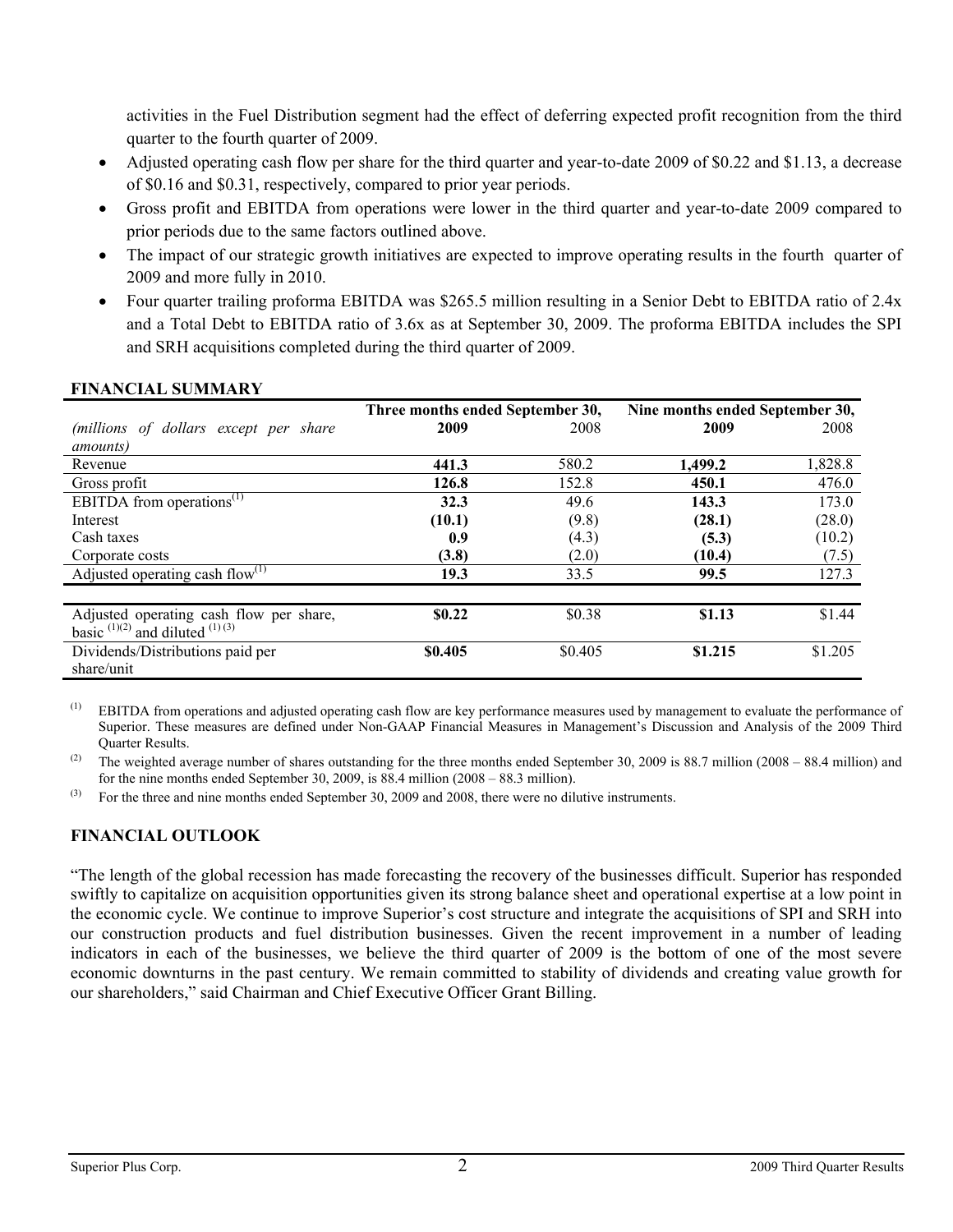|                                                 | $2009^{(1)}$  | $2009^{(2)(4)(5)(6)}$ |
|-------------------------------------------------|---------------|-----------------------|
| (millions of dollars, except per share amounts) | Prior         | Current               |
| <b>EBITDA</b> from operations                   |               |                       |
| <b>Fuel Distribution</b>                        | 95-105        | 95-105                |
| <b>Specialty Chemicals</b>                      | 95-105        | 95-105                |
| <b>Construction Products Distribution</b>       | $20 - 25$     | $20 - 25$             |
| <b>Fixed-Price Energy Services</b>              | $9-12$        | $9-12$                |
| Adjusted operating cash flow per share          | $$1.95-S2.10$ | \$1.90-\$2.05         |
| Dividends paid per share                        | \$1.62        | \$1.62                |
| Senior Debt/EBITDA Ratio <sup>(3)</sup>         | 1.9           | 2.0                   |
| Total Debt/EBITDA Ratio <sup>(3)</sup>          | <b>3.0</b>    | 3.2                   |

(1) As provided in Superior's 2009 Second Quarter Financial Results.<br>(2) The essumptions, definitions, and risk fectors relating to the Einem

The assumptions, definitions, and risk factors relating to the Financial Outlook are discussed in Management's Discussion and Analysis of the 2009 Third Quarter Results.

<sup>(3)</sup> Superior's debt ratios take into account the impact of the off-balance sheet receivable sales program amounts, the efficiency and growth projects and excludes Port Edwards project debt of \$150 million (US\$130 million) as well as project EBITDA contribution. Including the Port Edwards project debt with no corresponding EBITDA would result in a year-end Senior Debt to EBITDA ratio of 2.6x and Total Debt to EBITDA ratio of 3.8x.

(4) The current 2009 financial outlook includes the acquisitions of SPI and SRH which closed on September 24, 2009 and September 30, 2009, respectively.

 $<sup>(5)</sup>$  The current 2009 financial outlook includes the convertible debenture, common share, and senior unsecured debenture financings</sup> as discussed in Management's Discussion and Analysis of the 2009 Third Quarter Results.

 (6) The current 2009 financial outlook does not include any benefit or cost related to the announced GES acquisition on November 4, 2009.

Superior has revised its annual expectations for adjusted operating cash flow by \$0.05 to \$1.90 - \$2.05 per share in 2009 based upon year-to-date results and its current outlook for the remainder of 2009. The forecast decrease in adjusted operating cashflow was due to higher financing costs partially offset by incremental cash flow from the acquisitions of SPI and SRH. Superior's financial outlook for 2010 adjusted operating cash flow remains at \$2.05 - \$2.25 and includes the SPI and SRH acquisitions along with the related financings and excludes any benefit or cost relating to the announced GES acquisition.

The Port Edwards membrane expansion project was commissioned in October 2009. Initial start-up has commenced and production is expected in early November 2009. The Port Edwards production facility was shut down for a period of approximately 10 weeks, which included an additional four weeks of downtime not previously forecast in the second quarter of 2009. The reduced revenue and production volumes have been included in the current 2009 financial outlook.

|                                           | Three months ended September 30, |              | Nine months ended September 30, |              |
|-------------------------------------------|----------------------------------|--------------|---------------------------------|--------------|
| (millions of dollars)                     | $2009^{(1)}$                     | $2008^{(1)}$ | $2009^{(1)}$                    | $2008^{(1)}$ |
| EBITDA from operations:                   |                                  |              |                                 |              |
| <b>Fuel Distribution</b>                  | 0.3                              | 6.7          | 49.9                            | 57.5         |
| <b>Specialty Chemicals</b>                | 22.1                             | 31.9         | 74.4                            | 83.6         |
| <b>Construction Products Distribution</b> | 7.1                              | 8.1          | 11.9                            | 23.9         |
| <b>Fixed-Price Energy Services</b>        | 2.8                              | 2.9          | 7.1                             | 8.0          |
|                                           | 32.3                             | 49.6         | 143.3                           | 173 0        |

### **SEGMENTED INFORMATION**

(1) EBITDA from operations is a key performance measure used by management to evaluate the performance of Superior. This measure is defined under Non-GAAP Financial Measures in Management's Discussion and Analysis of the 2009 Third Quarter Results.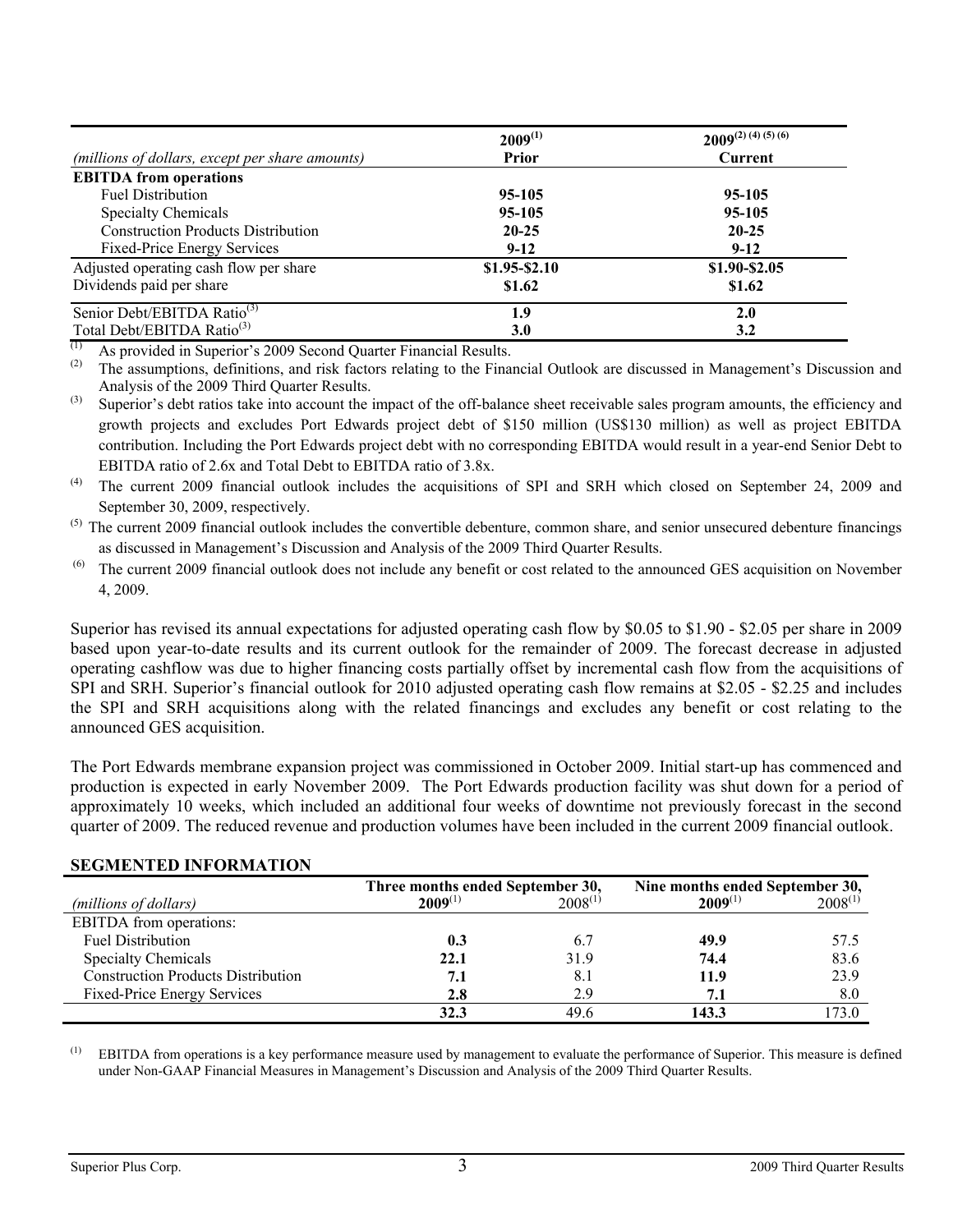# **Fuel Distribution**

- EBITDA from operations were \$0.3 million and \$49.9 million for the third quarter and year-to-date 2009, a decrease of \$6.4 million and \$7.6 million, respectively, compared to prior year periods, primarily as a result of an 8% decline in sales volumes due to the continued impact of the economic recession in Canada.
- Total gross profits per litre for the third quarter and year-to-date 2009 were 22.1 cents and 22.7 cents, a decrease of 0.6 cents and an increase of 1.5 cents, respectively, compared to the prior year periods.
- Retail propane and delivery gross profits of \$44.7 million and \$171.1 million decreased by 8% and 5% in the third quarter and year-to-date 2009, respectively, compared to the prior year periods. Superior's sales and marketing program has produced positive results throughout 2009 with annualized new customer volumes of approximately 119 million litres partially offsetting the impact on sales volumes due to the economic recession in Canada.
- Wholesale and related gross profits were \$0.3 million and \$18.5 million in the third quarter and year-to-date 2009, a decrease of \$2.2 million and an increase of \$4.4 million, respectively, compared to the prior year periods. Inventory management activities had the effect of deferring expected profit recognition from the third quarter to the fourth quarter of 2009.
- Superior consolidated logistics functions from six Regional Operation Centres into two National Operations Centres during the third quarter of 2009. Installation of handheld computers on the service fleet commenced in the third quarter and is expected to be completed in the fourth quarter of 2009.
- EBITDA from operations is expected to be \$95 \$105 million for 2009, including the acquisition of SRH. The previous outlook provided in the 2009 Second Quarter Results did not include any benefit of the SRH acquisition completed on September 30, 2009. The benefits of sales and marketing initiatives, projected efficiency improvements in the cost structure, and the benefits due to the SRH acquisition mitigated the impact of the economic recession in North America.

# **Specialty Chemicals**

- EBITDA from operations were \$22.1 million and \$74.4 million in the third quarter and year-to-date 2009, a decrease of \$9.8 million and \$9.2 million, respectively, compared to the prior year periods.
- Gross profits in the third quarter and year-to-date 2009 decreased by \$11.9 million and \$5.1 million to \$50.0 million and \$163.7 million, respectively, compared to the prior year periods.
- Chemical sales volumes of 163,000 (MTs) for the third quarter were 25,000 (MTs) lower than the prior year quarter primarily due to the Port Edwards membrane project conversion downtime. The Valdosta, Georgia sodium chlorate facility was restarted in the third quarter as planned due to a forecasted increase in sodium chlorate demand.
- The Port Edwards, Wisconsin chloralkali facility membrane expansion project remains on budget with construction substantially completed at the end of the third quarter. Project commissioning and testing was completed during October with first phase of start-up initiated late October. The temporary closure of the facility was approximately 10 weeks which resulted in reduced revenue and production volumes and have been reflected in the current financial outlook. The additional plant capacity is expected to provide an annual incremental US\$20 - \$30 million of positive EBITDA contribution at full capacity.
- EBITDA from operations is expected to be \$95 \$105 million for 2009, which is consistent with the previous outlook provided in the 2009 Second Quarter Results.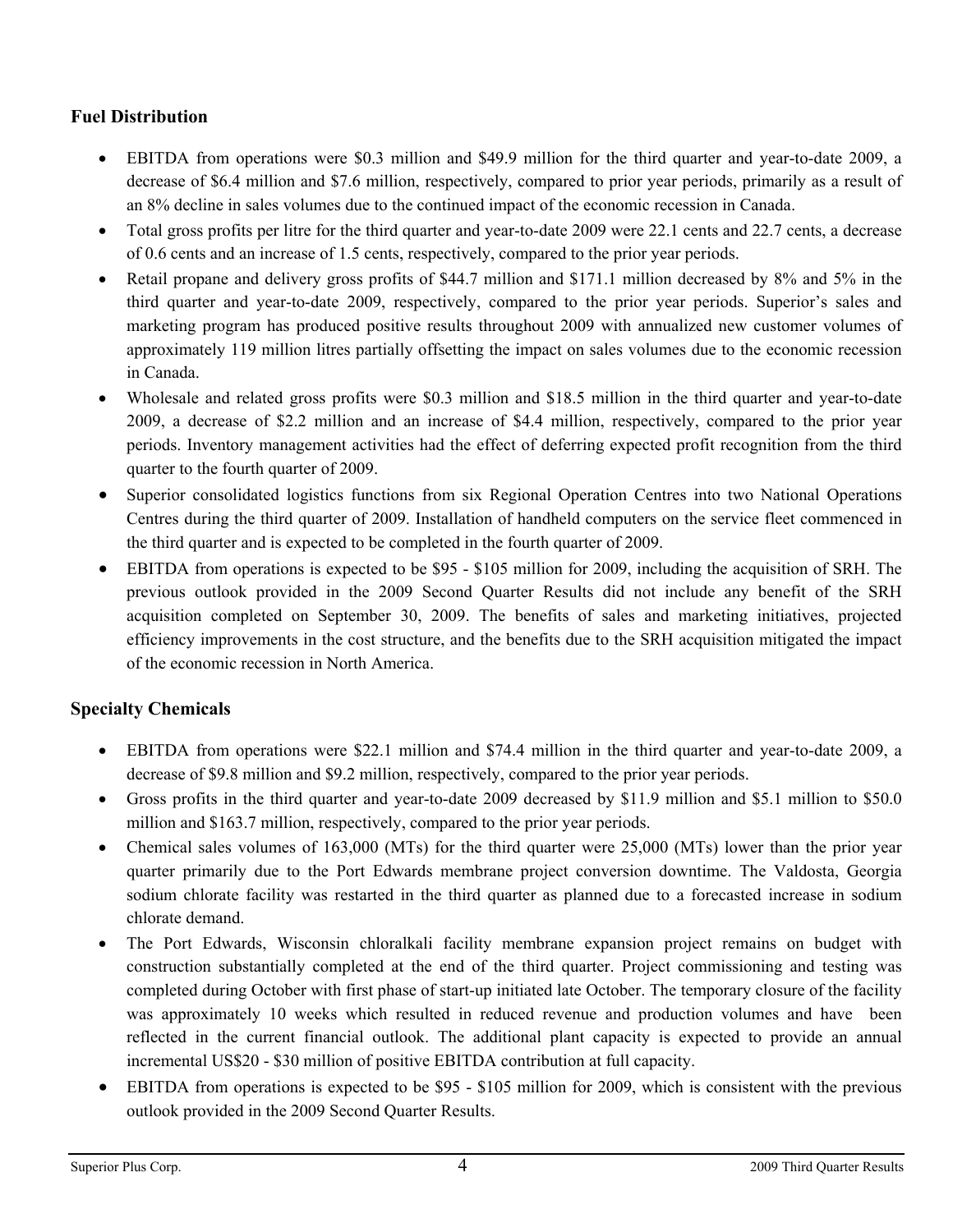# **Construction Products Distribution**

- EBITDA from operations were \$7.1 million and \$11.9 million in the third quarter and year-to-date 2009, a decrease of \$1.0 million and \$12.0 million, respectively, compared to the prior year periods.
- Gross profits in the third quarter and year-to-date 2009 were \$26.9 million and \$75.6 million, a decrease of \$8.3 million and \$24.3 million, respectively, compared to the prior year periods primarily due to a 21%, 29%, and 31% decline in drywall sales volumes in the first, second, and third quarter, respectively. Sales volumes declined due to a rapid deterioration of the residential and commercial construction activity as a result of the impact of a recession in North America.
- Sales margins were modestly higher in most operating areas in the third quarter and year-to-date 2009, compared to the prior year periods due to a continued focus on margin management initiatives and the impact of purchasing programs.
- Aggressive cost reduction initiatives throughout the first half of the year significantly contributed to lower cash operating and administrative costs of \$19.8 million, a decrease of 27% compared to the prior year period.
- Several leading indicators such as permits and housing starts have provided positive signs of both the United States and Canadian construction markets bottoming with some improvement expected in 2010.
- EBITDA from operations is expected to be \$20 \$25 million for 2009, including the acquisition of SPI.. The previous outlook provided in the 2009 Second Quarter Results did not include any benefit from the SPI acquisition completed on September 24, 2009. The benefits of aggressive cost reduction programs and the positive impact of the SPI acquisition mitigated the full impact of the recession in North America.

# **Fixed-Price Energy Services**

- EBITDA from operations were \$2.8 million and \$7.1 million in the third quarter and year-to-date 2009, a decrease of \$0.1 million and \$0.9 million, respectively, compared to the prior year periods.
- Gross profits were \$7.9 million and \$23.2 million in the third quarter and year-to-date 2009, a decrease of \$0.7 million and \$0.8 million, respectively, compared to the prior year periods.
- SEM continued to focus its sales channels towards acquiring and retaining Ontario commercial natural gas and electricity customers, Quebec commercial natural gas customers and British Columbia natural gas residential and commercial customers.
- Currently, SEM's portfolio of customers is approximately 70% commercial and 30% residential by volume.
- EBITDA from operations is expected to be \$9 \$12 million for 2009, consistent with the previous outlook provided in the 2009 Second Quarter Results.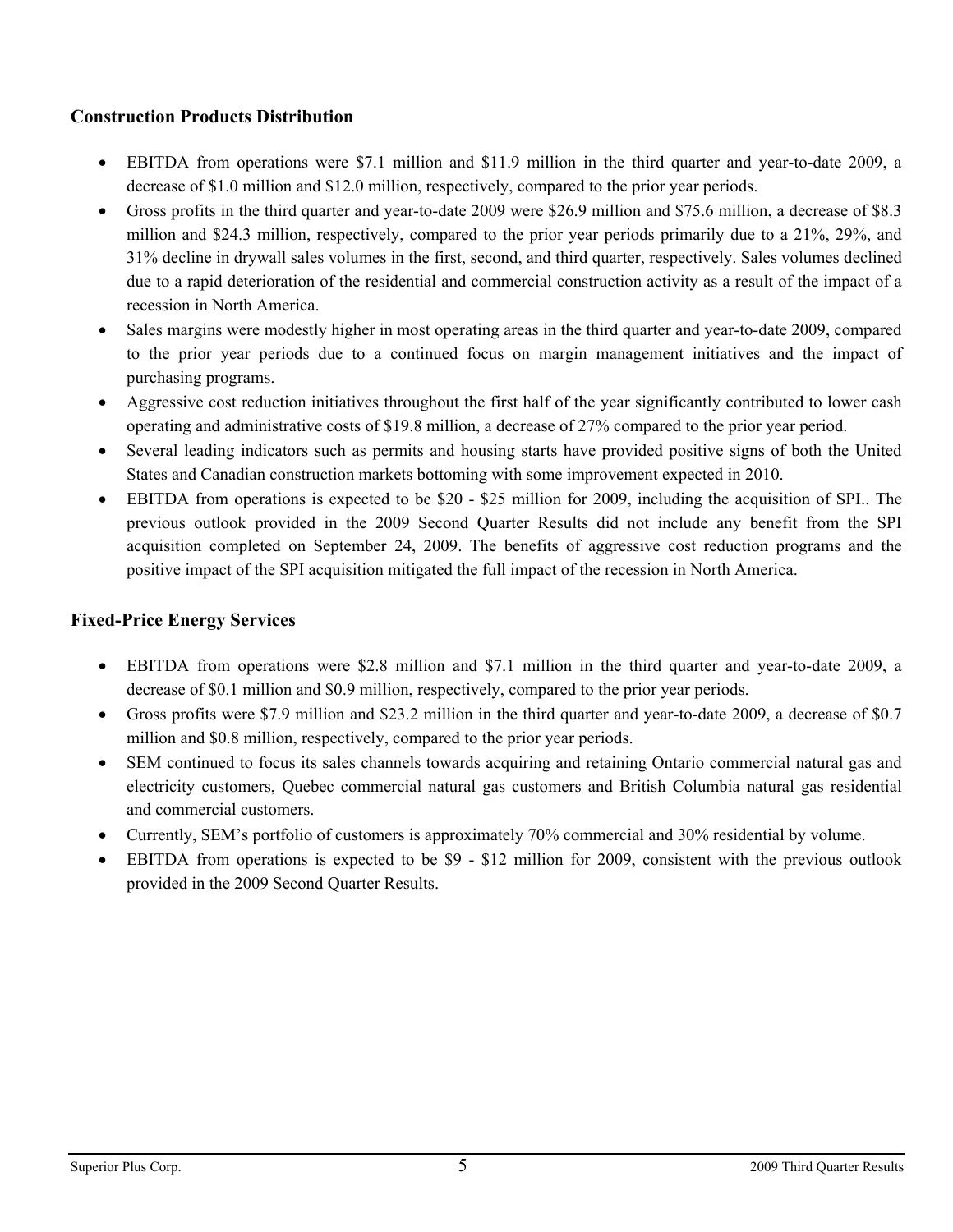# **CAPITAL EXPENDITURE SUMMARY**

|                                                    | Three months ended<br>September 30 |       | Nine months ended<br>September 30 |       |
|----------------------------------------------------|------------------------------------|-------|-----------------------------------|-------|
| (millions of dollars)                              | 2009                               | 2008  | 2009                              | 2008  |
| Efficiency, process improvement and growth related | 5.0                                | 4.5   | 17.9                              | 15.4  |
| Other capital                                      | 2.6                                | 0.5   | 5.9                               | 4.9   |
| Port Edwards expansion project                     | 31.1                               | 9.1   | 87.3                              | 17.6  |
| Earn-out payment on prior acquisition              |                                    |       | 0.6                               |       |
| Acquisition of SPI                                 | 141.8                              |       | 141.8                             |       |
| Acquisition of SRH                                 | 96.1                               |       | 96.1                              |       |
| Other acquisitions                                 | 0.7                                | (0.1) | 0.7                               | 24.5  |
| Proceeds on disposition of capital                 | (1.0)                              | (5.1) | (3.9)                             | (6.6) |
| Total net capital expenditures                     | 276.3                              | 8.9   | 346.4                             | 55.8  |

In the third quarter of 2009, Superior continued to improve its cost structure by investing \$5.0 million of capital in efficiency projects primarily in the fuel distribution and specialty chemicals divisions. The Port Edwards conversion project made good progress in the third quarter of 2009 with capital spending of \$31.1 million (US\$28.3 million). The project was commissioned in October 2009 and remains on budget. As at September 30, 2009, Superior has incurred US\$119.9 million of the estimated US\$130 million costs to complete the Port Edwards project.

# **KEY CORPORATE ITEMS**

- Total interest expense of \$10.1 million in the third quarter increased by \$0.3 million compared to the prior year quarter primarily due to higher average debt levels partially offset by lower average interest rates and the impact of the appreciation of the Canadian dollar on US denominated interest costs.
- Superior had a \$570 million syndicated credit facility with undrawn credit capacity of approximately \$143.7 million (excluding its securitization program) as at September 30, 2009. Effective October 31, 2009, Superior had undrawn credit capacity in excess of \$300 million primarily due to the October 27, 2009 closing of Superior Plus LP's \$150 million senior unsecured debentures.
- As at September 30, 2009, Superior had utilized \$66.8 million of its existing securitization program.
- Due to the timing of the start-up of the Port Edwards project, Superior anticipates a US cash income tax recovery of approximately \$5.6 million to occur in the fourth quarter of 2009, which will result in an increase to adjusted operating cash flow per share of approximately \$0.05. The US cash tax recovery was originally expected to occur in the third quarter of 2009 and is included in the current financial outlook in 2009.
- Given Superior's current tax basis of approximately \$1.7 billion as at December 31, 2008, the corporation does not anticipate any material Canadian cash taxes payable until 2014 based upon the current level of Canadian taxable income projected from 2009-2014. Beyond 2014, Superior anticipates incurring Canadian cash taxes at an approximate rate of 12-13% for a period of 3-4 years.

### **2009 Third Quarter Results**

Superior's 2009 third Quarter Results are attached and available on Superior's website at: www.superiorplus.com under the investor information section and at www.sedar.com.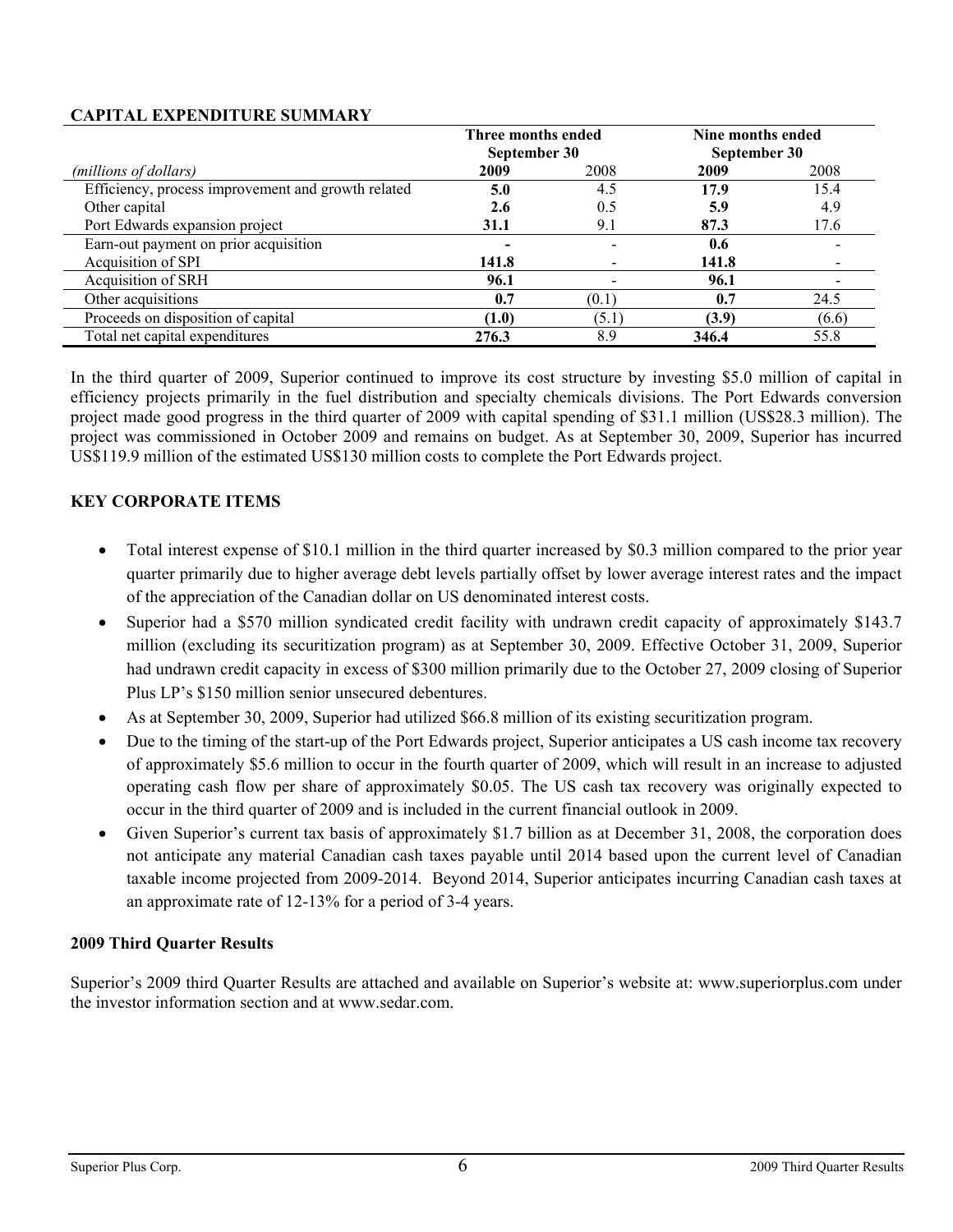### **Conference Call**

*Superior Plus will be conducting a conference call and webcast for investors, analysts, brokers and media representatives to discuss the 2009 Third Quarter Results at 8:30 a.m. MST on Thursday, November 5, 2009. To participate in the call, dial: 1-866-250-4892. A recording of the call will be available for replay until midnight, December 4, 2009. To access the recording, dial: 1-877-289-8525 and enter pass code: 4170712, followed by the pound key. Internet users can listen to the call live, or as an archived call, on Superior's website at www.superiorplus.com under the events calendar section.* 

### **Forward Looking Information**

Certain information included herein is forward-looking, within the meaning of applicable Canadian securities laws. Forward looking information can be identified by looking for words such as "believe", "expects", "expected", "will", "intends", "projects", "anticipates", "estimates", "continues" or similar words. Forward-looking information in this press release, including the attached Management's Discussion and Analysis of 2009 Third Quarter Results, includes but is not limited to, consolidated and business segment outlooks, expected EBITDA from operations, expected adjusted operating cash flow, expected adjusted operating cash flow per share, future capital expenditures, business strategy and objectives, dividend strategy, expected senior debt and total debt to EBITDA ratios, future cash flows, anticipated taxes, expected impact of proposed productivity improvement initiatives and statements regarding the future financial position of Superior and Superior LP. Superior believes the expectations reflected in such forward-looking information are reasonable but no assurance can be given that these expectations will prove to be correct and such forward-looking statements should not be unduly relied upon.

Forward-looking information is based on various assumptions. Those assumptions are based on information currently available to Superior, including information obtained from third party industry analysts and other third party sources and include, the historic performance of Superior's businesses, current business and economic trends, availability and utilization of tax basis, currency, exchange and interest rates, trading data, cost estimates and the other assumptions set forth under the "Outlook" sections contained in the attached Management's Discussion and Analysis of 2009 Third Quarter Results. Readers are cautioned that the preceding list of assumptions is not exhaustive.

Forward-looking information is not a guarantee of future performance and involves a number of risks and uncertainties some of which are described herein and in the attached Management's Discussion and Analysis of 2009 Third Quarter Results. Such forward-looking information necessarily involves known and unknown risks and uncertainties, which may cause Superior's or Superior LP's actual performance and financial results in future periods to differ materially from any projections of future performance or results expressed or implied by such forward-looking information. These risks and uncertainties include but are not limited to the risks referred to under the section entitled "Risk Factors to Superior*"*, in the attached Management's Discussion and Analysis of 2009 Third Quarter Results, the risks associated with the availability and amount of the tax basis and the risks identified in Superior's 2008 Annual Information Form under the heading "Risk Factors". Any forward-looking information is made as of the date hereof and, except as required by law, Superior does not undertake any obligation to publicly update or revise such information to reflect new information, subsequent or otherwise.

*For more information about Superior, visit our website at www.superiorplus.com or contact:* 

| <b>Wayne Bingham</b> | <b>Executive Vice-President and Chief Financial Officer</b><br>E-mail: whingham@superiorplus.com<br>Phone: (403) 218-2951 / Fax: (403) 218-2973<br>Toll Free: 1-866-490-PLUS (7587) |
|----------------------|-------------------------------------------------------------------------------------------------------------------------------------------------------------------------------------|
| <b>Scott Daniel</b>  | Vice-President, Treasurer and Investor Relations<br>E-mail: sdaniel@superiorplus.com<br>Phone: (403) 218-2953 / Fax: (403) 218-2973<br>Toll Free: 1-866-490-PLUS (7587)             |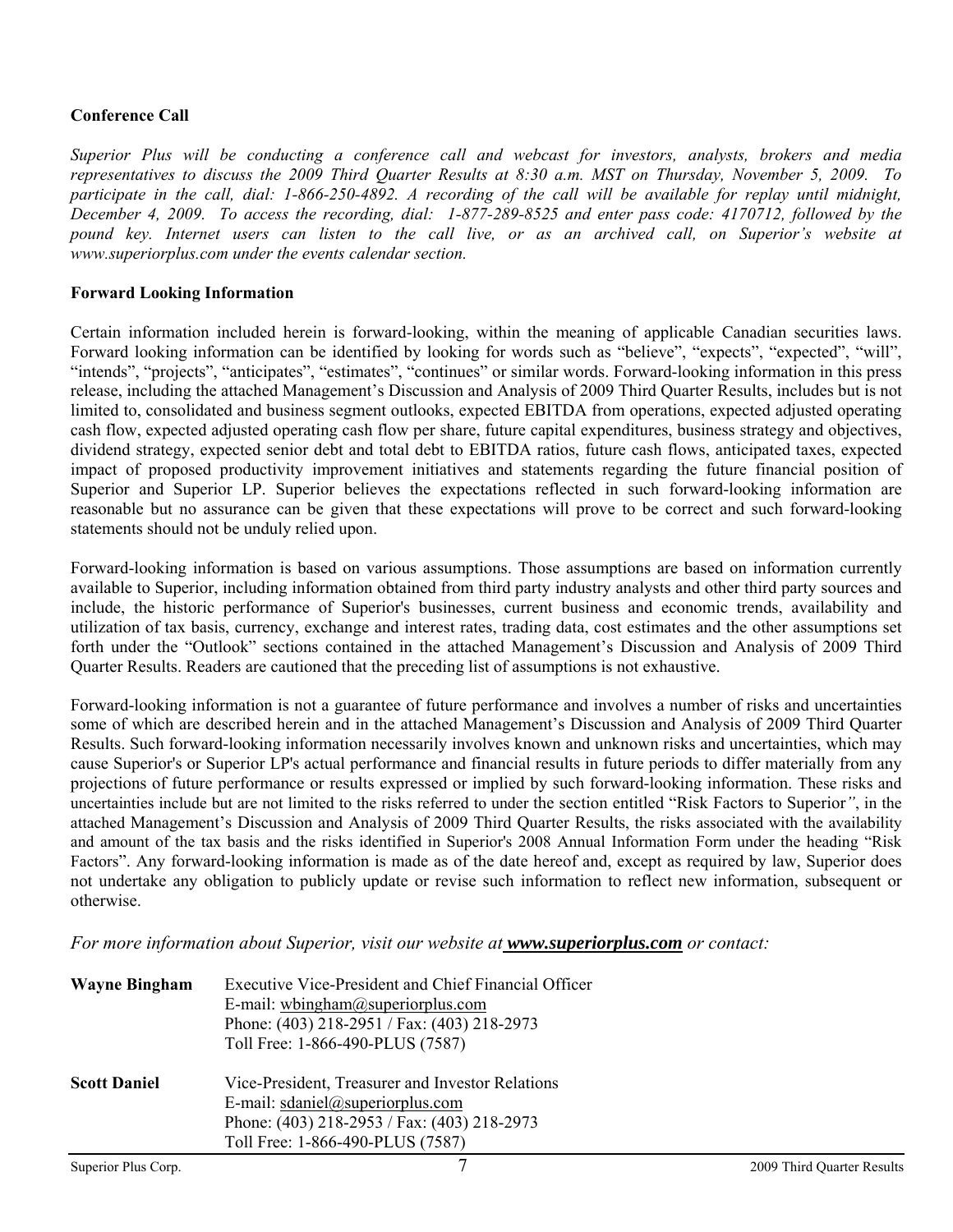# **Management's Discussion and Analysis of 2009 Third Quarter Results November 4, 2009**

# **Non-GAAP Financial Measures**

# *Adjusted Operating Cash Flow*

Adjusted operating cash flow is equal to cash flow from operating activities as defined by Canadian generally accepted accounting principles (GAAP), adjusted for changes in non-cash working capital and customer acquisition costs. Superior may deduct or include additional items to its calculation of adjusted operating cash flow; these items would generally, but not necessarily, be items of a non-recurring nature. Adjusted operating cash flow is the main performance measure used by management and investors to evaluate the performance of Superior. Readers are cautioned that adjusted operating cash flow is not a defined performance measure under Canadian GAAP and that adjusted operating cash flow cannot be assured. Superior's calculation of adjusted operating cash flow may differ from similar calculations used by comparable entities. Adjusted operating cash flow represents cash flow generated by Superior that is available for, but not necessarily limited to, changes in working capital requirements, investing activities and financing activities of Superior.

The seasonality of Superior's individual quarterly results must be assessed in the context of annualized adjusted operating cash flow. Adjustments recorded by Superior as part of its calculation of adjusted operating cash flow include, but are not limited to, the impact of the seasonality of Superior's businesses, principally Superior Propane, by adjusting for non-cash working capital items, thereby eliminating the impact of the timing between the recognition and collection/payment of Superior's revenues and expense, which can differ significantly from quarter to quarter. Adjustments are also made to reclassify the cash flows related to natural gas and electricity customer contract related costs in a manner consistent with the income statement recognition of these costs. Adjusted operating cash flow is reconciled to cash flow from operating activities on page 9.

# *EBITDA*

EBITDA represents earnings before interest, taxes, depreciation, amortization and other non-cash expenses, and is used by Superior to assess its consolidated results and the results of its operating divisions. EBITDA is not a defined performance measure under GAAP. Superior's calculation of EBITDA may differ from similar calculations used by comparable entities. EBITDA of Superior's operating businesses may be referred to as EBITDA from operations. Net earnings (loss) are reconciled to EBITDA from operations on page 26.

# *Compliance EBITDA*

Compliance EBITDA represents earnings before interest, taxes, depreciation, amortization and other non-cash expenses calculated on a 12 month trailing basis giving pro forma effect to acquisitions and divestitures and is used by Superior to calculate its debt covenants and other credit information. Compliance EBITDA is not a defined performance measure under GAAP. Superior's calculation of compliance EBITDA may differ from similar calculations used by comparable entities. See Note 11 to the unaudited Interim Consolidated Financial Statements for a reconciliation of net earnings (loss) to compliance EBITDA.

# **Overview of Superior**

Superior Plus Corp. is a diversified business corporation. Superior holds 100% of Superior LP, a limited partnership formed between Superior General Partner Inc., as general partner and Superior as limited partner. Superior owns 100% of the shares of Superior General Partner Inc. The cash flow of Superior is solely dependent on the results of Superior LP and is derived from the allocation of Superior LP's income to Superior by means of partnership allocations. Superior, through its ownership of Superior LP has four operating segments: a fuel distribution and related service business operating under the trade names Superior Propane, Superior Plus Energy Services, Montour Home Comfort Services and Mohawk Home Comfort Services; a specialty chemicals business operating under the trade name ERCO Worldwide (ERCO); a construction products distribution business operating under the trade names Winroc and Specialty Products and Insulation Co. (SPI); and a fixed-price energy services business operating under the trade name Superior Energy Management (SEM).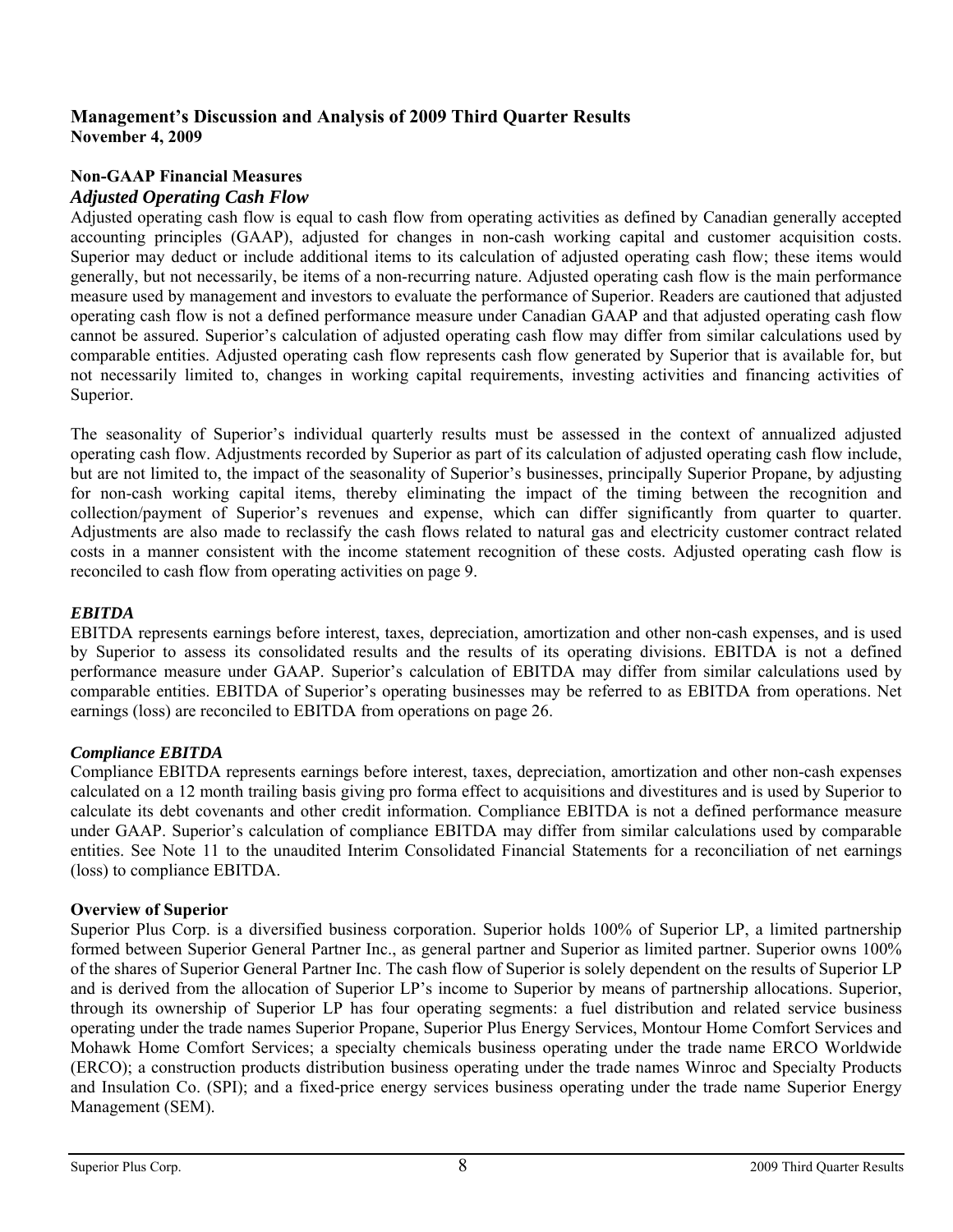# **Third Quarter Results**

### **Summary of Adjusted Operating Cash Flow**

| $\overline{ }$                                                        |                                     |        |                                    |        |
|-----------------------------------------------------------------------|-------------------------------------|--------|------------------------------------|--------|
|                                                                       | Three months ended<br>September 30, |        | Nine months ended<br>September 30, |        |
| (millions of dollars except per share amounts)                        | 2009                                | 2008   | 2009                               | 2008   |
| <b>EBITDA</b> from operations:                                        |                                     |        |                                    |        |
| <b>Fuel Distribution</b>                                              | 0.3                                 | 6.7    | 49.9                               | 57.5   |
| <b>Specialty Chemicals</b>                                            | 22.1                                | 31.9   | 74.4                               | 83.6   |
| <b>Construction Products Distribution</b>                             | 7.1                                 | 8.1    | 11.9                               | 23.9   |
| <b>Fixed-Price Energy Services</b>                                    | 2.8                                 | 2.9    | 7.1                                | 8.0    |
|                                                                       | 32.3                                | 49.6   | 143.3                              | 173.0  |
| Interest                                                              | (10.1)                              | (9.8)  | (28.1)                             | (28.0) |
| Cash income tax recovery (expense)                                    | 0.9                                 | (4.3)  | (5.3)                              | (10.2) |
| Corporate costs                                                       | (3.8)                               | (2.0)  | (10.4)                             | (7.5)  |
| Adjusted operating cash flow                                          | 19.3                                | 33.5   | 99.5                               | 127.3  |
|                                                                       |                                     |        |                                    |        |
| Adjusted operating cash flow per share, basic $(1)$ and diluted $(2)$ | \$0.22                              | \$0.38 | \$1.13                             | \$1.44 |

<sup>(1)</sup> The weighted average number of shares outstanding for the three months ended September 30, 2009, is 88.7 million (2008 – 88.4 million) and for the nine months ended September 30, 2009, is 88.4 million (2008 – 88.3 million).

(2) For the three and nine months ended September 30, 2009 and 2008, there were no dilutive instruments.

### **Adjusted Operating Cash Flow Reconciled to Cash Flow from Operating Activities** (1)

|                       | Three months ended<br>September 30,              |       | Nine months ended<br>September 30, |        |        |
|-----------------------|--------------------------------------------------|-------|------------------------------------|--------|--------|
| (millions of dollars) |                                                  | 2009  | 2008                               | 2009   | 2008   |
|                       | <b>Cash flows from operating activities</b>      | 29.3  | 8.7                                | 187.7  | 154.1  |
|                       | Add: Customer contract related costs capitalized | 0.9   | 2.6                                | 3.0    | 5.0    |
|                       | Less: Decrease in non-cash working capital       | (9.2) | 23.8                               | (86.1) | (26.9) |
|                       | Amortization of customer contract related costs  | (1.7) | (1.6)                              | (5.1)  | (4.9)  |
|                       | Adjusted operating cash flow                     | 19.3  | 33.5                               | 99.5   | 127.3  |

 (1) See the unaudited Interim Consolidated Financial Statements for cash flows from operating activities, customer contract related costs and changes in non-cash working capital.

Third quarter adjusted operating cash flow was \$19.3 million, a decrease of \$14.2 million or 42% compared to the prior year quarter. The decrease in adjusted operating cash flow was due to reduced EBITDA from operations at Superior's fuel distribution, specialty chemicals and construction products distribution businesses and higher corporate costs, offset in part by lower cash income taxes. Adjusted operating cash flow per share was \$0.22 per share in the third quarter, a decrease of 42% from \$0.38 per share in the prior year quarter due to the decrease in adjusted operating cash flow noted above. The weighted average number of shares outstanding was consistent with the prior year quarter. A comprehensive review of EBTIDA from operations for all of Superior's businesses is contained later in this management's discussion and analysis.

Adjusted operating cash flow for the nine months ended September 30, 2009 was \$99.5 million, a decrease of \$27.8 million or 22% compared to the prior year period. The decrease in adjusted operating cash flow was due to reduced EBITDA from operations at all of Superior's business and higher corporate costs, offset in party by reduced cash income taxes. Adjusted operating cash flow per share was \$1.13 per share for the nine months ended September 30, 2009, a decrease of \$0.31 per share or 22% due to the decrease in adjusted operating cash flow as noted above. The weighted average number of shares outstanding was consistent with the prior year period.

Net earnings for the third quarter were \$33.0 million, compared to a net loss of \$203.9 million in the prior year quarter. Net earnings were impacted by \$33.9 million in unrealized gains on financial instruments in the current quarter,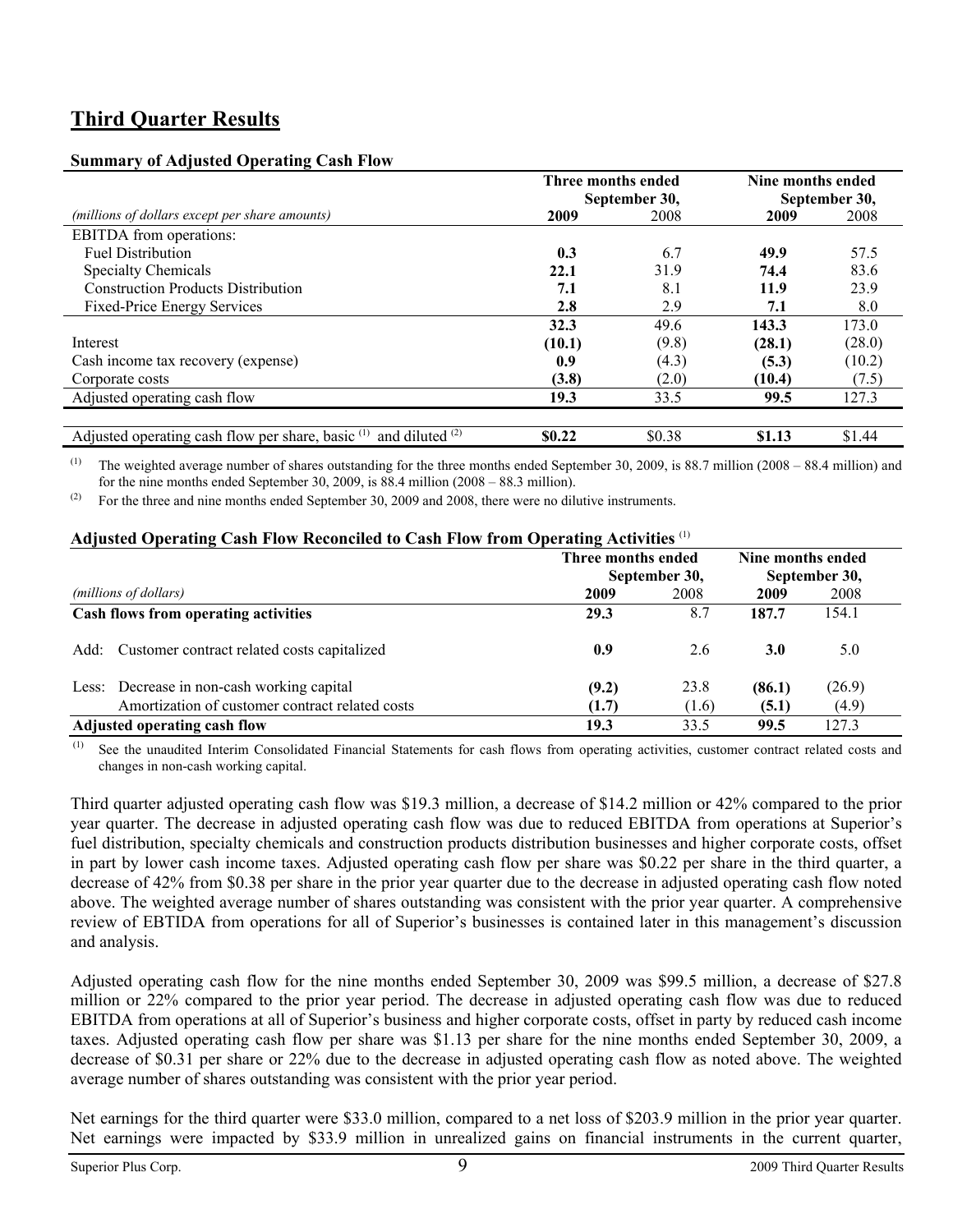compared to unrealized losses of \$232.7 million in the prior year quarter. The change in the unrealized gains and losses on financial instruments was due principally to gains in the current quarter on SEM's natural gas financial derivatives compared to losses in the prior year as a result of fluctuations in the spot and forward price for natural gas. Revenues of \$441.3 million were \$138.9 million lower than the prior year quarter due principally to a decrease in the retail selling price of propane as a result of a reduction in the wholesale cost of propane, in addition to reduced sales volumes and selling prices within the construction products distribution business. Gross profit of \$126.8 million was \$26.0 million lower than the prior year quarter due principally to reduced sales volumes at all of Superior's operating businesses. Total income tax for the third quarter was an expense of \$5.0 million compared to an income tax recovery of \$3.3 million in the prior year quarter. Income taxes were impacted by Superior's conversion to a corporation on December 31, 2008, and the reversal of Superior's deferred tax credit. Additionally, third quarter net earnings were affected for the same reasons as the analysis of adjusted operating cash flow for the third quarter which is detailed by operating business throughout this management's discussion and analysis.

Net earnings for the nine months ended September 30, 2009 were \$50.9 million, compared to net earnings of \$87.6 million in the prior year period. Net earnings were impacted by \$20.4 million in unrealized losses on financial instruments in the current period, compared to unrealized gains of \$22.4 million in the prior year period. The change in the unrealized gains and losses on financial instruments was due principally to a reduction in the value of ERCO's fixedprice power purchase agreements due to changes in the spot and forward prices of electricity; additionally, losses in the current period on SEM's natural gas financial derivatives compared to a small gain in the prior year period were the result of fluctuations in the spot and forward price for natural gas. Revenues of \$1,499.2 million were \$329.6 million lower than the prior year period due principally to a decrease in the retail selling price of propane as a result of a reduction in the wholesale cost of propane, in addition to reduced sales volumes and selling prices within the construction products distribution business. Gross profit of \$450.0 million was \$26.0 million lower than the prior year period due principally to reduced sales volumes at all of Superior's businesses. Total income tax recovery in the current period was \$8.3 million compared to an income tax expense of \$25.7 million in the prior year quarter. Income taxes were impacted by Superior's conversion to a corporation on December 31, 2008, and the reversal of Superior's deferred tax credit.

### **Fuel Distribution**

Superior Propane generated EBITDA from operations of \$0.3 million in the third quarter, a decrease of \$6.4 million from the prior year quarter due to lower gross profit and modestly higher operating costs.

|                                                  | Three months ended September 30, |                                 |         |                                   | Nine months ended September 30, |                   |         |                                   |
|--------------------------------------------------|----------------------------------|---------------------------------|---------|-----------------------------------|---------------------------------|-------------------|---------|-----------------------------------|
| (millions of dollars except per litre amounts)   | 2009                             |                                 | 2008    |                                   | 2009                            |                   |         | 2008                              |
|                                                  |                                  | $\frac{\cancel{c}}{\cancel{h}}$ |         | $\frac{\cancel{c}}{\text{litre}}$ |                                 | $\epsilon$ /litre |         | $\frac{\cancel{c}}{\text{litre}}$ |
| Revenue <sup>(1)(2)</sup>                        | 147.6                            | 65.9                            | 236.6   | 97.0                              | 614.4                           | 68.0              | 834.2   | 84.5                              |
| Cost of sales                                    | (98.0)                           | (43.8)                          | (181.3) | (74.3)                            | (409.6)                         | (45.3)            | (625.2) | (63.3)                            |
| Gross profit                                     | 49.6                             | 22.1                            | 55.3    | 22.7                              | 204.8                           | 22.7              | 209.0   | 21.2                              |
| Less: Cash operating and administration costs    | (49.3)                           | (22.0)                          | (48.6)  | (19.9)                            | (154.9)                         | (17.1)            | (151.5) | 15.3)                             |
| <b>EBITDA</b> from operations                    | 0.3                              | 0.1                             | 6.7     | 2.8                               | 49.9                            | 5.6               | 57.5    | 5.9                               |
| Propane retail volumes sold (millions of litres) | 224                              |                                 | 244     |                                   | 904                             |                   |         | 987                               |

Condensed operating results for the three and nine months ended September 30, 2009 and 2008 are provided in the following table.

 $<sup>(1)</sup>$  Effective January 1, 2007, Superior discontinued hedge accounting for all economic hedging activities, as such, amounts related to these</sup> contracts must be accounted for separately on Superior's financial statements (see Notes 9 and 13 to the unaudited Interim Consolidated Financial Statements). In order to better reflect the results of its operations, Superior has reclassified these amounts for purposes of this management's discussion and analysis to present its results as if it had accounted for these transactions as accounting hedges. As such, included in revenue for the three and nine months ended September 30, 2009 is \$0.1 million and \$1.0 million in realized foreign currency forward contract losses, and included in revenue for the three and nine months ended September 30, 2008 is \$0.2 million and (\$0.4) million in realized foreign currency forward contract gains (losses).

<sup>(2)</sup> For the three and nine months ended September 30, 2009 for purposes of the management's discussion and analysis, Superior has reclassified \$0.1 million and \$nil, of foreign currency translation gains related to US-denominated working capital from operating and administrative expense to revenue and for the three and nine months ended September 30, 2008 has reclassified \$nil and \$0.6 million of foreign currency translation losses related to US-denominated working capital from operating and administrative expense to revenue. Reclassification of the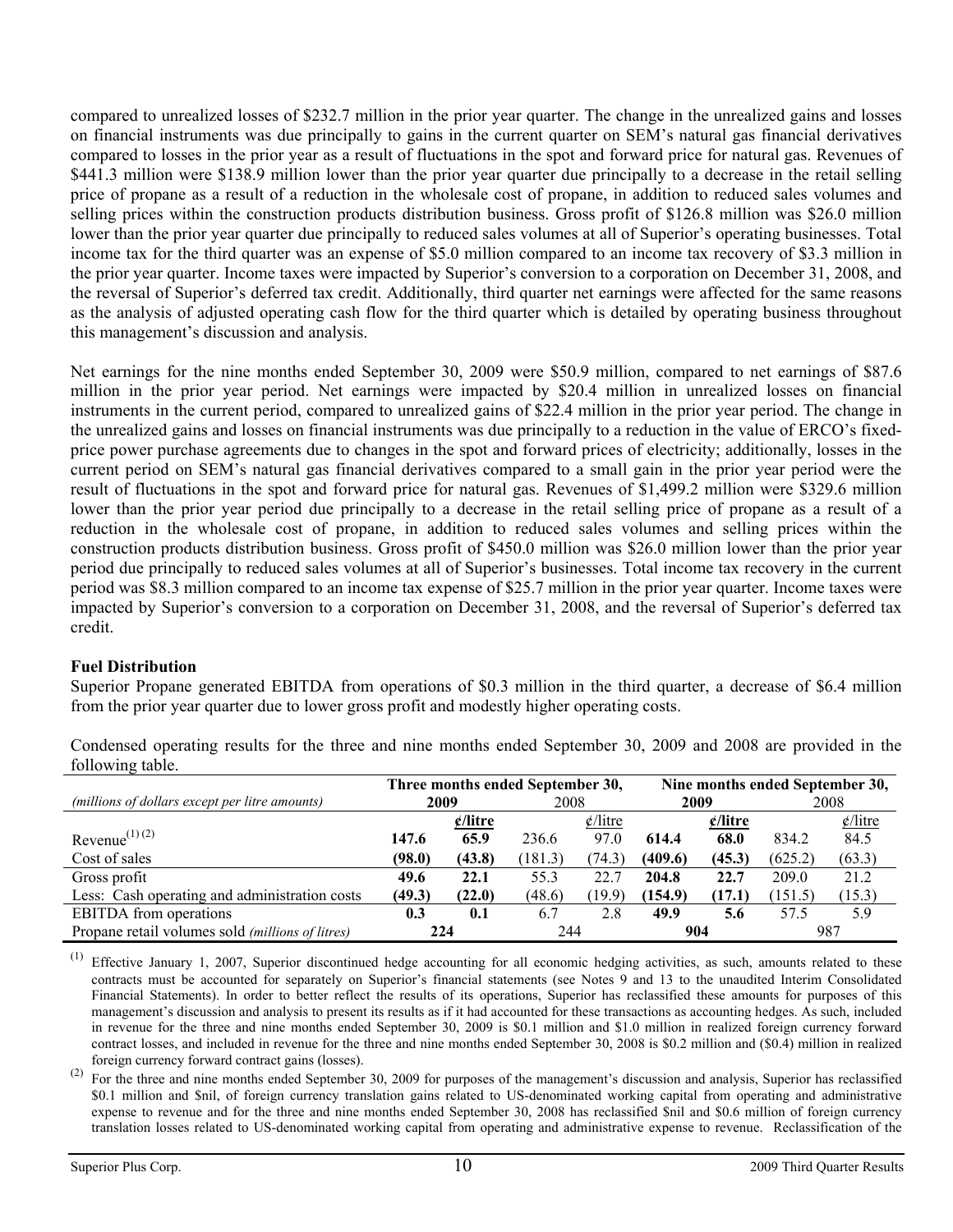translation gains or losses provides improved matching to the income statement recognition of the underlying working capital item that resulted in the translation gains or losses.

Revenues for the third quarter of 2009 were \$147.6 million, a decrease of \$89.0 million from revenues of \$236.6 million in 2008. The decrease in revenues was due to lower retail propane sales volumes, combined with a lower average retail selling price of propane as a result of a reduction in the wholesale cost of propane. Total gross profit for the third quarter of 2009 was \$49.6 million, a decrease of \$5.7 million or 10% over the prior year quarter. Total gross profit per litre for the third quarter of 2009 was 22.1 cents per litre, a decrease of 0.6 cents per litre or 3% compared to the prior year quarter. A summary and detailed review of gross profit by segment is provided below.

|      |      | Nine months ended September 30,  |       |  |
|------|------|----------------------------------|-------|--|
| 2009 | 2008 | 2009                             | 2008  |  |
| 44.7 | 48.4 | 171.1                            | 180.1 |  |
| 4.6  | 4.4  | 15.2                             | 14.8  |  |
| 0.3  | 2.5  | 18.5                             | 14.1  |  |
| 49.6 |      | 204.8                            | 209.0 |  |
|      |      | Three months ended September 30, |       |  |

Retail propane and delivery gross profit for the third quarter was \$44.7 million, a decrease of \$3.7 million or 8% from the prior year quarter, due principally to a 20 million litre or 8% reduction in sales volumes, offset in party by a modestly higher average retail and delivery sales margins. Residential and commercial volumes decreased by 4 million litres or 6% and were negatively impacted by a weaker overall economic environment throughout most of Canada and the ongoing impact of the customer conservation trend which began in 2008. Superior Propane's ongoing marketing efforts have been successful in acquiring new customers, partially offsetting the impact of reduced volumes due to the weaker economic environment. Average weather, as measured by degree days, for the third quarter was 6% warmer than the prior year and 10% warmer than the five year average, negatively impacting heating related volumes. However, heating related volumes in the second and third quarters are generally not materially impacted by average weather due to the seasonality of Superior Propane's operations. Industrial volumes decreased by 12 million litres or 9%, due principally to the impact of a weaker economic environment as noted above. In particular, volumes were negatively impacted by customer cutbacks and closures in the manufacturing and mining sectors, throughout Eastern Canada and the Prairies in addition to the impact of reduced activity levels in the oil and gas sector. Automotive propane volumes declined by 3 million litres or 9%, which was modestly below the historical decline trend in this end-use market due to a favourable pricing differential between retail propane and retail gas. Superior Propane continued to actively manage sales margins in the third quarter, resulting in an average retail propane and delivery sales margin of 19.9 cents per litre, which was consistent with the prior year quarter average margin of 19.8 cents per litre. Average margins compared to the prior year quarter were positively impacted by margin management initiatives, offset by the impact of competitive pressures.

Other services gross profit was \$4.6 million in the third quarter, an increase of \$0.2 million over the prior year quarter as increased rental gross profits more than offset weaker demand for service and installations. Wholesale and related gross profits were \$0.3 million in the third quarter, a decrease of \$2.2 million compared to the prior year quarter due to lower gross profits within the wholesale trading business as a result of weaker trading conditions during the quarter in addition to the timing of the recognition of gross profits compared to the prior year quarter. On an annualized basis, Superior Propane anticipates that wholesale trading gross profits will be higher than the prior year assuming normal volatility in the wholesale cost of propane for the remainder of 2009.

**Gross Profit by Segment**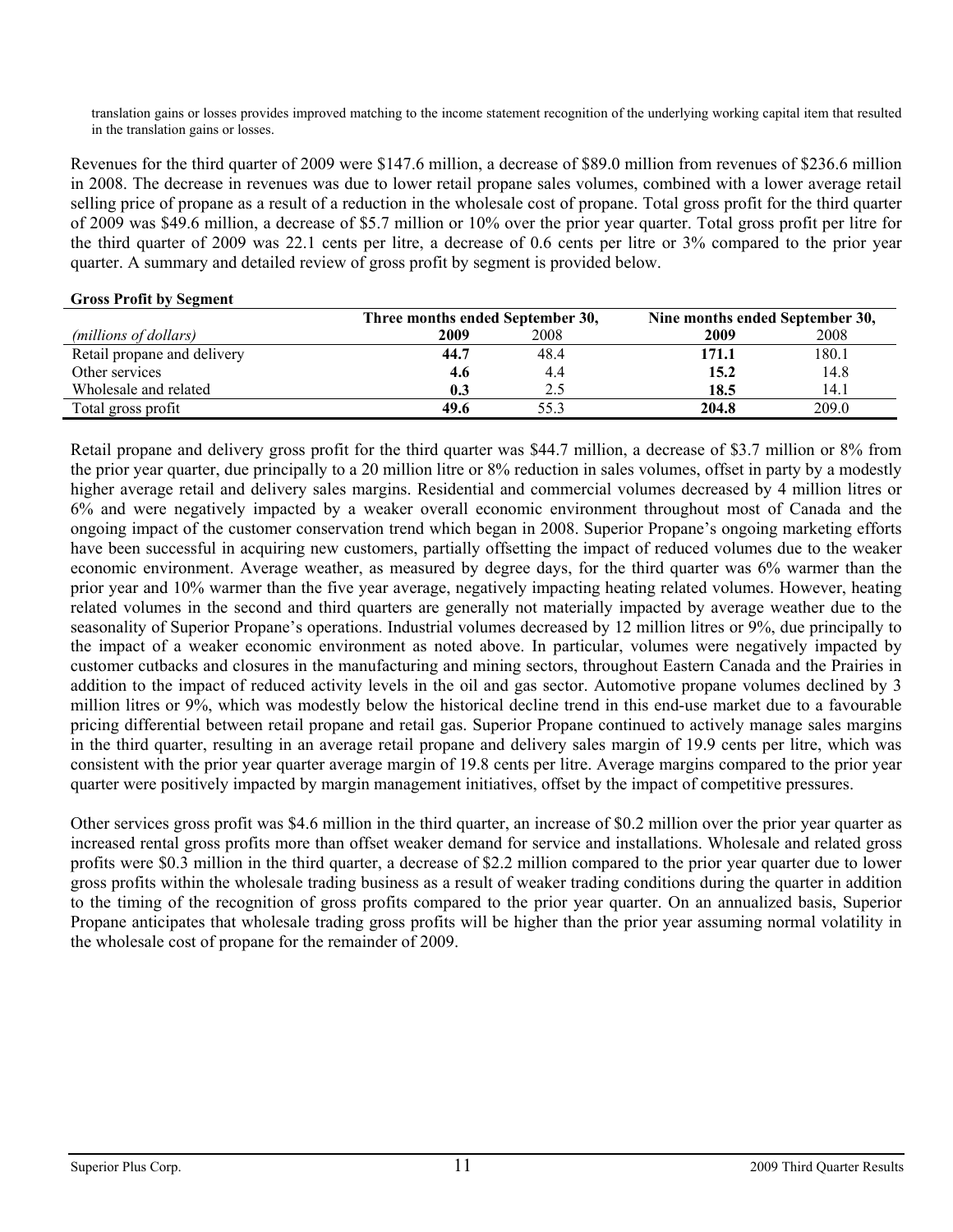#### **Superior Propane Annual Sales Volumes:**

| Volumes by End-Use Application $(1)$ |      |      | Volumes by Region $(1)(2)$       |      |      |
|--------------------------------------|------|------|----------------------------------|------|------|
| Three months ended September 30,     |      |      | Three months ended September 30, |      |      |
|                                      | 2009 | 2008 |                                  | 2009 | 2008 |
| Residential                          | 18   | 19   | Western Canada                   | 115  | 134  |
| Commercial                           | 40   | 43   | Eastern Canada                   | 90   | 92   |
| Agricultural                         |      |      | Atlantic Canada                  | 19   | 18   |
| Industrial                           | 127  | 139  |                                  |      |      |
| Automotive                           | 31   | 34   |                                  |      |      |
|                                      | 224  | 244  |                                  | 224  | 244  |
|                                      |      |      |                                  |      |      |

| Volumes by End-Use Application $(1)$ |                                  |      | Volumes by Region $(1)(2)$ |  |  |
|--------------------------------------|----------------------------------|------|----------------------------|--|--|
|                                      | Three months ended September 30, |      | Three months en            |  |  |
|                                      | 2009                             | 2008 |                            |  |  |
| Residential                          |                                  |      | Western Canada             |  |  |
|                                      | $\mathbf{A}$                     |      | $\Gamma$ $\Gamma$ 1.       |  |  |

|                                 | Volumes by End-Use Application $(1)$ |      | Volumes by Region $(1)(2)$      |      |      |
|---------------------------------|--------------------------------------|------|---------------------------------|------|------|
| Nine months ended September 30, |                                      |      | Nine months ended September 30, |      |      |
|                                 | 2009                                 | 2008 |                                 | 2009 | 2008 |
| Residential                     | 103                                  | 109  | Western Canada                  | 494  | 550  |
| Commercial                      | 203                                  | 214  | Eastern Canada                  | 338  | 366  |
| Agricultural                    | 39                                   | 44   | Atlantic Canada                 | 72   | 71   |
| Industrial                      | 478                                  | 529  |                                 |      |      |
| Automotive                      | 81                                   | 91   |                                 |      |      |
|                                 | 904                                  | 987  |                                 | 904  | 987  |

(1) **Volume**: Volume of retail propane sold (millions of litres).

(2) **Regions**: Western Canada region consists of British Columbia, Alberta, Saskatchewan, Manitoba, Northwest Ontario, Yukon and Northwest Territories; Eastern Canada region consists of Ontario (except for Northwest Ontario) and Quebec.

Cash operating and administrative costs of \$49.3 million increased by \$0.7 million or 1% from the prior year quarter due to increased equipment and truck maintenance and telecommunications costs, offset by lower wages and benefits and fuel costs. Superior Propane continues to actively manage expenses, particularly wages and benefits in response to fluctuations in volumes.

### **Acquisition of Heating Oil Assets**

On September 30, 2009, Superior acquired certain assets which make up a US retail heating oil and propane distribution business (heating oil assets) from Sunoco, Inc. (R&M), and Sunoco, Inc. both Pennsylvania corporations, for an aggregate purchase price of \$96.1 million (US\$89.6 million), inclusive of transaction related costs. The heating oil assets distribute a broad range of liquid fuels and propane gas and related services, serving markets in Pennsylvania and New York. As the heating oil assets were acquired on September 30, 2009, there is no contribution to Superior's third quarter results.

### **Outlook**

### **Fuel Distribution**

Superior expects fuel distribution's EBITDA from operations, inclusive of the contribution from the heating oils assets, for 2009 to be between \$95 million and \$105 million. The outlook provided in the second quarter 2009 Management's Discussion and Analysis of \$95 million to \$105 million was that of Superior Propane, whereas the current outlook includes the impact of the acquisition of the heating oil assets. The current outlook reflects a reduction in contribution from Superior Propane, offset by the contribution from the heating oil assets. Significant assumptions underlying the current outlook are:

- Superior forecasts average temperatures across Canada and the North Eastern United States to be consistent with the most recent five-year average;
- Total propane sales volumes compared to the prior year are expected to decline due to a continued slowdown in economic activity resulting in reduced demand for propane and related services;
- Commercial and industrial propane volumes are anticipated to improve in the last quarter of 2009 relative to the first three quarters of 2009 due to customer sales initiatives and a modestly improved outlook for the general economy;
- Total heating oil sales volumes will be consistent with Superior's acquisition assumptions;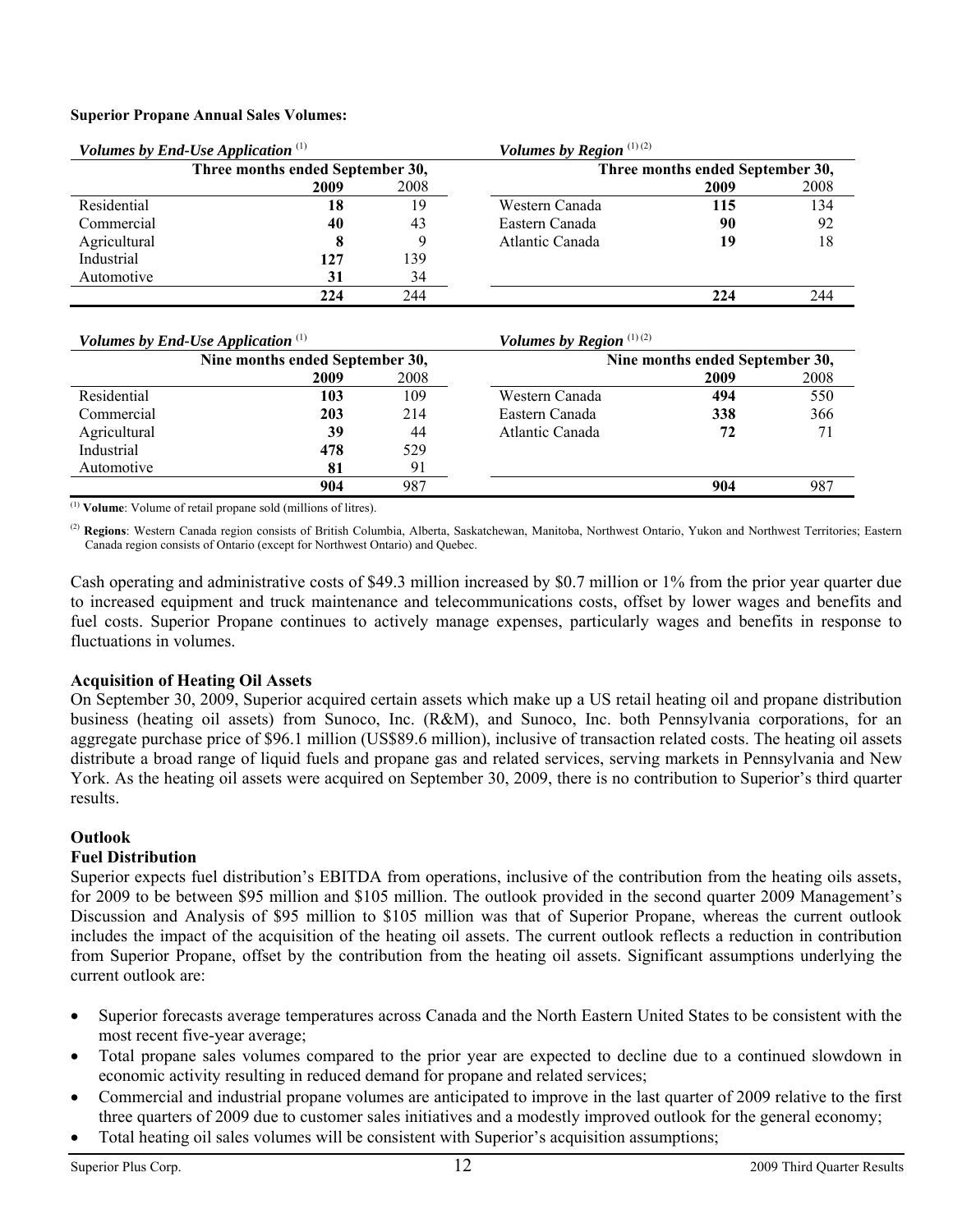- Superior expects that wholesale propane and heating oil prices will not significantly impact demand for propane and heating oil and related services;
- Total gross profit for Superior Propane compared to the prior year is anticipated to decrease due to reduced economic activity and resulting demand; and
- Wholesale trading gross profits will be higher than in 2008 assuming normal volatility in the wholesale cost of propane for the remainder of 2009.

Effective with the fourth quarter of 2009, Superior anticipates that it will no longer provide individual reporting and outlook's for its propane distribution, heating oil distribution and fixed-price energy services (SEM) businesses, rather it will report actual results and outlook's on a grouped basis which may be referred to as Energy Services. Superior's 2009 outlook for its Energy Services business, as defined above, based on the individual businesses outlook's provided in this management's discussion and analysis would be between \$104 and \$117 million.

In addition to the significant assumptions detailed above, refer to the section "Risk Factors to Superior" for a detailed review of significant business risks affecting Superior's propane and heating oil businesses.

### **Specialty Chemicals**

ERCO Worldwide generated EBITDA from operations in the third quarter of \$22.1 million, a decrease of \$9.8 million or 31% from the prior year quarter due to lower gross profits, offset by lower operating expenditures.

Condensed operating results for the three and nine months ended September 30, 2009 and 2008 are provided in the following table.

| (millions of dollars except                           | Three months ended September 30, |          |        |           | Nine months ended September 30, |           |         |           |
|-------------------------------------------------------|----------------------------------|----------|--------|-----------|---------------------------------|-----------|---------|-----------|
| per metric tonne (MT) amounts)                        |                                  | 2009     | 2008   |           | 2009                            |           | 2008    |           |
| Revenue                                               |                                  | S per MT |        | \$ per MT |                                 | \$ per MT |         | \$ per MT |
| Chemical $(1)(3)$                                     | 112.8                            | 692      | 122.1  | 649       | 343.4                           | 726       | 344.6   | 608       |
| Technology                                            | 1.6                              | 10       | 1.6    | 9         | 6.8                             | 14        | 9.9     |           |
| Cost of Sales                                         |                                  |          |        |           |                                 |           |         |           |
| Chemical <sup><math>(1)(2)</math></sup>               | (64.0)                           | (393)    | (61.2) | (326)     | (183.9)                         | (389)     | (180.2) | (318)     |
| Technology                                            | (0.4)                            | (2)      | (0.6)  | (3)       | (2.6)                           | (5)       | (5.5)   | (9)       |
| Gross Profit                                          | 50.0                             | 307      | 61.9   | 329       | 163.7                           | 346       | 168.8   | 298       |
| Less: Cash operating and administrative $costs^{(3)}$ | (27.9)                           | (171)    | (30.0) | (160)     | (89.3)                          | (189)     | (85.2)  | (150)     |
| <b>EBITDA</b> from operations                         | 22.1                             | 136      | 31.9   | 169       | 74.4                            | 157       | 83.6    | 148       |
| Chemical volumes sold (thousands of MTs)              |                                  | 163      | 188    |           | 473                             |           | 567     |           |

<sup>(1)</sup> Effective January 1, 2007, Superior discontinued hedge accounting for all economic hedging activities. As such, amounts related to these contracts must be accounted for separately on Superior's financial statements (see Notes 9 and 13 to the unaudited Interim Consolidated Financial Statements). In order to better reflect the results of its operations, Superior has reclassified these amounts for purposes of this management's discussion analysis to present its results as if it had accounted for these transactions as accounting hedges. As such, included in revenue for the three and nine months ended September 30, 2009 is \$0.5 million and \$7.3 million in realized foreign currency forward contract losses and included in chemical cost of sales and for the three and nine months ended September 30, 2009 is \$0.3 million and \$0.4 million in realized fixed-price electricity gains. Included in revenue for the three and nine months ended September 30, 2008 is \$1.5 million and \$6.3 million in realized foreign currency forward contract gains and included in chemical cost of sales for the three and nine months ended September 30, 2008 is \$5.4 million and \$17.2 million in realized fixed-price electricity gains.

<sup>(2)</sup> Effective January 1, 2008, Superior adopted a revised CICA Handbook section related to Inventory. This section impacts the calculation of the cost of inventory at ERCO Worldwide, due to the requirement to inventory the cost of certain fixed overhead items, principally the amortization of property, plant and equipment. Additionally, this section requires that the amortization that is inventoried be classified as a component of cost of products sold once sold. As such, for the three and nine months ended September 30, 2009, for purposes of the management's discussion and analysis, Superior has excluded \$9.1 million and \$27.3 million in non-cash amortization from cost of sales in the calculation of ERCO Worldwide's EBITDA from operations and for the three and nine months ended September 30, 2008, Superior has excluded \$9.1 million and \$28.8 million.

<sup>(3)</sup> For the three and nine months ended September 30, 2009 for purposes of the management's discussion and analysis, Superior has reclassified \$0.5 million and \$1.9 million, of foreign currency translation losses related to US-denominated working capital from operating and administrative expense to revenue and for the three and nine months ended September 30, 2008 has reclassified \$0.5 million and \$1.1 million of foreign currency translation gains related to US-denominated working capital from operating and administrative expense to revenue. Reclassification of the translation gains or losses provides improved matching to the income statement recognition of the underlying working capital item that resulted in the translation gains or losses.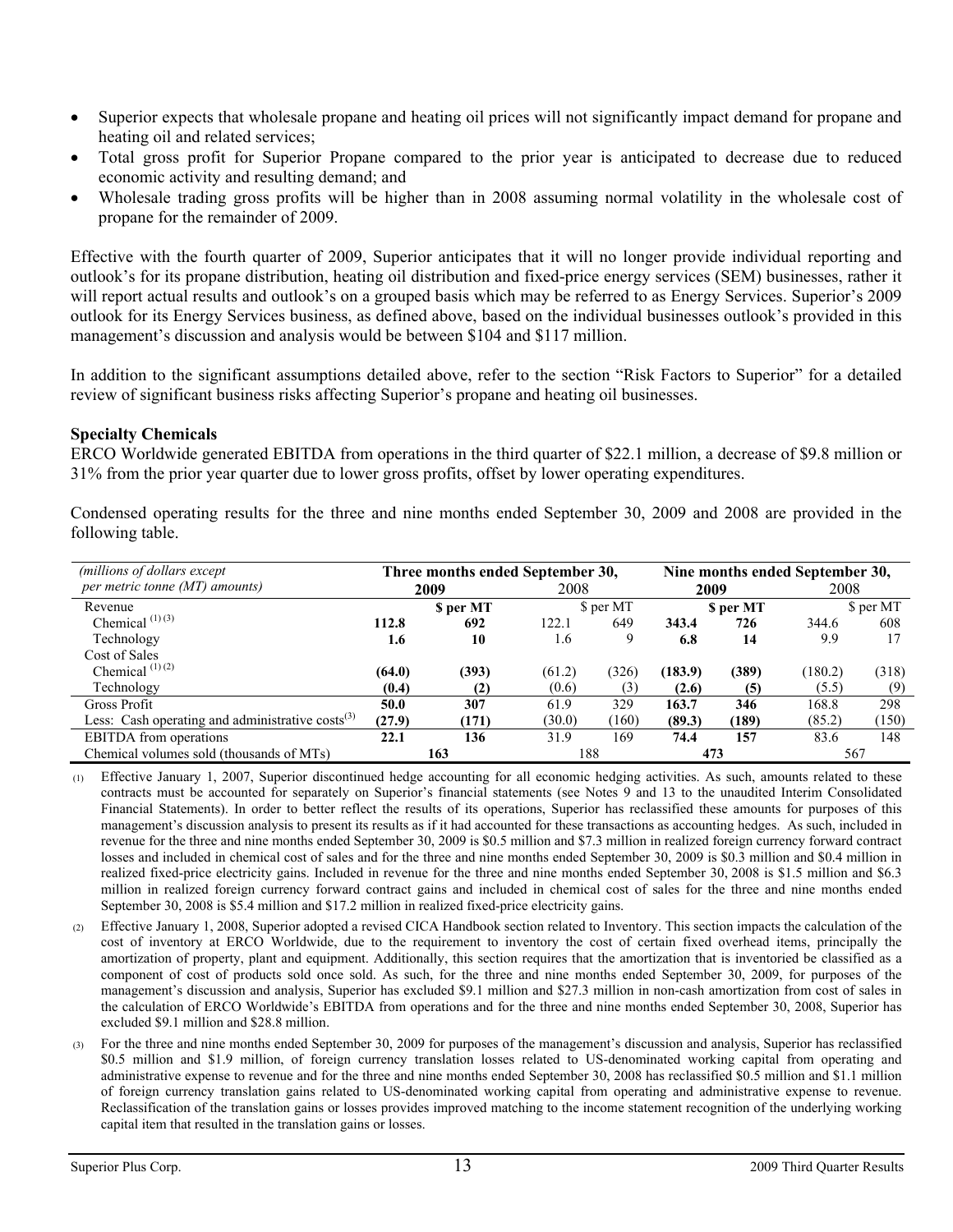Chemical and technology revenues for the third quarter of \$114.4 million were \$9.3 million or 8% lower than the prior year quarter as reduced sales volumes more than offset an improvement to the average chemical sales price. Technology revenues were consistent with the prior year quarter; technology revenues and gross profits are dependent on the timing of projects. Third quarter gross profit was \$50.0 million, comprised of \$48.8 million from chemical sales and \$1.2 million from technology projects. Chemical gross profit was \$12.1 million lower than the prior year quarter due principally to reduced chloralkali/potassium gross profits, as sodium chlorate gross profits were consistent with the prior year quarter. Chloralkali/potassium gross profits were impacted by reduced sales volumes due in part to the general economic slow down combined with the impact of the high selling price of potassium based products as a result of an increase in the price of potash, the primary input in the production of potassium products. The increase in the costs of potash also negatively impacted average sales margins. Sodium chlorate gross profits were consistent with the prior year as a 10% increase the average selling price and lower average electricity costs, was offset by a decrease in sales volumes. Sodium chlorate sales volumes decreased by 15,000 tonnes or 12% compared to the prior year quarter due principally to reduced sales volumes in North America as a result of reduced demand for pulp. Weak demand for pulp, and therefore sodium chlorate in North America was due principally to the global economic slow down. Sodium chlorate average selling prices were 10% higher than the prior year quarter due to the appreciation of the US dollar relative to the Canadian dollar on US-denominated sales and the impact of higher international sales at improved price levels. Technology gross profit was consistent with the prior year quarter as the timing of the recognition of profits on various projects was offset by the impact of the normal course expiration of royalty revenues.

Cash operating and administrative costs of \$27.9 million were \$2.1 million or 7% lower than the prior year quarter due to reduced operating costs at ERCO's Valdosta, Georgia facility due to production curtailments, in addition to lower maintenance, consulting and travel related costs, offset by the impact of the appreciation of the US dollar on USdenominated expenses.

# **Port Edwards Conversion Project Update**

Superior's project to convert its Port Edwards, Wisconsin chloralkali facility from mercury based technology to membrane technology is currently on budget and it is anticipated that the facility will be fully commissioned and in full production by the end of the fourth quarter of 2009. Significant milestones reached during the third quarter included the installation of all major equipment and components; as a result, the facility ceased production midway through the third quarter to allow for the final conversion to be completed.

The conversion project maintains the facility's ability to produce both sodium and potassium products, increases the production capacity by approximately 30%, provides a significant extension of the plant life and enhances the efficiency of ERCO's use of electrical energy. The total cost of the conversion is estimated to be US \$130 million. See "Consolidated Capital Expenditure Summary" for additional details on costs incurred related to Port Edwards.

### **Outlook**

Superior expects EBITDA from operations from its specialty chemicals business for 2009 to be between \$95 million and \$105 million, consistent with the previous outlook as provided in the second quarter 2009 Management's Discussion and Analysis. Significant assumptions underlying the current outlook are:

- Current supply and demand fundamentals for sodium chlorate will be weaker than the prior year, resulting in reduced sales volumes for 2009;
- Chloralkali/potassium gross profits will be impacted by lower sales prices compared to historically high levels in the first half of 2009 and the second half of 2008;
- ERCO's average plant utilization for the remainder of 2009 is expected to be approximately 85-90%, excluding the impact of production curtailments due to the conversion of the Port Edwards, Wisconsin facility;
- ERCO's conversion of its Port Edwards, Wisconsin chloralkali facility from mercury based technology to membrane technology for US \$130 million is expected to be completed on-budget in the fourth quarter of 2009; and
- No incremental cash flow is anticipated as a result of the Port Edwards project in 2009, except for the impact of reduced US cash income taxes compared to the prior year which does not form part of ERCO's EBITDA from operations.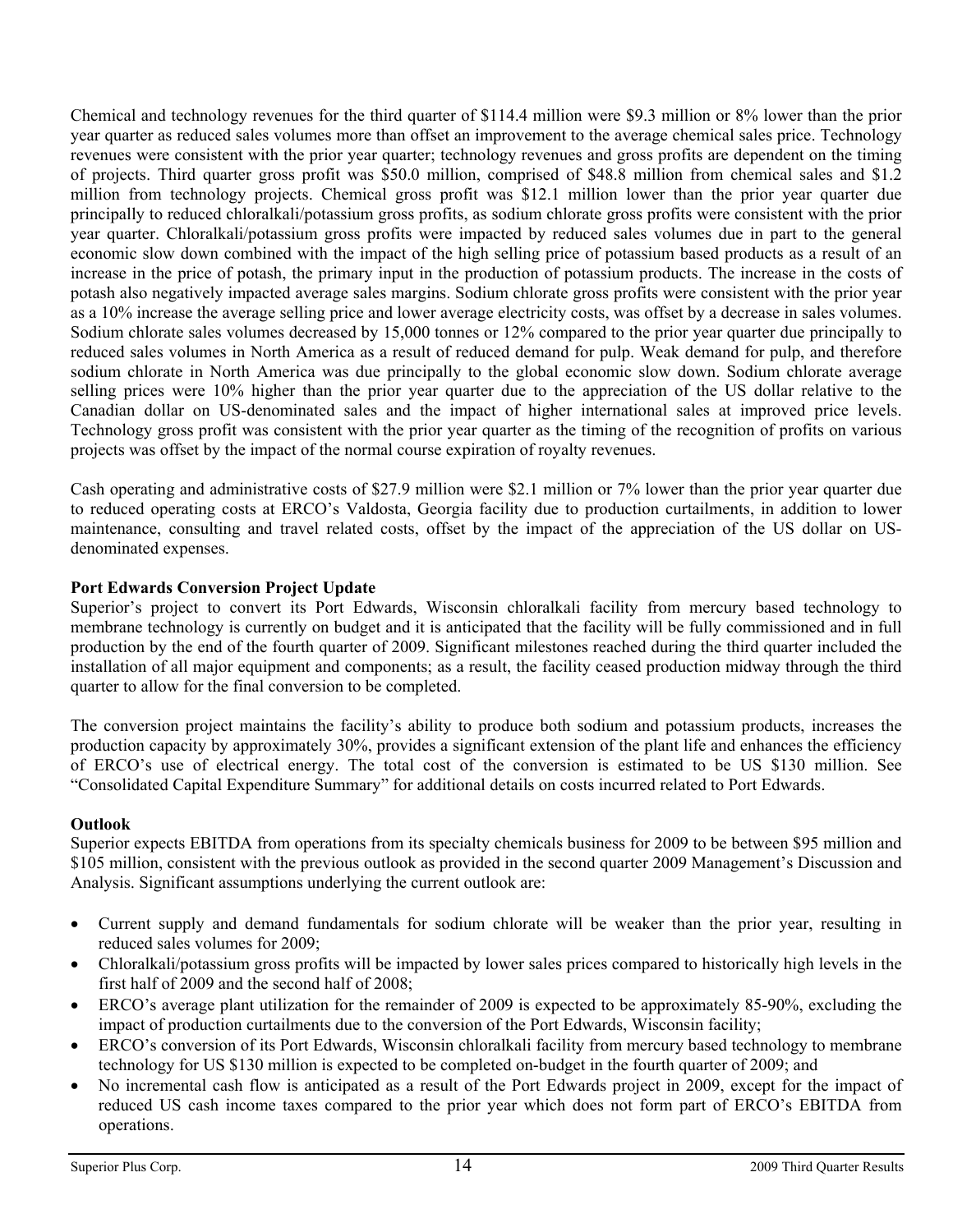In addition to the significant assumptions detailed above, refer to the section "Risk Factors to Superior" for a detailed review of the significant business risks affecting Superior's specialty chemicals business.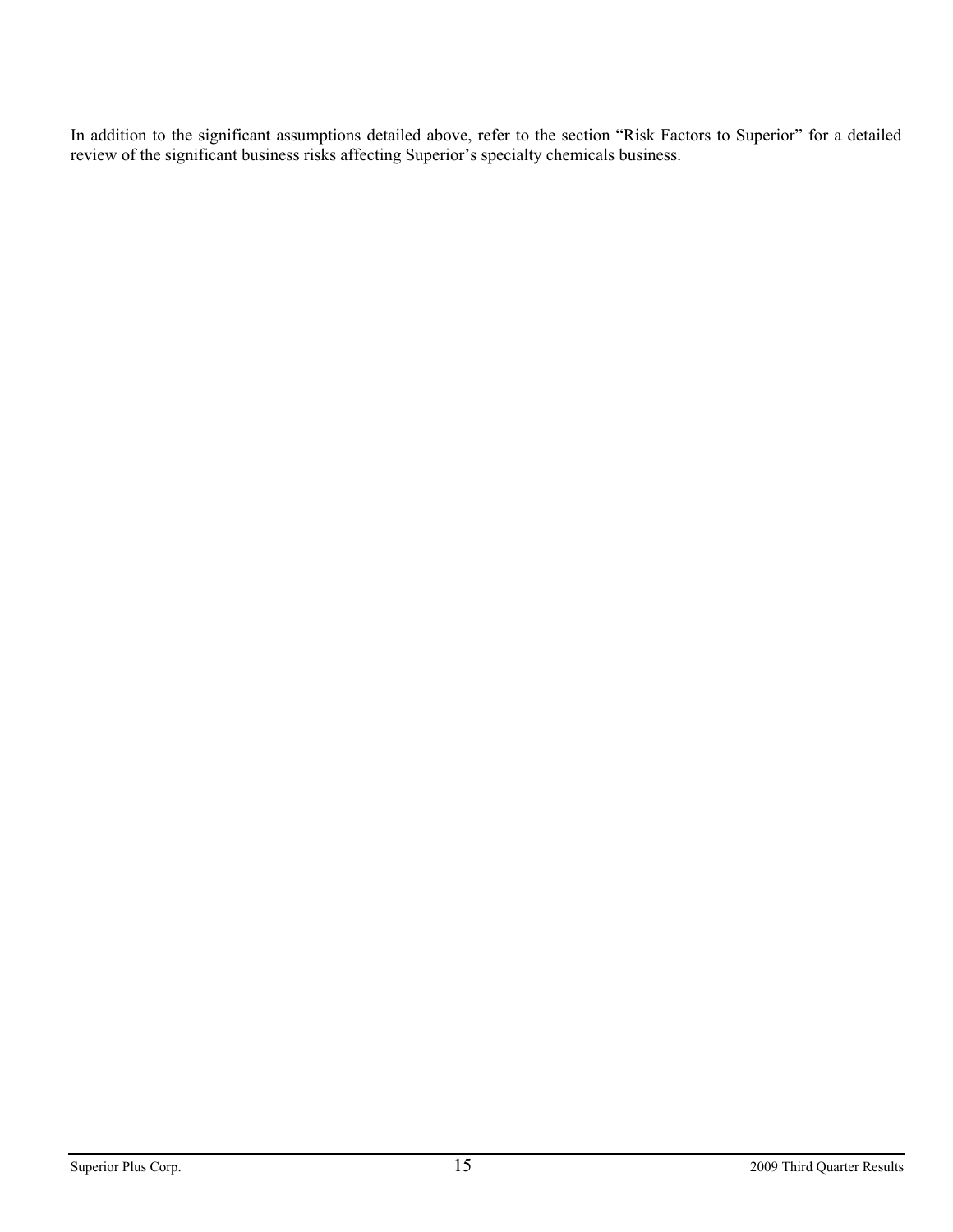# **Construction Products Distribution**

Construction products distribution generated EBITDA from operations of \$7.1 million in the third quarter, a decrease of \$1.0 million or 12% from the prior year quarter, as reduced gross profit more than offset lower operating expenses.

Condensed operating results for the three and nine months ended September 30, 2009 and 2008 are provided in the following table.

|                                               | Three months ended September 30, |         | Nine months ended September 30, |         |  |
|-----------------------------------------------|----------------------------------|---------|---------------------------------|---------|--|
| (millions of dollars)                         | 2009                             | 2008    | 2009                            | 2008    |  |
| Distribution and direct sales revenue         | 100.5                            | 142.6   | 292.8                           | 399.5   |  |
| Distribution and direct sales cost of sales   | (73.6)                           | (107.4) | (217.2)                         | (299.6) |  |
| Distribution and direct sales gross profit    | 26.9                             | 35.2    | 75.6                            | 99.9    |  |
| Less: Cash operating and administrative costs | (19.8)                           | (27.1)  | (63.7)                          | (76.0)  |  |
| <b>EBITDA</b> from operations                 | 7.1                              | 8.1     | 11.9                            | 23.9    |  |

Distribution and direct sales revenues of \$100.5 million for the third quarter of 2009 were \$42.1 million or 30% lower than the prior year quarter due to reduced sales volumes and lower selling prices. Distribution and direct sales gross profit of \$26.9 million in the third quarter was \$8.3 million or 24% lower than the prior year quarter, due principally to the impact of reduced sales volumes, offset in part by higher percentage sales margins. Distribution drywall sales volumes, an indicator of overall distribution sales volumes, decreased 31% compared to the prior year quarter. The decrease in distribution sales volumes was largely due to the ongoing slowdown in new home residential housing starts and commercial building activity which negatively impacted volumes in all of Winroc's operating regions, particularly in British Columbia and the U.S. Sales volumes were also negatively impacted by the general economic slowdown throughout North America. Percentage sales margins were modestly higher than the prior year quarter as a result of lower average selling prices and margin management initiatives. Sales margins and average selling prices continue to be challenged as a result of ongoing competitive pressures. Cash operating and administrative costs of \$19.8 million were \$7.3 million or 27% lower than the prior year quarter due to the impact of aggressive cost reduction programs and lower warehouse wages and fleet costs due to reduced sales volumes.

### **Acquisition of Specialty Products & Insulation Co.**

On September 24, 2009, Superior completed its acquisition of the shares of Specialty Products & Insulation Co. (SPI) for consideration of approximately \$141.8 million (US\$130.5 million), inclusive of transaction related costs. SPI is a US national distributor of insulation and architectural products in the commercial and industrial markets. The acquisition of SPI further diversifies Superior's construction products distribution division through SPI's leading market position in 28 states, 70 operation centers and 11 fabrication facilities. SPI contributed \$0.4 million of EBITDA from operations for the period September 24, 2009 through September 30, 2009.

# **Outlook**

Superior expects construction products distribution EBITDA from operations, inclusive of the acquisition of SPI, for 2009 to be between \$20 million and \$25 million. The outlook provided in the second quarter 2009 Management's Discussion and Analysis of \$20 million to \$25 million was that of Winroc, whereas the current outlook includes the impact of the acquisition of SPI. The current outlook reflects a reduction in contribution from Winroc, offset by the contribution from SPI. Significant assumptions underlying the current outlook are:

- Sales volumes compared to the prior year are expected to continue to be negatively impacted by the continued weakness in new home residential and commercial activity in both Canada and the United States;
- Sales volumes attributable to Superior's acquisition of SPI will be consistent with Superior's acquisition assumptions; and
- Current economic conditions in Canada and the United States will improve in the last quarter of 2009 with continued improvement throughout 2010.

In addition to the significant assumptions detailed above, refer to the section "Risk Factors to Superior" for a detailed review of significant business risks affecting Superior's construction products distribution businesses.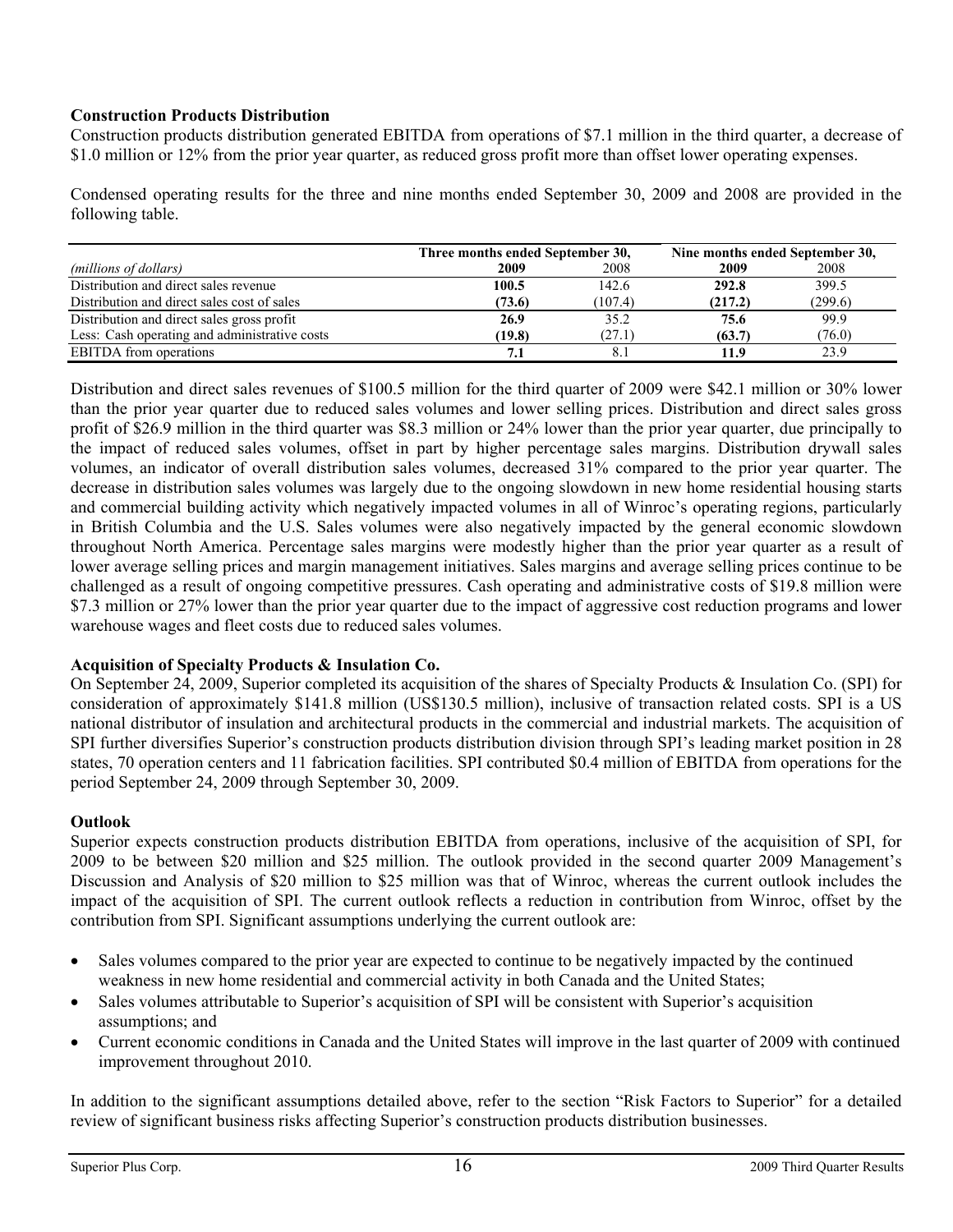### **Fixed-Price Energy Services**

SEM's condensed operating results for the three and nine months ended September 30, 2009 and 2008 are provided below.

|                                                           | Three months ended September 30, |        | Nine months ended September 30, |         |  |  |  |
|-----------------------------------------------------------|----------------------------------|--------|---------------------------------|---------|--|--|--|
| (millions of dollars)                                     | 2009                             | 2008   | 2009                            | 2008    |  |  |  |
|                                                           |                                  |        |                                 |         |  |  |  |
| Revenue                                                   | 77.8                             | 79.5   | 231.6                           | 247.0   |  |  |  |
| Cost of sales $(1)(2)$                                    | (69.9)                           | (70.9) | (208.4)                         | (223.0) |  |  |  |
| Gross profit                                              | 7.9                              | 8.6    | 23.2                            | 24.0    |  |  |  |
| Less: Operating, administrative and selling $costs^{(2)}$ | (5.1)                            | (5.7)  | (16.1)                          | (16.0)  |  |  |  |
| <b>EBITDA</b> from operations                             | 2.8                              | 2.9    | 7.1                             | 8.0     |  |  |  |

(1) Effective January 1, 2007, Superior discontinued hedge accounting for all economic hedging activities. As such, amounts related to these contracts must be accounted for separately on Superior's financial statements (see Notes 9 and 13 to the unaudited Interim Consolidated Financial Statements.) In order to better reflect the results of its operations, Superior has reclassified these amounts for purposes of this management's discussion and analysis to present its results as if it had accounted for these transactions as accounting hedges. As such, included in cost of sales for the three and nine months ended September 30, 2009, is \$3.4 million and \$3.1 million in realized foreign currency forward contract losses and \$30.8 million and \$78.2 million related to natural gas commodity realized fixed price losses. Included in cost of sales for the three and nine months ended September 30, 2008, is \$5.5 million and \$18.2 million in realized foreign currency forward contract losses and \$17.1 million and \$38.6 million in related to natural gas commodity realized fixed price gains.

(2) For the three and nine months ended September 30, 2009 for purposes of the management's discussion and analysis, Superior has reclassified \$0.2 million and \$0.9 million, of foreign currency translation gains related to US-denominated working capital from operating and administrative expense to cost of sales, and for the three and nine months ended September 30, 2008 has reclassified \$1.4 million and \$2.2 million of foreign currency translation losses related to US-denominated working capital from operating and administrative expense to cost of sales. Reclassification of the translation gains or losses provides improved matching to the income statement recognition of the underlying working capital item that resulted in the translation gains or losses.

### **Gross Profit by Segment**

|                                                  |              | Three months ended September 30, 2009 |                        |        |                                      | Three months ended September 30, 2008 |
|--------------------------------------------------|--------------|---------------------------------------|------------------------|--------|--------------------------------------|---------------------------------------|
| (millions of dollars except volume and per unit  | Gross        |                                       |                        | Gross  |                                      |                                       |
| <i>amounts</i> )                                 | Profit       | Volume                                | Per Unit               | Profit | Volume                               | Per Unit                              |
| Natural Gas <sup>(1)</sup>                       | 7.27         | 8.4 GJ                                | 86.5 $\ell$ /GJ        | 8.38   | 8.3 GJ                               | 101.0 $\mathcal{C}/\text{GJ}$         |
| Electricity <sup><math>(2)</math></sup>          | 0.63         | <b>56.1 KWh</b>                       | 1.12 $\ell$ /KWh       | 0.22   | 18.0KWh                              | $1.22 \text{ }\mathcal{C}/KWh$        |
| Total                                            | 7.90         |                                       |                        | 8.60   |                                      |                                       |
|                                                  |              |                                       |                        |        |                                      |                                       |
|                                                  |              | Nine months ended September 30, 2009  |                        |        | Nine months ended September 30, 2008 |                                       |
| (millions of dollars except volume and per unit) | <b>Gross</b> |                                       |                        | Gross  |                                      |                                       |
| <i>amounts</i> )                                 | Profit       | Volume                                | Per Unit               | Profit | Volume                               | Per Unit                              |
| Natural Gas $(1)$                                | 22.05        | 24.8 GJ                               | 88.9 $\ell$ /GJ        | 23.37  | $25.0 \text{ GJ}$                    | 93.5 $\epsilon$ /GJ                   |
| Electricity <sup>(2)</sup>                       | 1.15         | 125.0 KWh                             | $0.92 \ \epsilon$ /KWh | 0.63   | 42.3KWh                              | $1.49 \times$ /KWh                    |
| Total                                            | 23.20        |                                       |                        | 24.00  |                                      |                                       |

 $<sup>(1)</sup>$  Natural gas volumes and per unit amounts are expressed in millions of gigajoules (GJ).</sup>

 $^{(2)}$  Electricity volumes and per unit amounts are expressed in millions of kilowatt hours (KWh).

SEM generated EBITDA from operations of \$2.8 million in the third quarter, a decrease of \$0.1 million compared to the prior year quarter. SEM's revenues were \$77.8 million in the third quarter, compared to \$79.5 million in the prior year quarter. Revenues were impacted by a reduction in the average selling price of natural gas, offset in part by an increase in electricity revenues due to higher sales volumes. Gross profit from natural gas was \$7.3 million in the third quarter, a decrease of \$1.1 million or 13% compared to the prior year quarter, as gross profit per gigajoule (GJ) of 86.5 cents was 14% lower than over the prior year quarter, more than offsetting a 1% increase in natural gas volume sold. Gross profit per GJ was impacted by a lower proportion of higher margin natural gas residential volumes and the impact of timing related to the revaluation of US-denominated working capital. Natural gas sales volumes were modestly higher than the prior year quarter as an increase in commercial volumes more than offset the impact of reduced residential customer volumes. The mix between commercial and residential volumes was impacted by reduced residential customer sign-up and SEM's determination during the first quarter of 2009 that it would refocus its efforts away from direct residential natural gas and electricity marketing in Ontario to commercial natural gas and electricity marketing. SEM made this determination based on the challenges in the Ontario residential market in the acquisition of new customers and the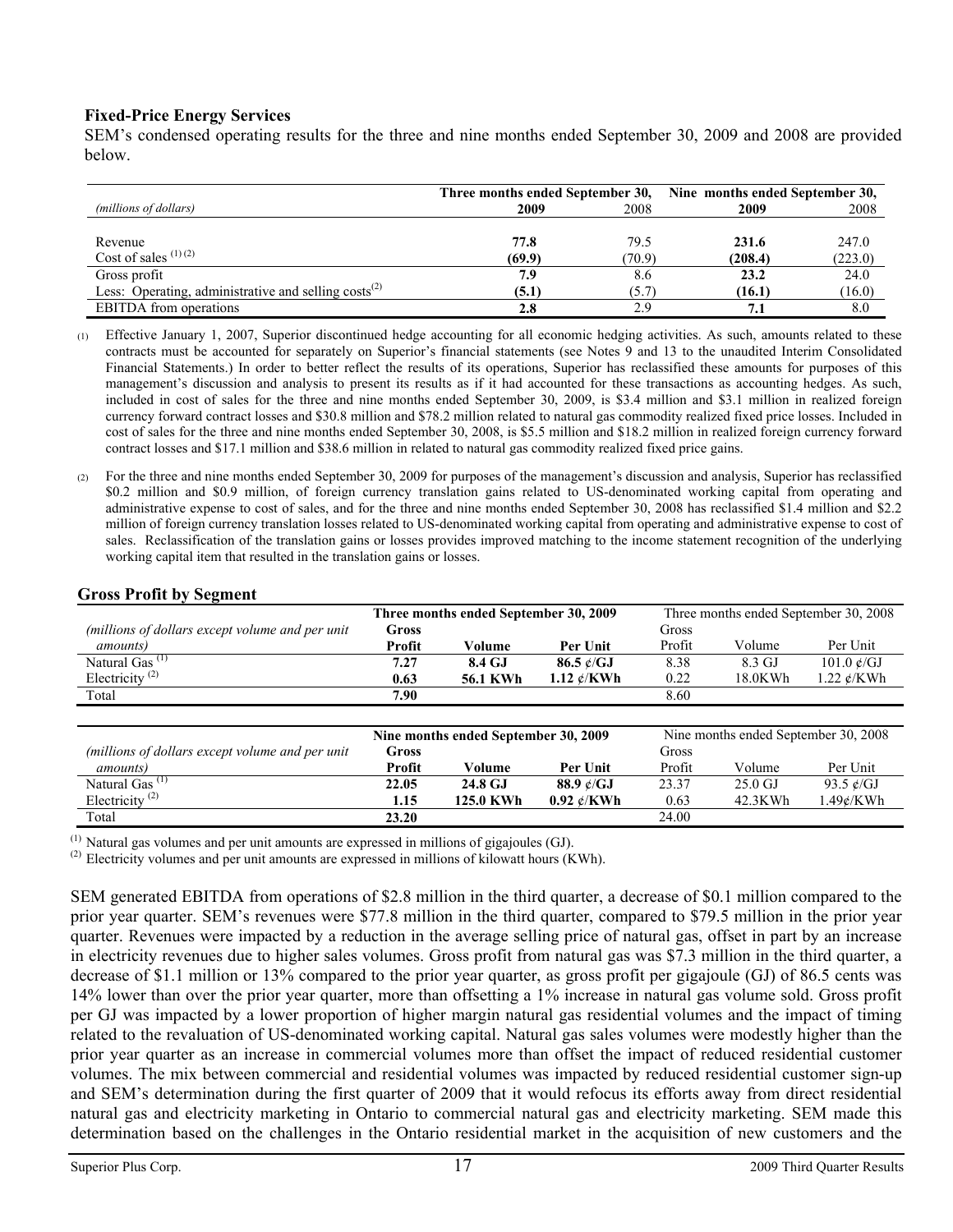retention of existing customers. Electricity gross profit in the third quarter of 2009 was \$0.6 million, \$0.4 million higher than the prior year quarter due to the aggregation of additional commercial customers over the past twelve months. Similar to natural gas, electricity gross profit, electricity unit margins and electricity volumes were impacted by the increased focus on commercial customers. Operating, administration and selling costs of \$5.1 million were \$0.6 million lower than the prior year quarter due to reduced selling costs as a result of exiting the Ontario residential market and lower administrative costs.

SEM invested \$0.9 million in customer acquisition costs during the quarter, resulting in a customer base of 87,700 residential natural gas customers, 6,450 commercial natural gas customers and 4,950 electricity customers. As at September 30, 2009, the average remaining term of SEM's contracts was 23 months (September 30, 2008 – 29 months), reflecting the slowdown in the sign-up of new customers, and the retention of existing customers. Residential and small commercial customer volumes comprised approximately 28% of sales volumes in the third quarter (2008 third quarter – 29%).

### **Outlook**

SEM expects EBITDA from operations for 2009 to be between \$9 million and \$12 million, consistent with SEM's previous outlook as provided in the second quarter 2009 Management's Discussion and Analysis. SEM's significant assumptions underlying its current outlook are:

- SEM is able to access sales channel distributors on acceptable contract terms;
- Natural gas markets in Ontario, Quebec and British Columbia will provide growth opportunities for SEM; and
- The commercial electricity market in Ontario is expected to provide additional growth opportunities for SEM.

In addition to SEM's significant assumptions detailed above, refer to the section "Risk Factors to Superior" for a detailed review of SEM's significant business risks.

|                                                    | Three months ended |       | Nine months ended |               |  |
|----------------------------------------------------|--------------------|-------|-------------------|---------------|--|
|                                                    | September 30,      |       |                   | September 30, |  |
| (millions of dollars)                              | 2009               | 2008  | 2009              | 2008          |  |
| Efficiency, process improvement and growth related | 5.0                | 4.5   | 17.9              | 15.4          |  |
| Other capital                                      | 2.6                | 0.5   | 5.9               | 4.9           |  |
| Port Edwards conversion project                    | 31.1               | 9.1   | 87.3              | 17.6          |  |
|                                                    | 38.7               | 14.1  | 111.1             | 37.9          |  |
| Acquisition of SPI $^{(1)}$                        | 141.8              |       | 141.8             |               |  |
| Acquisition of Heating Oil assets                  | 96.1               |       | 96.1              |               |  |
| Other acquisitions                                 | 0.7                | (0.1) | 0.7               | 24.5          |  |
| Earn-out payment on prior acquisition              |                    |       | 0.6               |               |  |
| Proceeds on disposition of capital                 | (1.0)              | (5.1) | (3.9)             | (6.6)         |  |
| Total net capital expenditures                     | 276.3              | 8.9   | 346.4             | 55.8          |  |

### **Consolidated Capital Expenditure Summary**

 $<sup>(1)</sup>$  Includes the issuance of \$32.6 million of common shares that were issued by way of private placement.</sup>

Efficiency, process improvement and growth related expenditures were \$5.0 million in the third quarter compared to \$4.5 million in the prior year quarter. Efficiency, process improvement and growth related expenditures were incurred in relation to ERCO's electrical cell replacement program, other efficiency projects and Superior Propane's business transformation project. Other capital expenditures were \$2.6 million in the third quarter compared to \$0.5 million in the prior year quarter, consisting primarily of required maintenance and general capital at Superior Propane and ERCO. Proceeds on the disposal of capital were \$1.0 million in the third quarter and consisted of Superior Propane's disposition of surplus tanks and cylinders; the prior year quarter included the non-recurring sale of excess land at ERCO. ERCO incurred \$31.1 million (US\$28.3 million) in the third quarter of 2009 related to its Port Edwards conversion project, and has incurred US\$119.9 million cumulatively on the project which is anticipated to cost US\$130.0 million in aggregate. The Port Edwards project is anticipated to be fully commissioned in the fourth quarter of 2009, although it is likely that a small amount of capital will be required in 2010 as non-critical items are completed. During the third quarter, as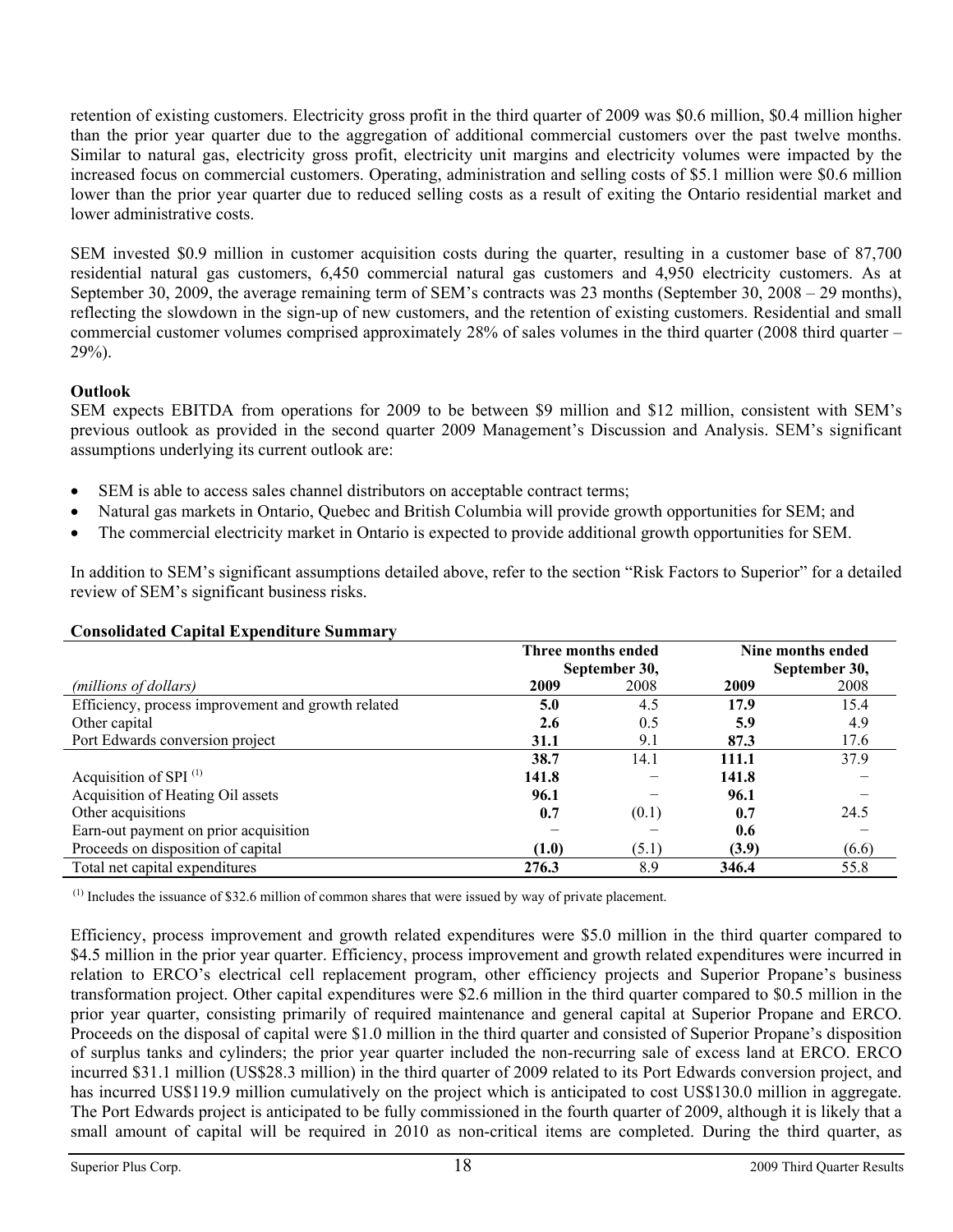previously discussed, Superior completed the acquisition of SPI for total consideration of \$141.8 million and the acquisition of certain heating oil assets for \$96.1 million.

# **Corporate and Interest Costs**

Corporate costs for the third quarter were \$3.8 million, compared to \$2.0 million in the prior year quarter. Corporate costs were impacted by the timing of the recognition of long-term incentive plan costs due to quarter-over-quarter fluctuations in the market value of Superior's share price which resulted in a net increase of \$1.0 million compared to the prior year period. Corporate costs were also impacted by higher professional and consulting costs due principally to corporate development activities that are not eligible to be capitalized.

Interest expense on revolving term bank credits and term loans for the third quarter was \$5.9 million, a decrease of \$0.1 million from the prior year quarter. The decrease in interest expense was due to lower average interest rates on floating rate debt, offset by the impact of higher average debt levels and the appreciation of the US dollar on US-denominated interest costs. See "Liquidity and Capital Resources" discussion for further details on the change in average debt levels.

Interest on Superior's unsecured subordinated convertible debentures (the debentures) was \$4.2 million for the third quarter of 2009, \$0.4 million higher than the prior year quarter of \$3.8 million. The increase in debenture interest is due to the issuance of \$69.0 million, 7.5% convertible debentures on August 28, 2009, due in part to the acquisition of SPI and the heating oil assets as previously discussed.

### **Taxation**

On December 31, 2008, Superior converted from a publicly traded income trust to a publicly traded corporation by way of a plan of arrangement with Ballard Power for cash consideration of \$46.3 million. The transaction resulted in Superior increasing its tax basis by approximately \$1,002.3 million. Additional consideration may be payable to/receivable from Ballard in future periods based on the finalization of tax basis available to Superior. Superior's calculation of current and future income taxes for the period ended September 30, 2009 is based on the conversion to a corporate structure effective December 31, 2008, whereas Superior's calculation of current and future income taxes for the period ended September 30, 2008 is based on Superior being a publicly traded income trust. Consistent with prior periods, Superior recognizes a provision for income taxes for its subsidiaries that are subject to current and future income taxes, including United States income tax, United States non-resident withholding tax and Chilean income tax.

Total income tax expense for the third quarter was \$5.0 million, and consists of \$0.9 million in cash income tax recoveries and \$5.9 million in future income taxes, compared to a total income tax recovery of \$3.3 million in the prior year quarter, which consisted of \$4.3 million in cash income taxes and a \$7.6 million future income tax recovery.

Cash income and withholding taxes for the third quarter were a recovery of \$0.9 million and consisted of a cash tax recovery in the US of \$1.3 million and a Canadian capital and withholding tax expense of \$0.4 million (2008 Q3 - \$4.3 million of US cash taxes and withholding taxes of nil). The decrease in US cash income taxes was due to reduced USdenominated taxable earnings as a result of weaker operating results at ERCO and Winroc's US operations. Future income tax expense for the third quarter of 2009 was \$5.9 million (2008 Q3 - \$7.6 million future income tax recovery), resulting in a corresponding net future income tax asset of \$237.2 million as at September 30, 2009 and a net deferred credit of \$276.4 million. Future income taxes were impacted by Superior's conversion to a corporation on December 31, 2008, and the reversal of Superior's deferred tax credit.

### **Consolidated Outlook**

Superior expects adjusted cash flow from operations for 2009 to be between \$1.90 and \$2.05 per share and for 2010 to be between \$2.05 and \$2.25 per share. Superior's outlook for 2009 as provided in the second quarter 2009 Management's Discussion and Analysis was \$1.95 to \$2.10 per share; the reduction in the adjusted cash flow from operations per share for 2009 is due to continued pressure on cash flow from operations as a result of the recession, higher than anticipated financing costs and additional common shares outstanding as a result of the acquisitions of SPI and the heating oil assets, offset in part by the contribution from the acquisitions. Superior's outlook for 2010 is consistent with the outlook provided in its second quarter 2009 Management's Discussion and Analysis. Superior's consolidated adjusted operating cash flow outlook is predominantly dependent on the operating results of its operating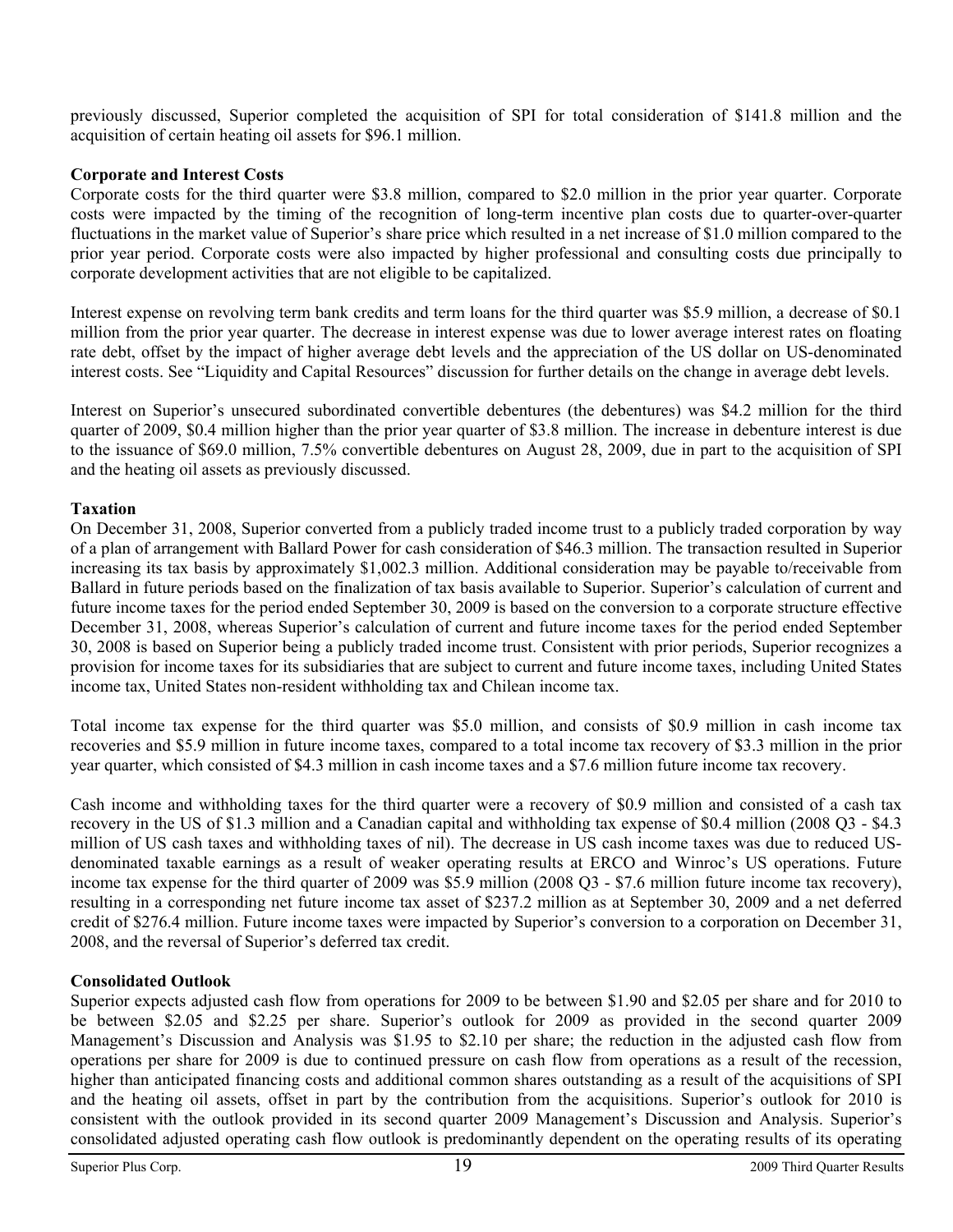divisions. See the discussion of operating results by division for additional details on Superior's 2009 guidance. In addition to the operating results of Superior's four divisions, significant assumptions underlying Superior's current 2009 and 2010 outlook are:

- Current economic conditions in Canada and the United States will improve in the last quarter of 2009 with continued modest improvement throughout 2010;
- Superior continues to attract capital and obtain financing on acceptable terms;
- The foreign currency exchange rate between the Canadian and US dollar averages 1.10 in 2009 and 1.05 in 2010 on all unhedged foreign currency transactions;
- Superior's average interest rate on floating rate debt remains stable to marginally lower throughout 2009, increasing modestly in 2010;
- Financial and physical counterparties continue to fulfill their obligations to Superior;
- Regulatory authorities do not impose any new regulations impacting Superior;
- EBITDA from operations of the divisions in 2010 is consistent, to modestly improved, compared to 2009;
- Incremental EBITDA is generated in 2010 from the Port Edwards conversion project, which is assumed to be in production in the fourth quarter of 2009; and
- US cash income taxes for 2009 and 2010 will be reduced due to the completion of the Port Edwards conversion project in the fourth quarter of 2009.

In the significant assumptions detailed above, refer to the section "Risk Factors to Superior" for a detailed review of Superior's significant business risks.

# **Liquidity and Capital Resources**

Superior's revolving term bank credit and term loans before deferred financing fees, including \$66.8 million related to Superior's accounts receivable securitization program totaled \$647.2 million as at September 30, 2009, an increase of \$69.5 million from December 31, 2008. The increase in revolving term bank credits and terms loans is predominately due to Superior's acquisition of SPI and the Sunoco heating oil assets, in addition capital expenditures related to the conversion of ERCO's Port Edward's, Wisconsin facility, offset in part by the non-cash impact of the depreciation of the US dollar relative to the Canadian dollar on US-denominated debt (approximately \$36 million). On May 21, 2009, Superior extended \$570.0 million of its revolving term credit facility; the facility matures on June 28, 2011. See "Summary of Cash Flows" for a complete summary of Superior's sources and uses of cash. See Note 7 to the unaudited Interim Consolidated Financial Statements for additional details on Superior's revolving term bank credits and term loans.

As at September 30, 2009, convertible debentures before deferred issue costs issued by Superior totaled \$316.6 million, which is \$68.9 million higher than the balance at December 31, 2008. The increase in convertible debentures is due to the issuance of \$69.0 million, 7.5% convertible debentures during the third quarter, issued in part to finance the acquisition of SPI and the Sunoco heating oil assets. The debentures mature December 31, 2014. See Note 8 to the unaudited Interim Consolidated Financial Statements for additional details on Superior's convertible debentures.

As at September 30, 2009, approximately \$143.7 million was available under Superior's credit facilities and accounts receivable securitization program, which Superior considers sufficient to meet its net working capital funding requirements and expected capital expenditures.

Consolidated net working capital was \$132.0 million as at September 30, 2009, a decrease of \$14.7 million from net working capital of \$146.7 million as at December 31, 2008. The reduction in net working capital is due to lower working capital levels at Superior Propane due to the seasonal reduction in working capital levels combined with a reduction in the retail cost of propane. Lower working capital levels at Winroc were due to reduced sales activity and inventory management initiatives, while working capital at ERCO was impacted by reduced sales volumes and the accounts receivable securitization program. Corporate related working capital was impacted by the requirement to fund the December 31, 2008 distribution to Superior's trust agent in advance of the payment on January 15, 2008. Additionally, working capital was impacted by the acquisition of SPI and the heating oil assets during the third quarter of 2009 which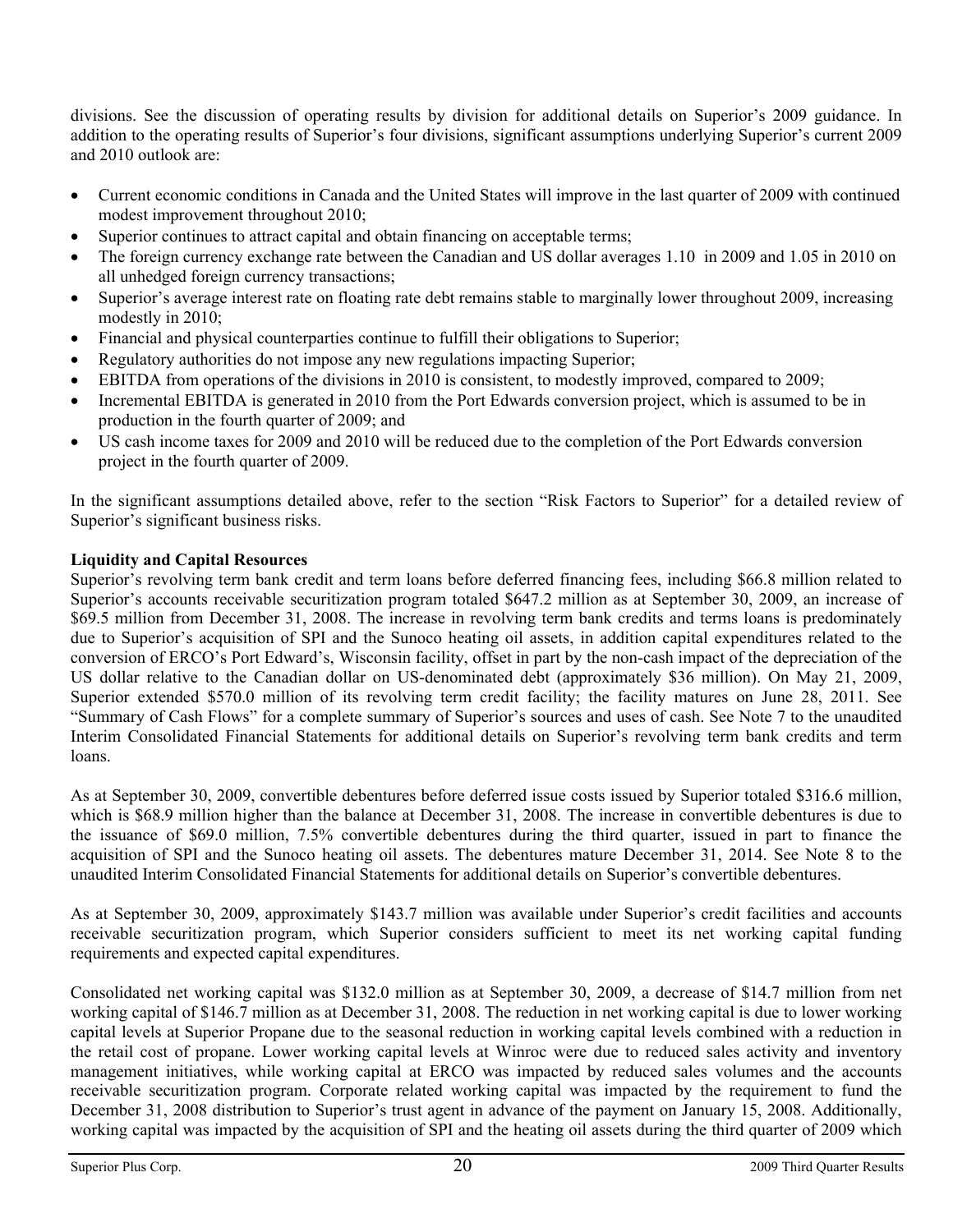resulted in an increase of net working capital of approximately \$60 million. Net working capital requirements are financed from revolving term bank credit facilities and by proceeds raised from a trade accounts receivable sales program.

As at September 30, 2009, Superior's senior debt and total debt to compliance EBITDA are 2.4 and 3.6 times, respectively, (December 31, 2008, 2.3 and 3.4 times), after taking into account the impact of the off-balance sheet receivable sales program amounts and the impact of cash on hand. These ratios are within the requirements contained in Superior's debt covenants which restrict its ability to pay dividends. In accordance with Superior's credit facilities, Superior must maintain a consolidated debt to compliance EBITDA ratio of not more than 5.0 to 1.0, a consolidated senior debt to compliance EBITDA ratio of not more than 3.0 to 1.0 and distributions (including payments to debenture holders) cannot exceed compliance EBITDA, less cash income taxes and certain capital expenditures, plus \$25.0 million on a trailing twelve month rolling basis. At September 30, 2008, the senior debt ratio when calculated in accordance with Superior's senior banking agreements was 2.4 times to 1.0 (December 31, 2008 – 2.4 to 1.0) and the total debt ratio when calculated in accordance with Superior's senior bank agreements was 2.4 times to 1.0 (December 31, 2008 – 2.4 times to 1.0). Total debt to compliance EBITDA for purposes of senior credit agreements does not include the debentures.

Superior has entered into an agreement to sell, with limited recourse, certain accounts receivables on a 30-day revolving basis to an entity sponsored by a Canadian chartered bank to finance a portion of its working capital requirements, which represents an off-balance sheet obligation. The receivables are sold at a discount to face value based on prevailing money market rates. As at September 30, 2009, proceeds of \$66.8 million (December 31, 2008 – \$100.0 million) had been raised from this program and were used to repay revolving term bank credits. (See Note 4 to the unaudited Interim Consolidated Financial Statements). Superior is able to adjust the size of the sales program on a seasonal basis in order to match the fluctuations of its accounts receivable funding requirements. The program requires Superior to maintain a minimum secured credit rating of BB and meet certain collection performance standards. Superior is currently fully compliant with program requirements. Effective April 30, 2009, Superior extended the maturity of its accounts receivable securitization program until June 29, 2010.

On August 7, 2009, DBRS confirmed Superior Plus LP's senior secured notes rating at BBB(low) with a stable outlook. On August 6, 2009, and September 2, 2009, Standard and Poor's confirmed Superior Plus LP's BBB- senior secured long-term debt credit rating. Additionally, on September 2, 2009, Standard and Poor's confirmed Superior Plus LP's BB+, corporate credit rating with a negative outlook.

At September 30, 2009, Superior had an estimated defined benefit pension solvency deficiency of approximately \$24 million. Funding requirements required by applicable pension legislation are based upon solvency actuarial assumptions. These assumptions differ from the going concern actuarial assumptions used in Superior's financial statements. Superior has sufficient liquidity through existing revolving term bank credits and anticipated future operating cash flow to fund this deficiency over the prescribed funding period.

In the normal course of business, Superior is subject to lawsuits and claims. Superior believes the resolution of these matters will not have a material adverse effect, individually or in the aggregate, on Superior's liquidity, consolidated financial position or results of operations. Superior records costs as they are incurred or when they become determinable.

### **Shareholders' Capital**

The weighted average number of shares outstanding during the third quarter was 88.7 million shares, higher than the prior year quarter due to the issuance of 6,773,135 common shares during the third quarter. During the third quarter of 2009, Superior issued 2,803,135 common shares for gross consideration of \$32,607,000 or \$11.63 per common share and issued 3,970,000 common shares for gross consideration of \$45,059,500 or \$11.35 per common share.

As at November 4, 2009, September 30, 2009, and December 31, 2008, the following shares and securities convertible into shares were outstanding: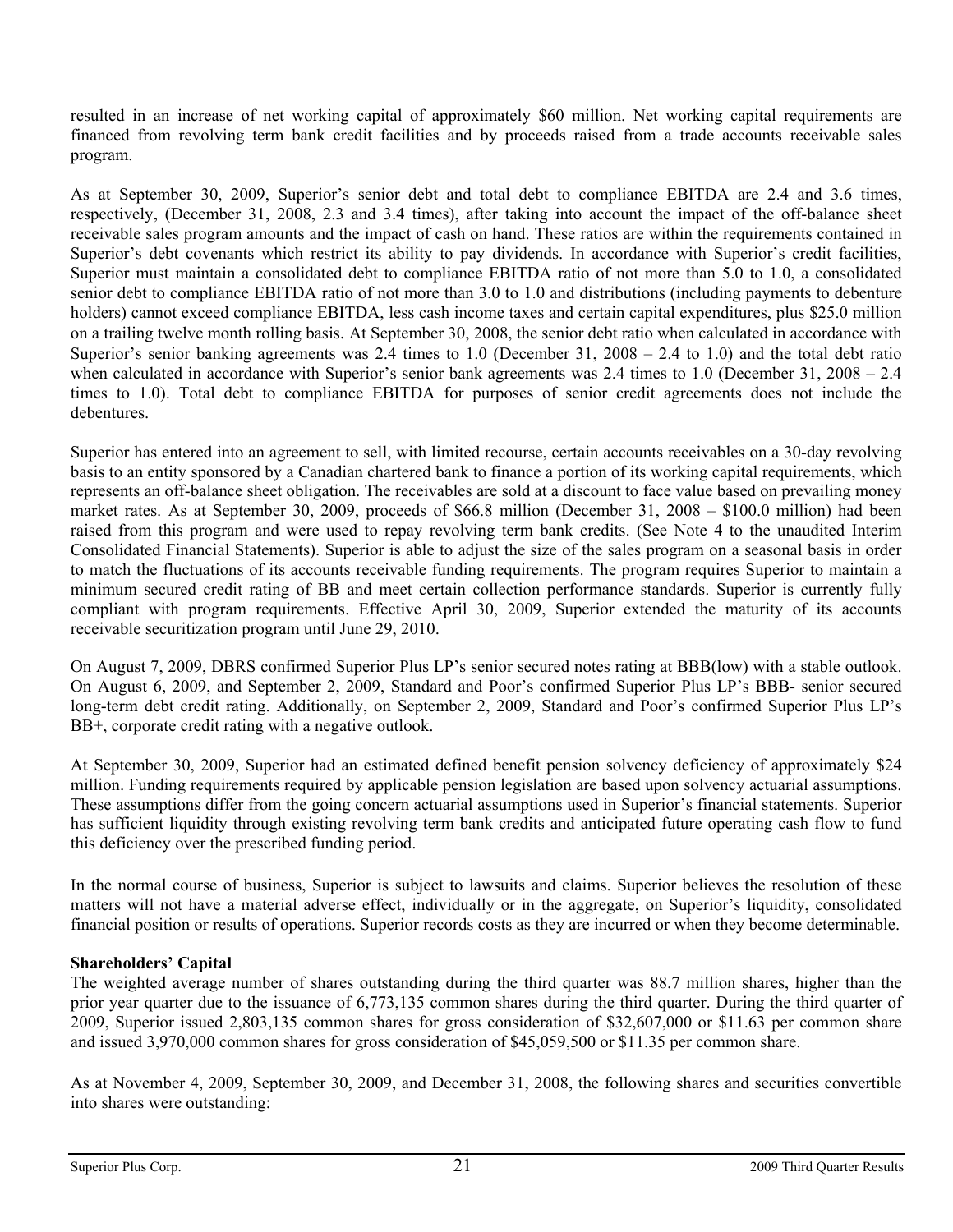|                                                                | <b>November 4, 2009</b> |               | <b>September 30, 2009</b> |               | December 31, 2008 |               |
|----------------------------------------------------------------|-------------------------|---------------|---------------------------|---------------|-------------------|---------------|
|                                                                | Convertible             |               | Convertible               |               | Convertible       |               |
| (millions)                                                     | <b>Securities</b>       | <b>Shares</b> | <b>Securities</b>         | <b>Shares</b> | Securities        | <b>Shares</b> |
| Common shares outstanding <sup>(1)</sup>                       |                         | 95.8          |                           | 95.2          |                   | 88.4          |
| 5.75% Debentures (convertible at \$36.00 per share)            | \$174.9                 | 4.9           | \$174.9                   | 4.9           | \$174.9           | 4.9           |
| 5.85% Debentures (convertible at \$31.25 per share)            | \$75.0                  | 2.4           | \$75.0                    | 2.4           | \$75.0            | 2.4           |
| 7.50% Debentures (convertible at \$13.10 per share)            | \$69.0                  | 5.3           | \$69.0                    | 5.3           | $S-$              |               |
| Shares outstanding, and issuable upon conversion of debentures |                         | 108.4         |                           | 107.8         |                   | 95.7          |

 $<sup>(1)</sup>$  Common shares outstanding as at November 4, 2009, includes 595,500 of common shares issued subsequent to September 30, 2009, in relation</sup> to the overallotment option of Superior's issuance of 3,970,000 common shares during the third quarter of 2009.

#### **Dividends Paid to Shareholders**

Superior's dividends to its shareholders are dependent on its cash flow from operating activities with consideration for changes in working capital requirements, investing activities and financing activities of Superior. See "Summary of Adjusted Operating Cash Flow" on page 9 and "Summary of Cash Flows" on page 21 for additional details on the sources and uses of Superior's cash flow.

Dividends paid to shareholders for the quarter ended September 30, 2009 totaled \$36.7 million or \$0.405 per share, consistent with the third quarter of 2008. Superior's current monthly dividend is \$0.135 per share (\$1.62 on an annualized basis). Dividends to shareholders are declared at the discretion of Superior.

Superior's primary sources and uses of cash have been detailed in the table below:

### **Summary of Cash Flows** (1)

|                                                            | Three months ended |                          | Nine months ended |               |  |
|------------------------------------------------------------|--------------------|--------------------------|-------------------|---------------|--|
|                                                            |                    | September 30,            |                   | September 30, |  |
| (millions of dollars)                                      | 2009               | 2008                     | 2009              | 2008          |  |
| Cash flows from operating activities                       | 29.3               | 8.7                      | 187.7             | 154.1         |  |
| Investing activities:                                      |                    |                          |                   |               |  |
| Purchase of property, plant and equipment <sup>(2)</sup>   | (38.7)             | (14.1)                   | (111.1)           | (37.9)        |  |
| Proceeds on disposal of property, plant and equipment      | 1.0                | 5.1                      | 3.9               | 6.6           |  |
| Acquisition of SPI <sup>(1)</sup>                          | (109.2)            |                          | (109.2)           |               |  |
| Acquisition of Heating Oil assets                          | (96.1)             |                          | (96.1)            |               |  |
| Other acquisitions                                         | (0.7)              | 0.1                      | (0.7)             | (24.5)        |  |
| Earn-out payment on prior acquisition                      |                    | $\overline{\phantom{0}}$ | (0.6)             |               |  |
| Cash flows from investing activities                       | (243.7)            | (8.9)                    | (313.8)           | (55.8)        |  |
| Financing activities:                                      |                    |                          |                   |               |  |
| Dividends to shareholders                                  | (36.7)             | (35.8)                   | (108.3)           | (106.4)       |  |
| Revolving term bank credits and term loans                 | 160.4              | 25.4                     | 137.4             | 90.2          |  |
| Issuance of 7.50% convertible debentures                   | 65.8               |                          | 65.8              |               |  |
| Issuance of common shares                                  | 43.0               |                          | 43.0              |               |  |
| Net proceeds of accounts receivable securitization program | (19.1)             |                          | (33.2)            | (100.0)       |  |
| Realized gain on financial instruments                     | 1.4                |                          | 7.7               |               |  |
| Other                                                      | 4.9                |                          | 16.9              |               |  |
| Proceeds from distribution reinvestment plan               |                    |                          |                   | 8.9           |  |
| <b>Cash flows from financing activities</b>                | 219.7              | (10.4)                   | 129.3             | (107.3)       |  |
| Net increase (decrease) in cash                            | 5.3                | (10.6)                   | 3.2               | (9.0)         |  |
| Cash beginning of period                                   | 14.0               | 15.7                     | 16.1              | 14.1          |  |
| Cash end of period                                         | 19.3               | 5.1                      | 19.3              | 5.1           |  |

(1) See the unaudited Interim Consolidated Statements of Cash Flows for additional details.

 $^{(2)}$  See "Consolidated Capital Expenditure Summary" for additional details.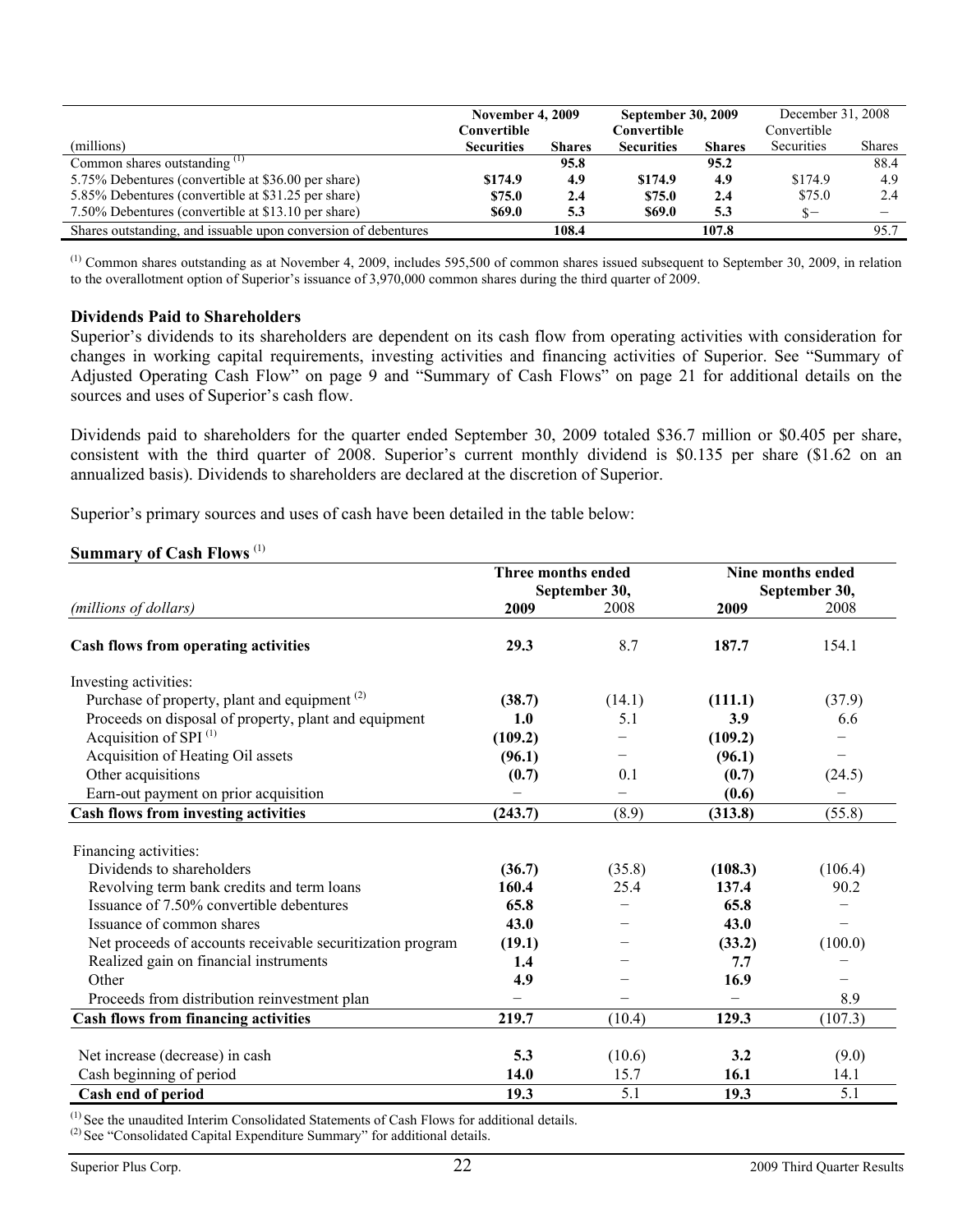### **Financial Instruments – Risk Management**

Derivative and non-financial derivatives are used by Superior to manage its exposure to fluctuations in foreign currency exchange rates, interest rates and commodity prices. Superior assesses the inherent risks of these instruments by grouping derivative and non-financial derivatives related to the exposures these instruments mitigate. Superior's policy is not to use derivative or non-financial derivative instruments for speculative purposes. Superior does not formally designate its derivatives as hedges, as a result, Superior does not apply hedge accounting and is required to designate its derivatives and non-financial derivatives as held for trading.

Effective 2008, SEM enters into natural gas financial swaps primarily with Macquarie Cook Energy Canada Ltd. for distributor billed natural gas business in Canada to manage its economic exposure of providing fixed-price natural gas to its customers. Additionally, SEM continues to maintain its historical natural gas swap positions with seven additional counterparties. SEM monitors its fixed-price natural gas positions on a daily basis to evaluate compliance with established risk management policies. SEM maintains a substantially balanced fixed-price natural gas position in relation to its customer supply commitments.

SEM enters into electricity financial swaps with three counterparties to manage the economic exposure of providing fixed-price electricity to its customers. SEM monitors its fixed-price electricity positions on a daily basis to evaluate compliance with established risk management policies. SEM maintains a substantially balanced fixed-price electricity position in relation to its customer supply commitments.

ERCO has entered into fixed-price electricity purchase agreements to manage the economic exposure of certain of its chemical facilities to changes in the market price of electricity, in markets where the price of electricity is not fixed. Substantially all of the fair value with respect to these agreements is with a single counterparty.

Superior Propane enters into various propane forward purchase and sale agreements with more than twenty counterparties to manage the economic exposure of its wholesale customer supply contracts. Superior Propane monitors its fixed-price propane positions on a daily basis to monitor compliance with established risk management policies. Superior Propane maintains a substantially balanced fixed-price propane gas position in relation to its wholesale customer supply commitments.

Superior, on behalf of its operating divisions, enters into foreign currency forward contracts with ten counterparties to manage the economic exposure of Superior's operations to movements in foreign currency exchange rates. SEM and Superior Propane contract a portion of their fixed-price natural gas, and propane purchases and sales in US dollars and enter into forward US dollar purchase contracts to create an effective Canadian dollar fixed-price purchase cost. ERCO enters into US dollar forward sales contracts on an ongoing basis to mitigate the impact of foreign exchange fluctuations on sales margins on production from its Canadian plants that is sold in US dollars. Interest expense on Superior's US dollar debt is also used to mitigate the impact of foreign exchange fluctuations.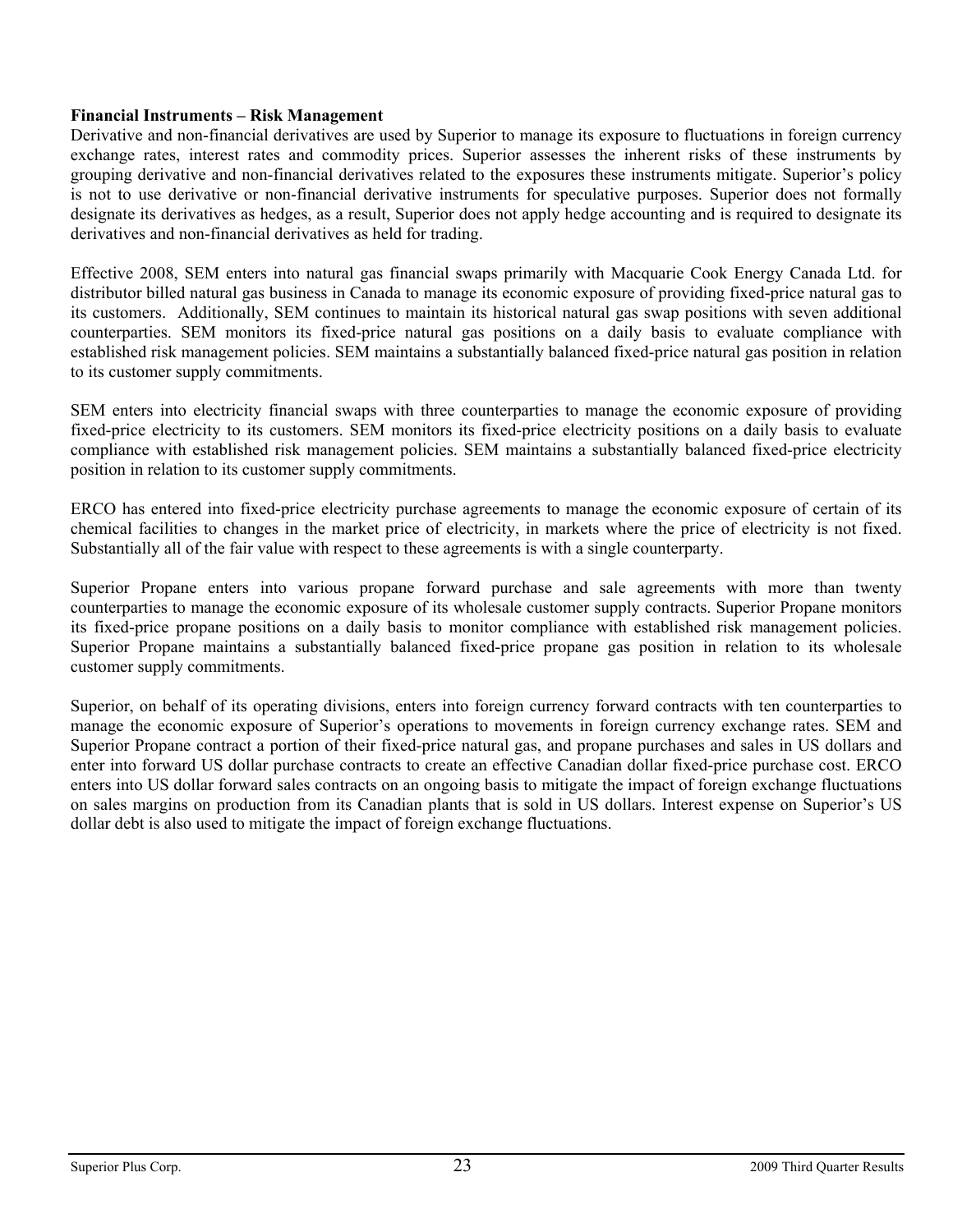As at September 30, 2009, SEM and Superior Propane had hedged approximately 100% of their US dollar natural gas and propane purchase (sales) obligations and ERCO Worldwide had hedged 108%<sup>(2)</sup> and 81%<sup>(2)</sup> of its estimated US dollar exposure for the remainder of 2009 and 2010. The estimated sensitivity on adjusted operating cash flow for Superior, including divisional US exposures and the impact on US-denominated debt with respect to a \$0.01 change in the Canadian to United States exchange rate for 2009 is \$nil, after giving effect to United States forward contracts for 2009, as shown in the table below. Superior's sensitivities and guidance are based on an anticipated Canadian to USD foreign currency exchange rate for 2009 of 1.10.

|                                                     |        |                          |                          |                          |                          | <b>2014 and</b>          |              |
|-----------------------------------------------------|--------|--------------------------|--------------------------|--------------------------|--------------------------|--------------------------|--------------|
| (US\$ millions)                                     | 2009   | 2010                     | 2011                     | 2012                     | 2013                     | <b>Thereafter</b>        | <b>Total</b> |
| $SEM - US\$ forward purchases $(1)$                 | (20.6) | (61.9)                   | (5.4)                    | $\overline{\phantom{0}}$ |                          | $\overline{\phantom{0}}$ | (87.9)       |
| Superior Propane – US\$ forward sales               | 6.6    | 3.1                      | $\overline{\phantom{0}}$ | $\qquad \qquad -$        | $\overline{\phantom{0}}$ | $\overline{\phantom{m}}$ | 9.7          |
| $ERCO - USS$ forward sales $^{(2)}$                 | 32.5   | 111.4                    | 64.5                     | 32.5                     | 9.0                      |                          | 249.9        |
| $SPI - USS$ forward sales $(2)$                     | 6.0    | 23.5                     | $\overline{\phantom{0}}$ | —                        |                          | -                        | 29.5         |
| Heating Oil – US\$ forward sales $^{(2)}$           | 4.5    | 15.5                     | $\overline{\phantom{0}}$ |                          |                          |                          | 20.0         |
| SPLP - US\$ forward purchases                       | (5.3)  | $\overline{\phantom{0}}$ |                          |                          |                          |                          | (5.3)        |
| Net US \$ forward purchases                         | 23.7   | 91.6                     | 59.1                     | 32.5                     | 9.0                      |                          | 215.9        |
|                                                     |        |                          |                          |                          |                          |                          |              |
| $SEM - Average US$$ forward purchase rate $(1)$     | 1.20   | 1.16                     | 1.11                     |                          |                          |                          | 1.16         |
| Superior Propane – Average US\$ forward rate        | 1.21   | 1.21                     | $\overline{\phantom{0}}$ |                          |                          | $\overline{\phantom{0}}$ | 1.21         |
| $ERCO - Average US$$ forward sales rate $^{(2)}$    | 1.09   | 1.08                     | 1.20                     | 1.13                     | 1.11                     |                          | 1.12         |
| $SPI - Average US$$ forward sales rate $^{(2)}$     | 1.08   | 1.08                     |                          |                          |                          |                          | 1.08         |
| Heating Oil – Average US\$ forward sales rate $(2)$ | 1.08   | 1.08                     |                          |                          |                          |                          | 1.08         |
| SPLP - Average US\$ forward sales purchase rate     | 1.09   | —                        | —                        |                          |                          | -                        | 1.09         |
| Net average external US\$/Cdn\$ exchange rate       | 1.13   | 1.11                     | 1.19                     | 1.13                     | 1.11                     |                          | 1.13         |
|                                                     |        |                          |                          |                          |                          |                          |              |
| $ERCO - EURO$ forward sales                         | 1.1    | 5.1                      | 0.3                      |                          |                          |                          | 6.5          |
| ERCO – Average EURO forward sales rate              | 1.58   | 1.58                     | 1.58                     | $\overline{\phantom{0}}$ |                          |                          | 1.58         |

(1) SEM is now sourcing its fixed-price natural gas requirements in Canadian dollars, as such, SEM will no longer be required to use United States dollar forward contracts to fix its Canadian dollar exposure.

(2) Does not include the impact of the US\$ conversion of ERCO's Port Edwards, Wisconsin chloralkali facility which is anticipated to cost US\$130.0 million in aggregate, of which \$31.1 million (US\$28.3 million) was incurred in the third quarter of 2009, (US\$119.9 million cumulatively) with the remaining costs expected throughout 2009.

Superior has interest rate swaps with a single counterparty to manage the interest rate mix of its total debt portfolio and related overall cost of borrowing. Superior manages its overall liquidity risk in relation to its general funding requirements by utilizing a mix of short-term and longer-term maturity debt instruments. Superior reviews its mix of short-term and longer-term debt instruments on an on-going basis to ensure it is able to meet its liquidity requirements.

Superior utilizes a variety of counterparties in relation to its derivative and non-financial derivative instruments in order to mitigate its counterparty risk. Superior assesses the credit worthiness of its significant counterparties at the inception and throughout the term of a contract. Superior is also exposed to customer credit risk. Superior Propane and Winroc deal with a large number of small customers, thereby reducing this risk. ERCO, due to the nature of its operations, sells its products to a relatively small number of customers. ERCO mitigates its customer credit risk by actively monitoring the overall credit worthiness of its customers. SEM has minimal exposure to customer credit risk as local natural gas and electricity distribution utilities have been mandated, for a nominal fee, to provide SEM with invoicing, collection and the assumption of bad debts risk for residential and small commercial customers. SEM actively monitors the credit worthiness of its direct bill industrial customers.

For additional details on Superior's financial instruments, including the amount and classification of gains and losses recorded in Superior's third quarter Consolidated Financial Statements, summary of fair values, notional balances, effective rates and terms, and significant assumptions used in the calculation of the fair value of Superior's financial instruments, see Note 9 to the unaudited Interim Consolidated Financial Statements.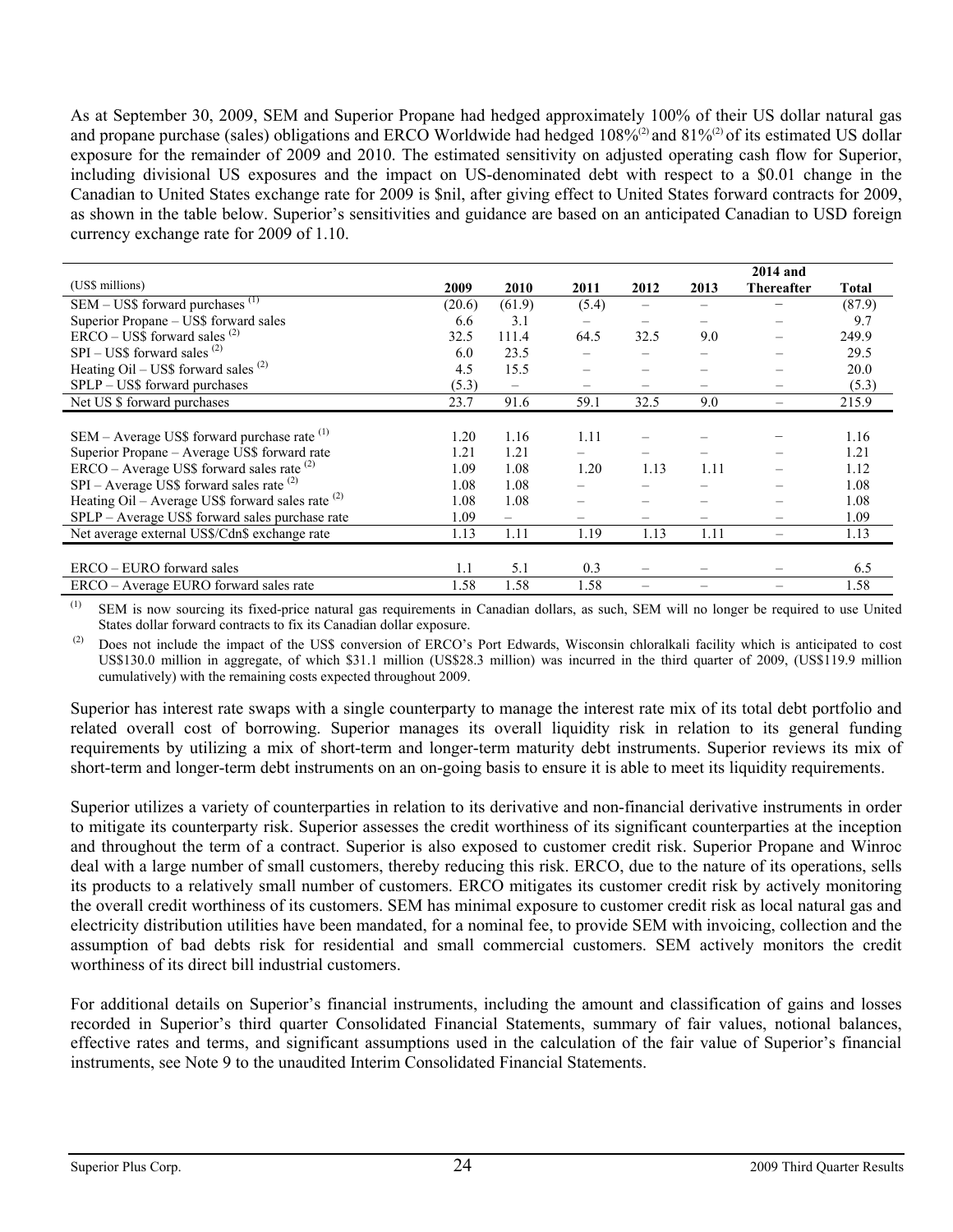### **Subsequent Event**

On October 27, 2009, Superior LP completed the issuance of \$150 million, 8.25% senior unsecured debentures due October 27, 2016. DBRS has rated the senior unsecured debentures BB (high) with a stable trend and Standard & Poor's has rated the senior unsecured debentures BB-. The net proceeds of \$147 million were used to repay Superior's existing revolving term credit facility.

# **Internal Control over Financial Reporting**

The certifying officers have limited the scope of their interim certification under NI 52-109 for the design of Disclosure Controls & Procedures and Internal Controls over Financial Reporting to exclude controls, policies and procedures due to the acquisition of SPI on September 24, 2009 and for the acquisition of Heating Oil assets on September 30, 2009. The results of operations in the quarter are insignificant and are described in the Fuel Distribution and the Construction Products Distribution sections. The asset and liabilities acquired are described in Note 4 to the unaudited Interim Consolidated Financial Statements.

In the first quarter of 2009, Superior made changes in the processes and procedures at SEM in response to the two material weaknesses referenced in the 2008 annual certification. Management has continued to monitor and test these controls to be able to conclude that the specific internal controls are designed and will be effective for the 2009 annual certification.

# **Critical Accounting Policies and Estimates**

Superior's unaudited Interim Consolidated Financial Statements have been prepared in accordance with Canadian GAAP. The significant accounting policies are described in the Consolidated Financial Statements, see Note 2 on pages 61 to 66 of the 2008 annual report. Certain of these accounting policies, as well as estimates made by management in applying such policies, are recognized as critical because they require management to make subjective or complex judgments about matters that are inherently uncertain. Our critical accounting estimates relate to the allowance for doubtful accounts, employee future benefits, future income tax assets and liabilities, the valuation of derivatives and non-financial derivatives and asset impairments and the assessment of potential asset retirement obligations.

### **Changes in Accounting Policies**

### *Financial Assets and Financial Liabilities*

On January 1, 2009, Superior adopted the requirements of guidance provided by the CICA related to the application of credit risk and the determination of the fair value of financial assets and liabilities. Superior adopted the guidance retrospectively, but did not restate prior periods. Accordingly, Superior decreased the carrying value of its net financial instrument assets and liabilities as at January 1, 2009, by \$0.4 million, with a corresponding increase of \$0.1 million to Superior's future income tax asset and an increase of \$0.3 million to Superior's opening accumulated deficit; comparative earnings and financial assets and liabilities for prior periods have not been restated. See the unaudited Interim Consolidated Financial Statements for additional details.

### *Goodwill and Intangible Assets*

On January 1, 2009, Superior adopted CICA Handbook Section 3064 Goodwill and Intangible Assets. This standard provides more specific guidance on the recognition of internally developed intangible assets and requires that research and development expenditures be evaluated against the same criteria as expenditures for intangible assets. The Section harmonizes Canadian GAAP with International Financial Reporting Standards (IFRS). Adoption of this standard did not have an impact on Superior.

# **Future Accounting Changes**

# *International Financial Reporting Standards*

The Accounting Standards Board of Canada (AcSB) has announced plans that will require the convergence of Canadian GAAP with International Financial Reporting Standards (IFRS) for publicly accountable enterprises, including Superior Plus Corp. The changeover date from Canadian GAAP to IFRS is for annual and interim financial statements relating to fiscal years beginning on or after January 1, 2011.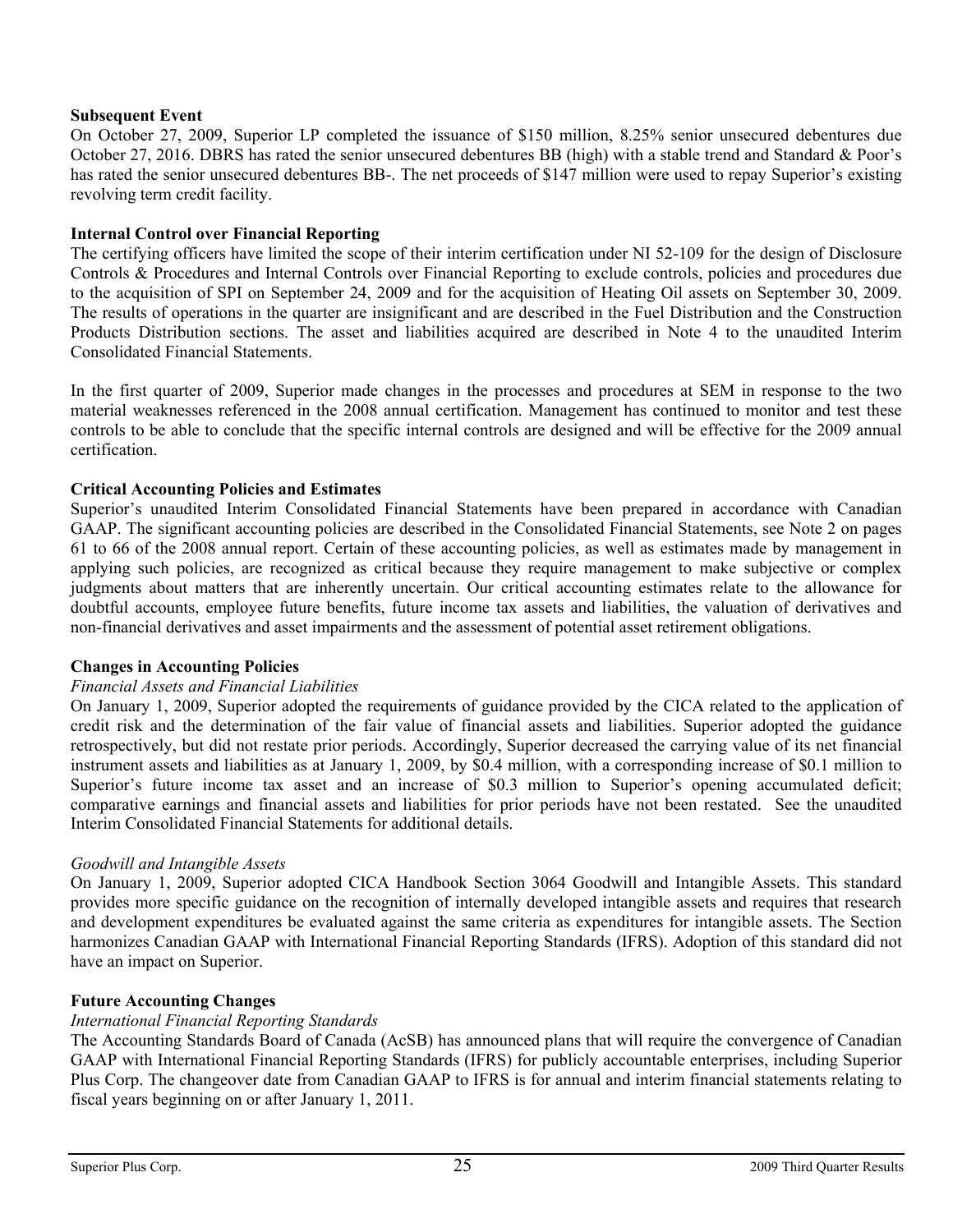During 2008, Superior formed an IFRS project team to develop an IFRS transition plan. Superior's approach is to assess and coordinate ongoing training requirements in conjunction with the development of a comprehensive diagnostic/planning document throughout the first and second quarters of 2009. Superior's diagnostic plan will include the assessment of differences between Canadian GAAP and IFRS, options available under IFRS, potential system requirements as a result of the adoption of IFRS, and the impact on internal controls and other business activities. During the third quarter of 2009, Superior completed the majority of its comprehensive diagnostic and began work on the development and execution of a detailed IFRS transition plan.

At this time, Superior is unable to reasonably estimate the impact that the adoption of IFRS may have on its future operating results or financial position. Superior's preliminary assessment of areas that may have a significant impact upon adoption of IFRS consist of, but may not be limited to:

- Property, plant and equipment may be impacted by the requirement to record and amortize on the basis of material components;
- Employee future benefit obligations will be impacted as IFRS does not allow the deferral of certain actuarial gains and losses which are currently deferred under Canadian GAAP;
- Asset impairments recorded in prior years, under certain circumstances, are eligible to be reversed under IFRS;
- The classification of a lease arrangement as either an operating lease or a finance/capital lease may differ under IFRS;
- The assessment and accounting treatment of off-balance sheet arrangements such as Superior's accounts receivable securitization program may differ under IFRS;
- The classification of financial statement items may differ under IFRS;
- Financial statement disclosures under IFRS tend to be more comprehensive than those under Canadian GAAP; and
- The impact on various credit agreements, if any.

Superior will continue to assess the impact of IFRS throughout 2009, including the impact on its consolidated financial statements, financial reporting systems and internal control systems.

### *Financial Instruments – Disclosure*

The CICA has amended Handbook Section 3862 *Financial Instruments – Disclosure.* These amendments require enhanced disclosure on the fair value of certain financial instruments. The amendments are effective for annual financial statements on or after September 30, 2009. Superior does not anticipate that these amendments will have a significant impact on its consolidated financial statements.

### **Quarterly Financial and Operating Information**

|                                                     |        | 2009 Quarters |          |          | 2008 Quarters |        |        |        | 2007 Quarters |
|-----------------------------------------------------|--------|---------------|----------|----------|---------------|--------|--------|--------|---------------|
| (millions of dollars except per trust unit amounts) | Third  | Second        | First    | Fourth   | Third         | Second | First  | Fourth | Third         |
| Propane sales volumes (millions of litres)          | 224    | 249           | 431      | 390      | 244           | 274    | 469    | 416    | 256           |
| Chemical sales volumes                              |        |               |          |          |               |        |        |        |               |
| (thousands of metric tonnes)                        | 163    | 155           | 155      | 160      | 188           | 188    | 191    | 194    | 187           |
| Natural gas sales volumes (millions of GJs)         | 8      | 8             | 8        | 8        | 8             |        | 9      | 9      |               |
| Electricity sales volumes (millions of KwH)         | 56     | 38            | 31       | 28       | 18            | 14     | 10     |        |               |
| Gross profit                                        | 126.9  | 134.9         | 188.3    | 193.1    | 152.8         | 153.3  | 169.9  | 185.8  | 145.9         |
| Net earnings (loss)                                 | 33.0   | 23.4          | (5.5)    | (19.9)   | (203.9)       | 164.3  | 127.2  | 64.5   | (26.9)        |
| Per share, basic                                    | \$0.37 | \$0.26        | \$(0.06) | \$(0.23) | \$(2.31)      | \$1.86 | \$1.44 | \$0.74 | \$(0.31)      |
| Per share, diluted                                  | \$0.37 | \$0.26        | \$(0.06) | \$(0.23) | \$(2.31)      | \$1.86 | \$1.44 | \$0.74 | \$(0.31)      |
| Adjusted operating cash flow                        | 19.3   | 18.9          | 61.3     | 65.0     | 33.5          | 38.1   | 55.7   | 64.9   | 30.3          |
| Per share, basic                                    | \$0.22 | \$0.21        | \$0.69   | \$0.74   | \$0.38        | \$0.43 | \$0.63 | \$0.74 | \$0.35        |
| Per share, diluted                                  | \$0.22 | \$0.21        | \$0.69   | \$0.74   | \$0.38        | \$0.43 | \$0.63 | \$0.74 | \$0.35        |
| Net working capital <sup>(1)</sup>                  | 132.0  | 72.0          | 83.7     | 152.2    | 227.4         | 217.6  | 256.3  | 157.0  | 62.3          |

Net working capital reflects amounts as at the quarter end and is comprised of cash and cash equivalents, accounts receivable and inventories, less bank indebtedness, accounts payable and accrued liabilities, current portion of term loans and dividends and interest payable to shareholders and debentureholders.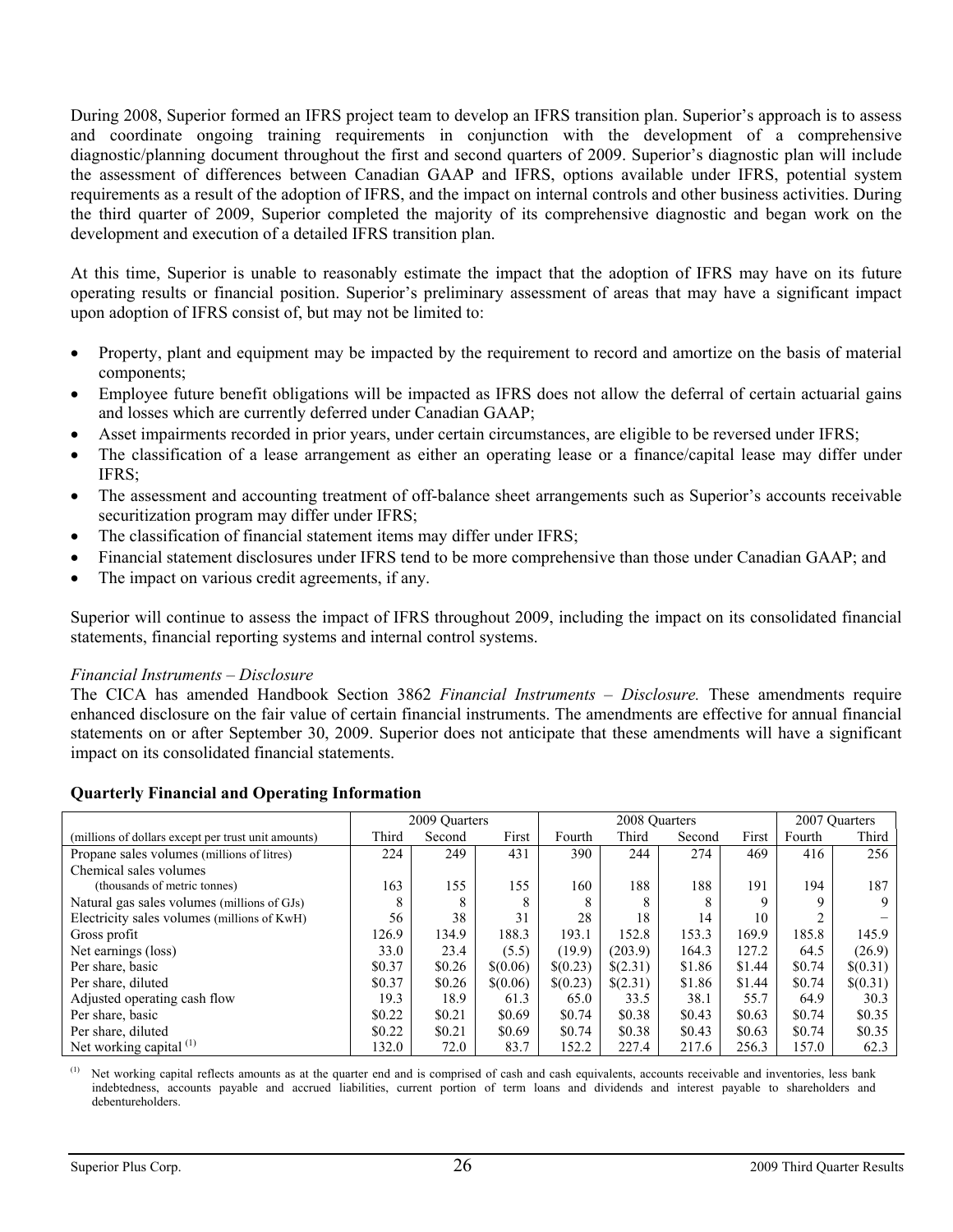# **Reconciliation of Net Earnings (Loss) to EBITDA from Operations** (1) (2)

|                                                                                        | Fuel                |                  | <b>Specialty Construction</b> |            |
|----------------------------------------------------------------------------------------|---------------------|------------------|-------------------------------|------------|
| For the three months ended September 30, 2009                                          | <b>Distribution</b> | <b>Chemicals</b> | <b>Products</b>               | <b>SEM</b> |
| Net earnings (loss)                                                                    | (5.7)               | 1.0              | 6.0                           | 16.7       |
| Add: Amortization of property, plant and equipment, intangible assets and accretion of |                     |                  |                               |            |
| convertible debenture issue costs                                                      | 3.7                 | 11               | 1.1                           | 0.1        |
| Amortization included in cost of sales                                                 | -                   | 9.1              |                               |            |
| Superior Propane non-cash pension expense                                              | 0.4                 |                  |                               |            |
| Unrealized (gains) losses on financial instruments                                     | 1.9                 | 10.9             |                               | (14.0)     |
| <b>EBITDA</b> from operations                                                          | 0.3                 | 22.1             | 7.1                           | 2.8        |

|                                                                                        | Fuel                |                  | <b>Specialty Construction</b> |            |
|----------------------------------------------------------------------------------------|---------------------|------------------|-------------------------------|------------|
| For the three months ended September 30, 2008                                          | <b>Distribution</b> | <b>Chemicals</b> | <b>Products</b>               | <b>SEM</b> |
| Net earnings (loss)                                                                    | 2.7                 | 15.5             | 6.9                           | (222.7)    |
| Add: Amortization of property, plant and equipment, intangible assets and accretion of |                     |                  |                               |            |
| convertible debenture issue costs                                                      | 3.6                 | 1.3              | 1.2                           | 0.1        |
| Amortization included in cost of sales                                                 |                     | 9.1              |                               |            |
| Superior Propane non-cash pension expense                                              | 0.7                 |                  |                               |            |
| Unrealized (gains) losses on financial instruments                                     | (0.3)               | 10.0             |                               | 225.5      |
| Gain on disposal of facility                                                           |                     | (4.0)            |                               |            |
| <b>EBITDA</b> from operations                                                          | 6.7                 | 319              | 81                            | 2.9        |

|                                                                                        | Fuel                | <b>Specialty Construction</b> |                 |            |
|----------------------------------------------------------------------------------------|---------------------|-------------------------------|-----------------|------------|
| For the nine months ended September 30, 2009                                           | <b>Distribution</b> | <b>Chemicals</b>              | <b>Products</b> | <b>SEM</b> |
| Net earnings (loss)                                                                    | 37.7                | 15.8                          | 8.6             | (19.2)     |
| Add: Amortization of property, plant and equipment, intangible assets and accretion of |                     |                               |                 |            |
| convertible debenture issue costs                                                      | 13.1                | 3.6                           | 3.3             | 0.3        |
| Amortization included in cost of sales                                                 | -                   | 27.3                          |                 |            |
| Superior Propane non-cash pension expense                                              |                     |                               |                 |            |
| Unrealized (gains) losses on financial instruments                                     | (2.0)               | 27.7                          |                 | 26.0       |
| <b>EBITDA</b> from operations                                                          | 49.9                | 74.4                          | 11.9            | 7.1        |

|                                                                                        | Fuel                |                  | <b>Specialty Construction</b> |            |
|----------------------------------------------------------------------------------------|---------------------|------------------|-------------------------------|------------|
| For the nine months ended September 30, 2008                                           | <b>Distribution</b> | <b>Chemicals</b> | <b>Products</b>               | <b>SEM</b> |
| Net earnings (loss)                                                                    | 42.0                | 71.4             | 20.7                          | 9.5        |
| Add: Amortization of property, plant and equipment, intangible assets and accretion of |                     |                  |                               |            |
| convertible debenture issue costs                                                      | 11.3                | 4.1              | 3.2                           | 0.2        |
| Amortization included in cost of sales                                                 |                     | 28.8             |                               |            |
| Superior Propane non-cash pension expense                                              | 1.9                 | -                |                               |            |
| Unrealized (gains) losses on financial instruments                                     | 2.3                 | (16.7)           |                               | (1.7)      |
| Gain on disposal of facility                                                           |                     | (4.0)            |                               |            |
| <b>EBITDA</b> from operations                                                          | 57.5                | 83.6             | 23.9                          | 8.0        |

 (1) See the unaudited Interim Consolidated Financial Statements for net earnings (loss), amortization of property, plant and equipment, intangible assets and accretion of convertible debenture issue costs, amortization included in cost of sale, non-cash pension expense, unrealized (gains) losses on financial instruments and gain on disposal of facility.

(2) See "Non-GAAP Financial Measures" for additional details.

### **Risk Factors to Superior**

The risks factors and uncertainties detailed below are a summary of Superior's assessment of its material risk factors as identified in Superior's 2008 Annual Information Form under the heading "Risk Factors". For a detailed discussion of these risks, see Superior's 2008 Annual Information Form filed on the Canadian Securities Administrator's website, www.sedar.com and Superior's website, www.superiorplus.com.

### **Risks to Superior**

Superior is entirely dependent upon the operations and assets of Superior LP. Superior's ability to make dividend payments to shareholders is dependent upon the ability of Superior LP to make distributions on its outstanding limited partnership units as well as the operations and business of Superior LP.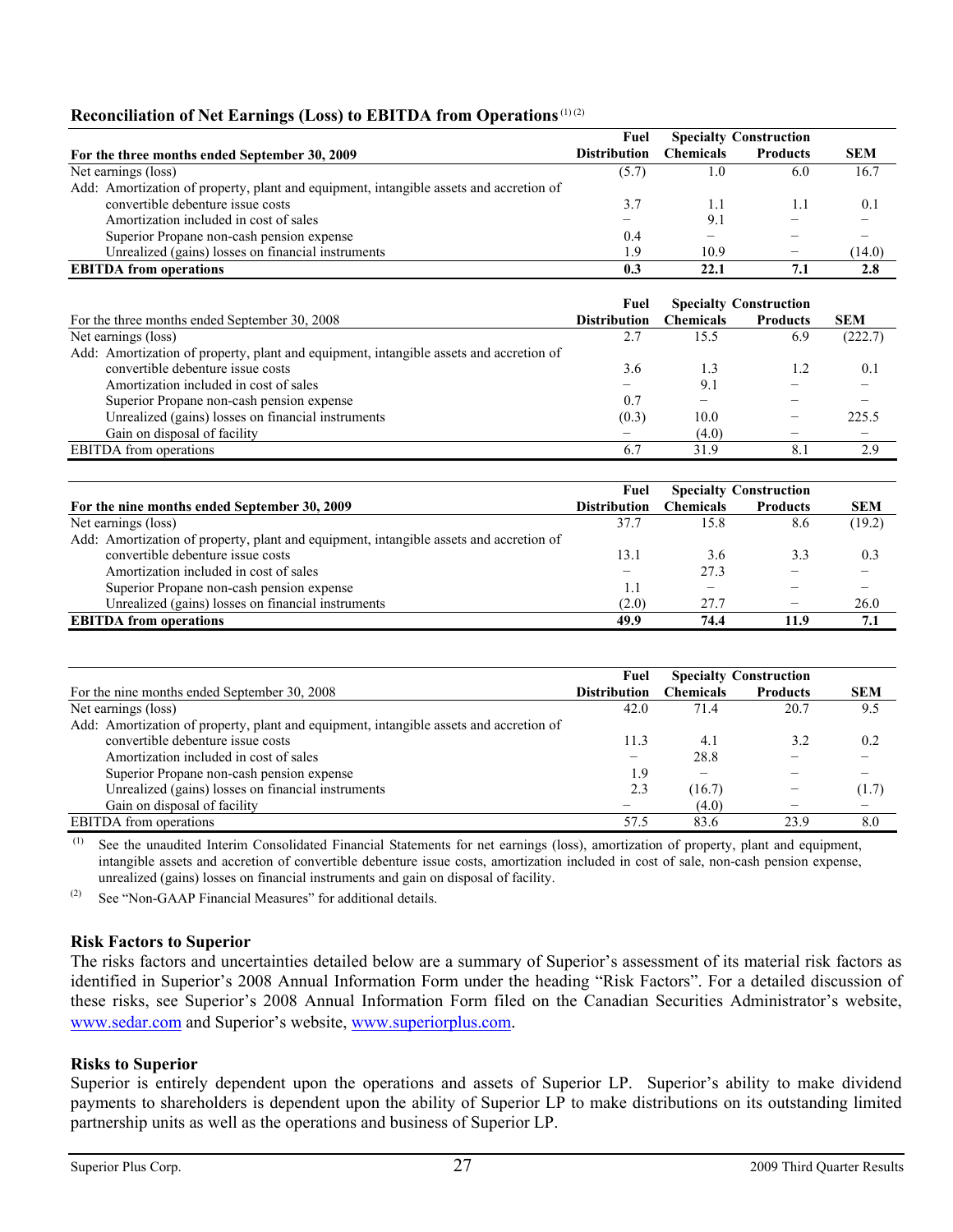Although Superior intends to distribute the income allocated from Superior LP, less the amount of its expenses, indebtedness and other obligations and less amounts, if any, Superior pays in connection with the redemption of common shares, there is no assurance regarding the amounts of cash to be distributed by Superior LP or generated by Superior LP and therefore funds available for dividends to shareholders. The actual amount distributed in respect of the limited partnership units will depend on a variety of factors including, without limitation, the performance of Superior LP's operating businesses, the effect of acquisitions or dispositions on Superior LP, and other factors that may be beyond the control of Superior LP or Superior. In the event significant sustaining capital expenditures are required by Superior LP or the profitability of Superior LP declines, there would be a decrease in the amount of cash available for dividends to shareholders and such a decrease could be material.

Superior's dividend policy and the distribution policy of Superior LP are subject to change at the discretion of the board of directors of Superior or the board of directors of Superior General Partner Inc., the General Partner of Superior LP, as applicable. Superior's dividend policy and the distribution policy of Superior LP are also limited by contractual agreements including agreements with lenders to Superior and its affiliates and by restrictions under corporate law.

The credit facilities of Superior LP contain covenants that require Superior LP to meet certain financial tests and that restrict, among other things, the ability of Superior LP to incur additional debt, dispose of assets or pay dividends/distributions in certain circumstances. These restrictions may preclude Superior LP from returning capital or making distributions on the limited partnership units.

The payout by Superior LP of substantially all of its available cash flow means that capital expenditures to fund growth opportunities can only be made in the event that other sources of financing are available. Lack of access to such additional financing could limit the future growth of the business of Superior LP and, over time, have a material adverse effect on the amount of cash available for dividends to Shareholders.

To the extent that external sources of capital, including public and private markets, become limited or unavailable, Superior's and Superior LP's ability to make the necessary capital investments to maintain or expand the current business and to make necessary principal payments, uncertainties and assumptions under its term credit facilities may be impaired.

Superior maintains a substantial floating interest rate exposure through a combination of floating interest rate borrowings and the use of derivative instruments. Demand levels for approximately half of Superior Propane's sales and substantially all of ERCO and Winroc's sales are affected by general economic trends. Generally speaking, when the economy is strong, interest rates increase as does sales demand from Superior's customers, thereby increasing Superior's ability to pay higher interest costs and vice versa. In this way, there is a common relationship between economic activity levels, interest rates and Superior's ability to pay higher or lower rates.

A portion of Superior's net cash flows are denominated in US dollars. Accordingly, fluctuations in the Canadian/US dollar exchange rate can impact profitability.

The timing and amount of capital expenditures incurred by Superior LP or by its subsidiaries will directly affect the amount of cash available to Superior for dividends to shareholders. Dividends may be reduced, or even eliminated, at times when significant capital expenditures are incurred or other unusual expenditures are made.

If the board of directors of Superior decides to issue additional common shares, preferred shares or securities convertible into common shares, existing shareholders may suffer significant dilution.

Superior is or may be exposed to third-party credit risk relating to any obligations of Ballard that are not transferred, or if transferred, from which obligations Superior has not been released. Superior has, through the contractual provisions in the agreement entered into with Ballard in connection with Superior's corporate conversion (the Arrangement Agreement), the indemnity agreement and the divestiture agreement contemplated thereby, and through securing certain insurance coverage, attempted to ensure that the liabilities and obligations relating to the business of Ballard are transferred to and assumed by New Ballard, that Superior is released from any such obligations and, even where such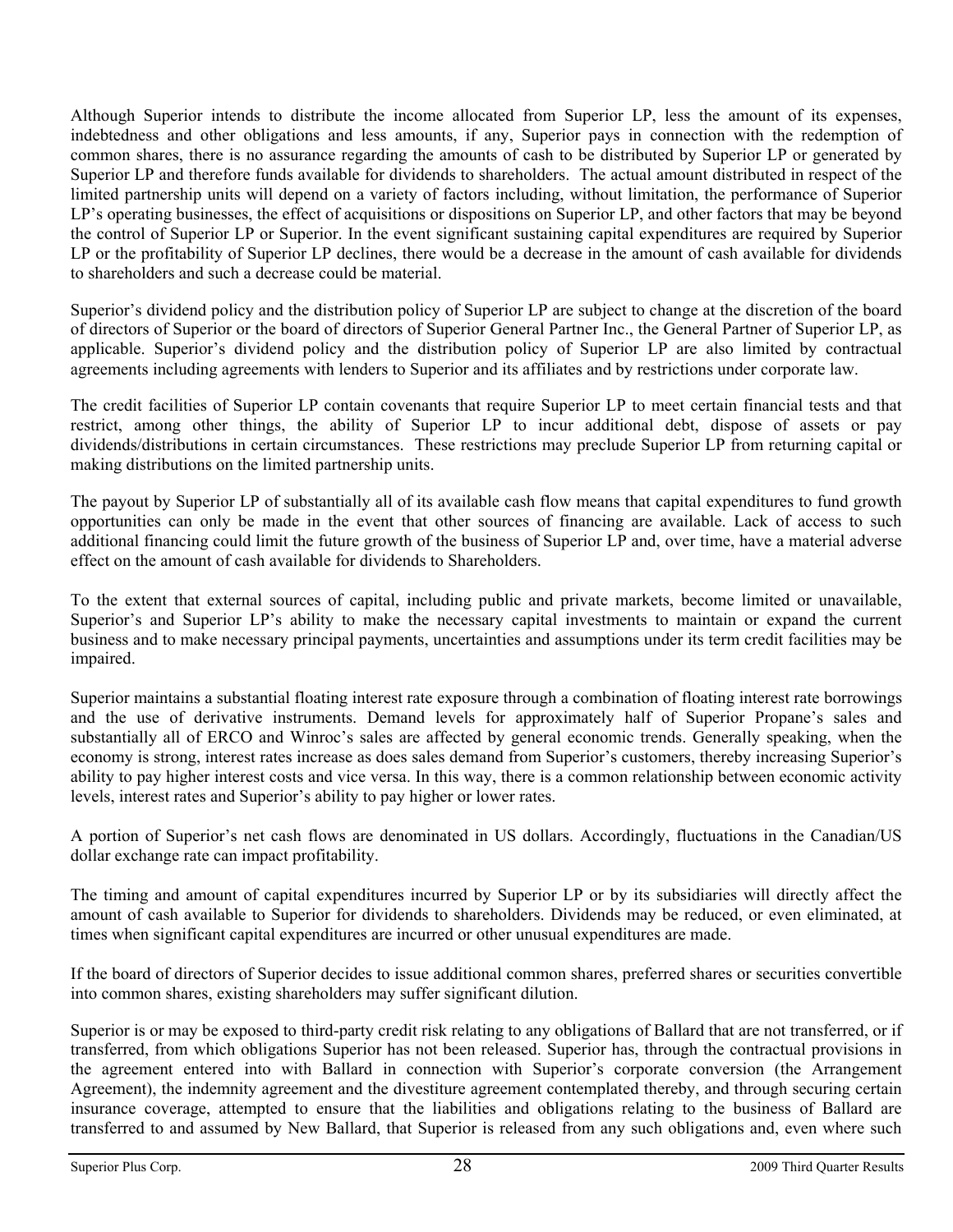transfer or release is not effective or is not obtained, Superior is indemnified by New Ballard for all such obligations. However, in the event New Ballard fails or is unable to meet such contractual obligations to Superior and to the extent any applicable insurance coverage is not available, Superior may be liable for such obligations which could have a material adverse effect on the business, financial condition and results of operations of Superior.

Although Superior has conducted investigations of, and engaged legal counsel to review, the corporate, legal, financial and business records of Ballard and attempted to ensure, through the contractual provisions in the Arrangement Agreement, the indemnity agreement and the divestiture agreement, and through securing certain insurance coverage, that the liabilities and obligations relating to the business of Ballard are transferred to and assumed by the new corporation which continued to carry on Ballard's business, there may be liabilities or risks that Superior may not have uncovered in its due diligence investigations, or that may have an unanticipated material adverse effect on Superior. These liabilities and risks could have, individually or in the aggregate, a material adverse effect on the business, financial condition and results of operations of Superior.

The steps under the plan of arrangement pursuant to which the corporate conversion was completed (the Plan of Arrangement) were structured to be tax-deferred to the Fund and Fund Unitholders based on proposals to facilitate tax deferred conversions of certain mutual fund trusts into taxable Canadian corporations (the SIFT Reorganization Amendments) proposed by the Department of Finance on July 14, 2008. On March 12, 2009 the Budget Implementation Act, 2009 (Bill C-10 (2009)), which includes the SIFT Reorganization Amendments, received royal assent substantially in its proposed form. While Superior is confident in its position, there is a possibility that the Canada Revenue Agency could successfully challenge the tax consequences of the Plan of Arrangement or prior transactions of Ballard, or that legislation could be amended resulting in different tax consequences from those contemplated in the Plan of Arrangement for Superior. Such a challenge or legislation could potentially affect the availability or amount of the tax basis or other tax accounts of Superior.

# **Risks to the Businesses**

### *Superior Propane*

Propane is sold in competition with other energy sources such as fuel oil, electricity and natural gas, along with alternative energy sources that are currently under development. In addition to competition from other energy sources, Superior Propane competes with other retail marketers. Superior Propane's ability to remain an industry leader depends on its ability to provide reliable service at competitive selling prices.

Weather and general economic conditions affect propane market volumes. Weather influences the demand for propane primarily for space heating uses and also for agricultural applications.

The trend towards increased conservation measures and technological advances in energy efficiency may have a detrimental effect on propane demand and Superior Propane's sales. Further, increases in the cost of propane encourage customers to conserve fuel and to invest in more energy-efficient equipment, reducing demand. Changes in propane supply costs are normally passed through to customers, but timing lags (the time between when Superior Propane purchases the propane and when the customer purchases the propane) may result in positive or negative gross margin fluctuations.

Superior Propane offers its customers various fixed-price propane programs. In order to mitigate the price risk from offering these services, Superior Propane uses its physical inventory position, supplemented by forward commodity transactions with various third parties having terms and volumes substantially the same as its customers' contracts. In periods of high propane price volatility the fixed price programs create exposure to over or under supply positions as the demand from customers may significantly exceed or fall short of supply procured. In addition, if propane prices decline significantly subsequent to customers signing up for a fixed price program there is a risk that customers will default on their commitments.

Superior Propane's operations are subject to the risks associated with handling, storing and transporting propane in bulk. Slight quantities of propane may also be released during transfer operations. To mitigate risks, Superior Propane has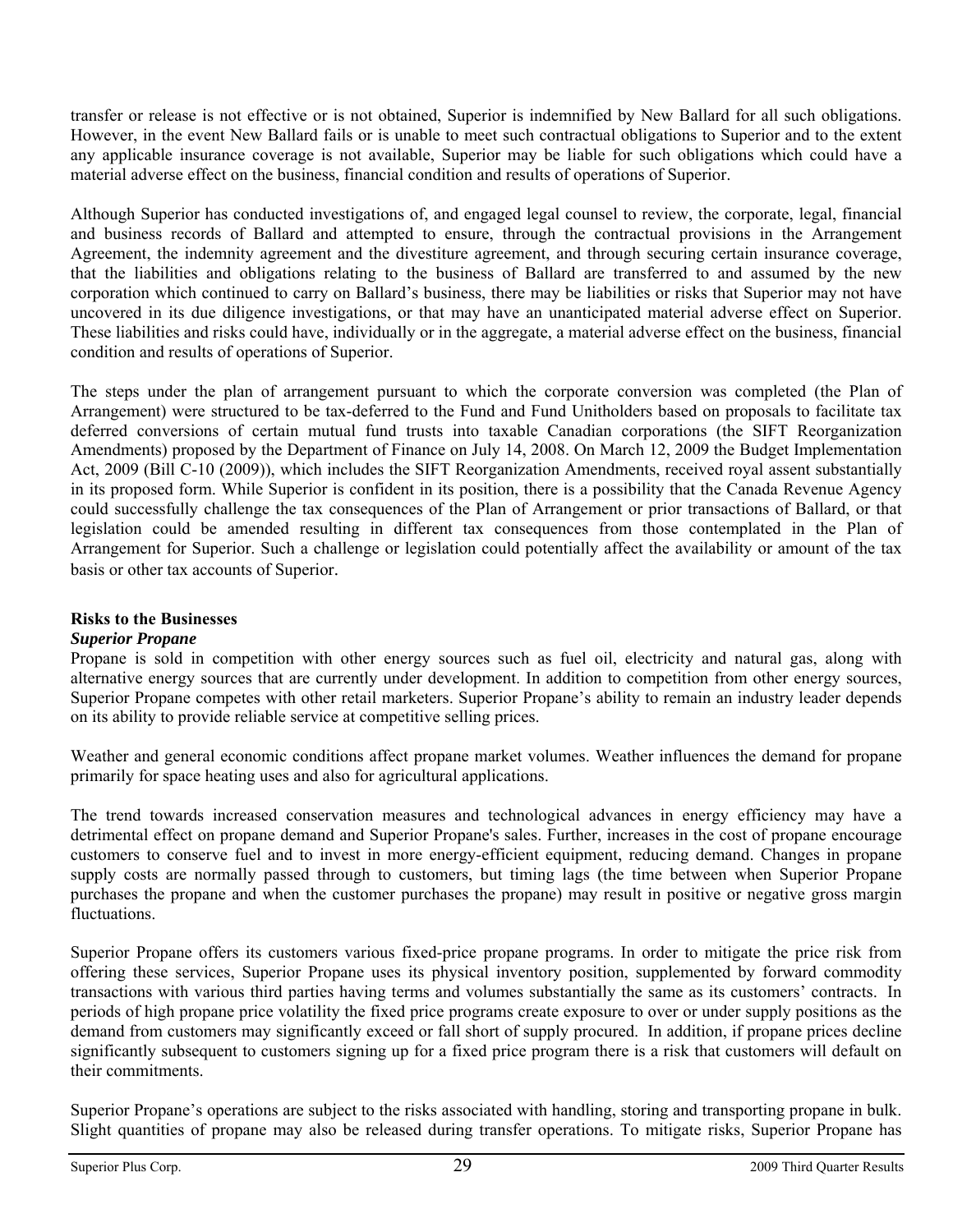established a comprehensive program directed at environmental, health and safety protection. This program consists of an environmental policy, codes of practice, periodic self-audits, employee training, quarterly and annual reporting and emergency prevention and response.

Approximately 22% of Superior Propane's employees are unionized. Collective bargaining agreements are renegotiated in the normal course of business.

# *Heating Oil*

Heating oil is subject to similar business and operation risk as Superior Propane. In addition to these risks, the heating oil business is subject to the following additional risks. The heating oil business requires the transportation and distribution of several liquid fuels, including heating oil, which, upon a spill or release could result in damage to the environment, death or injury, reclamation obligations and substantial costs and liabilities to third parties. Superior may not be able to insure against these events or may elect not to insure because of high premium costs or for other reasons. In addition, any such liabilities could exceed the value of any insurance coverage obtained. Heating oil is subject to extensive federal, state and local laws and regulations, including those relating to the protection of the environment, waste management, discharge of hazardous materials and the characteristics and composition of refined products. Certain of these laws and regulations may also require assessment or remediation efforts at heating oil facilities and at third party sites. Environmental laws applicable to the heating oil business are subject to frequent change and often become more stringent over time. Compliance with current and future environmental laws and regulations may require significant expenditures, increasing the overall cost of operating the business. Failure to comply with these laws and regulations could also result in substantial fines or penalties against Superior or orders that could limit its operations and have a material adverse effect on its business or results of operations.

# *ERCO*

ERCO competes with sodium chlorate, chloralkali and potassium producers on a worldwide basis. Key competitive factors include price, product quality, logistics capability, reliability of supply, technical capability and service. The enduse markets for ERCO's products are correlated to the general economic environment and the competitiveness of its customers, all of which are outside of its control.

ERCO has long-term electricity contracts or electricity contracts that renew automatically with power producers in each of the jurisdictions where its plants are located. There is no assurance that ERCO will continue to be able to secure adequate supplies of electricity at reasonable prices or on acceptable terms.

Potassium Chloride (KCl) is a major raw material used in the production of potassium hydroxide at ERCO's Port Edwards, Wisconsin facility. Substantially all of ERCO's KCl is received from Potash Corporation of Saskatchewan (Potash). ERCO currently has a limited ability to source KCl from additional suppliers.

ERCO is exposed to fluctuations in the US dollar and the euro to the Canadian dollar.

ERCO's operations involve the handling, production, transportation, treatment and disposal of materials that are classified as hazardous and are regulated by environmental and health and safety laws, regulations and requirements. The potential exists for the release of highly toxic and lethal substances, including chlorine. Equipment failure could result in damage to facilities, death or injury and liabilities to third parties. If at any time the appropriate regulatory authorities deem any of the facilities unsafe, they may order that such facilities be shut down.

ERCO's operations and activities in various jurisdictions require regulatory approvals for the handling, production, transportation and disposal of chemical products and waste substances. The failure to obtain or comply fully with such applicable regulatory approvals may materially adversely affect ERCO.

Approximately 25% of ERCO employees are unionized. Collective bargaining agreements are renegotiated in the normal course of business.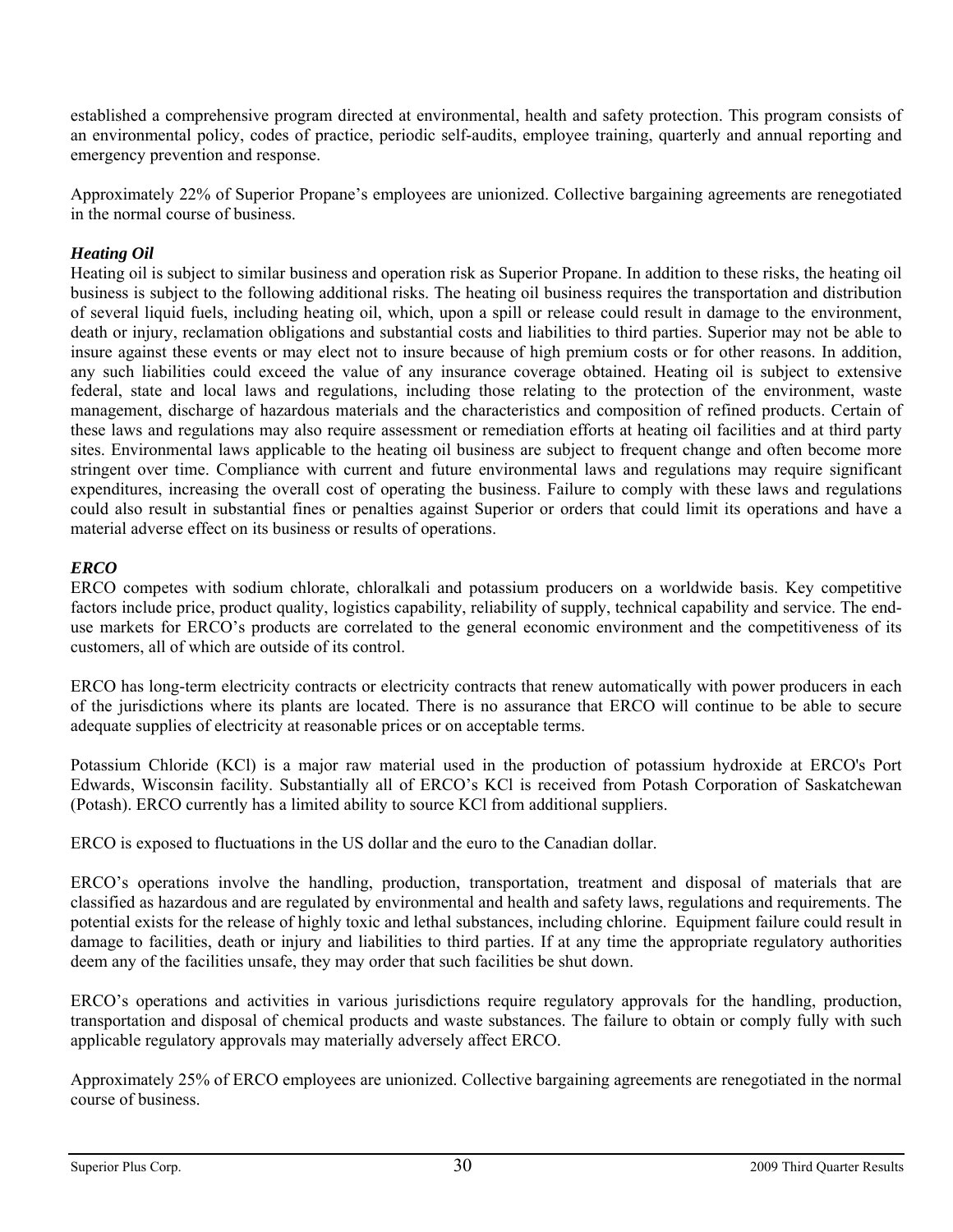# *Winroc*

Winroc competes with other specialty construction distributors servicing the builder/contractor market, in addition to big-box home centres and independent lumber yards. Winroc's ability to remain competitive depends on its ability to provide reliable service at competitive prices.

Demand for walls and ceilings building materials are affected by changes in general and local economic factors including demographic trends, employment levels, interest rates, consumer confidence and overall economic growth. These factors in turn impact the level of existing housing sales, new home construction, new non-residential construction, and office/commercial space turnover, all of which are significant factors in the determination of demand for Winroc's products and services.

Approximately 8% of Winroc's employees are unionized. Collective bargaining agreements are renegotiated in the normal course of business.

# *SPI*

SPI is subject to similar business and operational risks as Winroc. In addition to these risks, SPI is also subject to the following risks. SPI's business targets the commercial and industrial markets. Demand for commercial and industrial building products is affected by changes in general and local economic conditions and demand factors, including conditions in a wide range of end use markets which include manufacturing, energy, petrochemical, utility, healthcare, education and institutional. The level of demand in SPI's commercial and industrial business is subject to changes in these economic conditions and demand factors. In addition, a large portion of contracts awarded depend on competitive bidding, and, as a result, such competition can adversely affect the ability to secure contracts or negatively affect the terms of such contracts.

# *SEM*

New entrants in the energy retailing business may enter the market and compete directly for the customer base that SEM targets, slowing or reducing its market share.

SEM purchases natural gas to meet its estimated commitments to its customers based upon their historical consumption. Depending on a number of factors, including weather, customer attrition and poor economic conditions affecting commercial customers' production levels, customers' combined natural gas consumption may vary from the volume purchased. This variance must be reconciled and settled at least annually and may require SEM to purchase or sell natural gas at market prices which may have an adverse impact on the results of this business. To mitigate balancing risk, SEM closely monitors its balancing position and takes measures such as adjusting gas deliveries and transferring gas between pools of customers, so that imbalances are minimized. In addition, SEM maintains a reserve for potential balancing costs. The reserve is reviewed on a monthly basis to ensure that it is sufficient to absorb any losses that might arise from balancing.

SEM matches its customers' estimated electricity requirements by entering into electricity swaps in advance of acquiring customers. Depending on several factors, including weather, customers' energy consumption may vary from the volumes purchased by SEM. SEM is able to invoice existing commercial electricity customers for balancing charges when the amount of energy used is greater than or less than 10% of the amount of energy that SEM estimated. In certain circumstances, there can be balancing issues for which SEM is responsible when customer aggregation forecasts are not realized.

SEM resources its fixed-price term natural gas sales commitments by entering into various physical natural gas and US dollar foreign exchange purchase contracts for similar terms and volumes to create an effective Canadian dollar fixedprice cost of supply. SEM transacts with nine financial and physical natural gas counterparties. There can be no assurance that any of these counterparties will not default on any of their obligations to SEM. However, the financial condition of each counterparty is evaluated and credit limits are established to minimize SEM's exposure to this risk. There is also a risk that supply commitments and foreign exchange positions may become unmatched; however, this is monitored daily in compliance with SEM's risk management policy.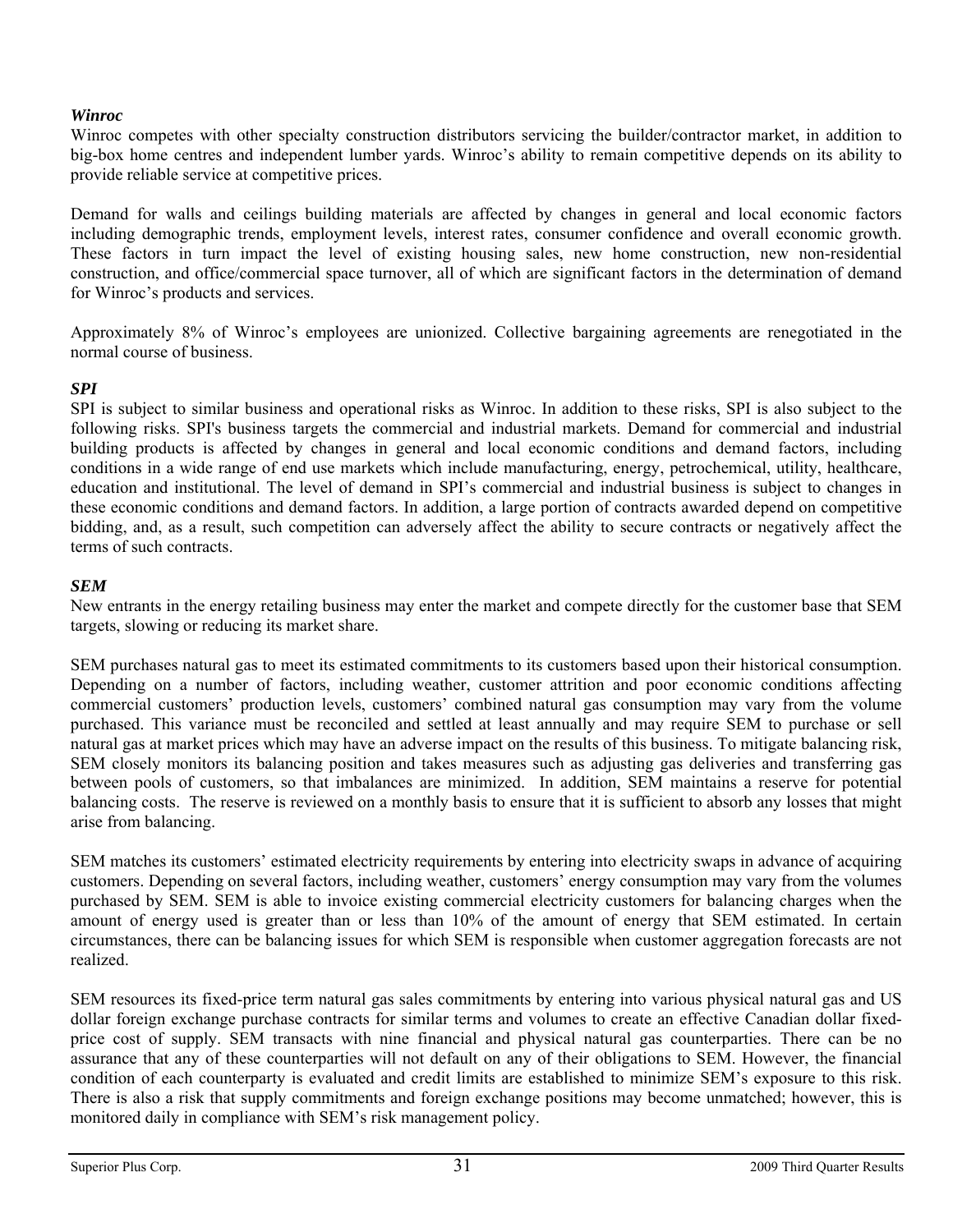SEM must retain qualified sales agents in order to properly execute its business strategy. The continued growth of SEM is reliant on the services of agents to sign up new customers. There can be no assurance that competitive conditions will allow these agents to achieve these customer additions. Lack of success in the marketing programs of SEM would limit future growth of the cash flow.

SEM operates in the highly regulated energy industry in Ontario, British Columbia and Quebec. Changes to existing legislation could impact this business's operations. As part of the current regulatory framework, local delivery companies are mandated to perform certain services on behalf of SEM, including invoicing, collection, assuming specific bad debt risks and storage and distribution of natural gas. Any elimination or changes to these rules could have a significant adverse effect on the results of this business.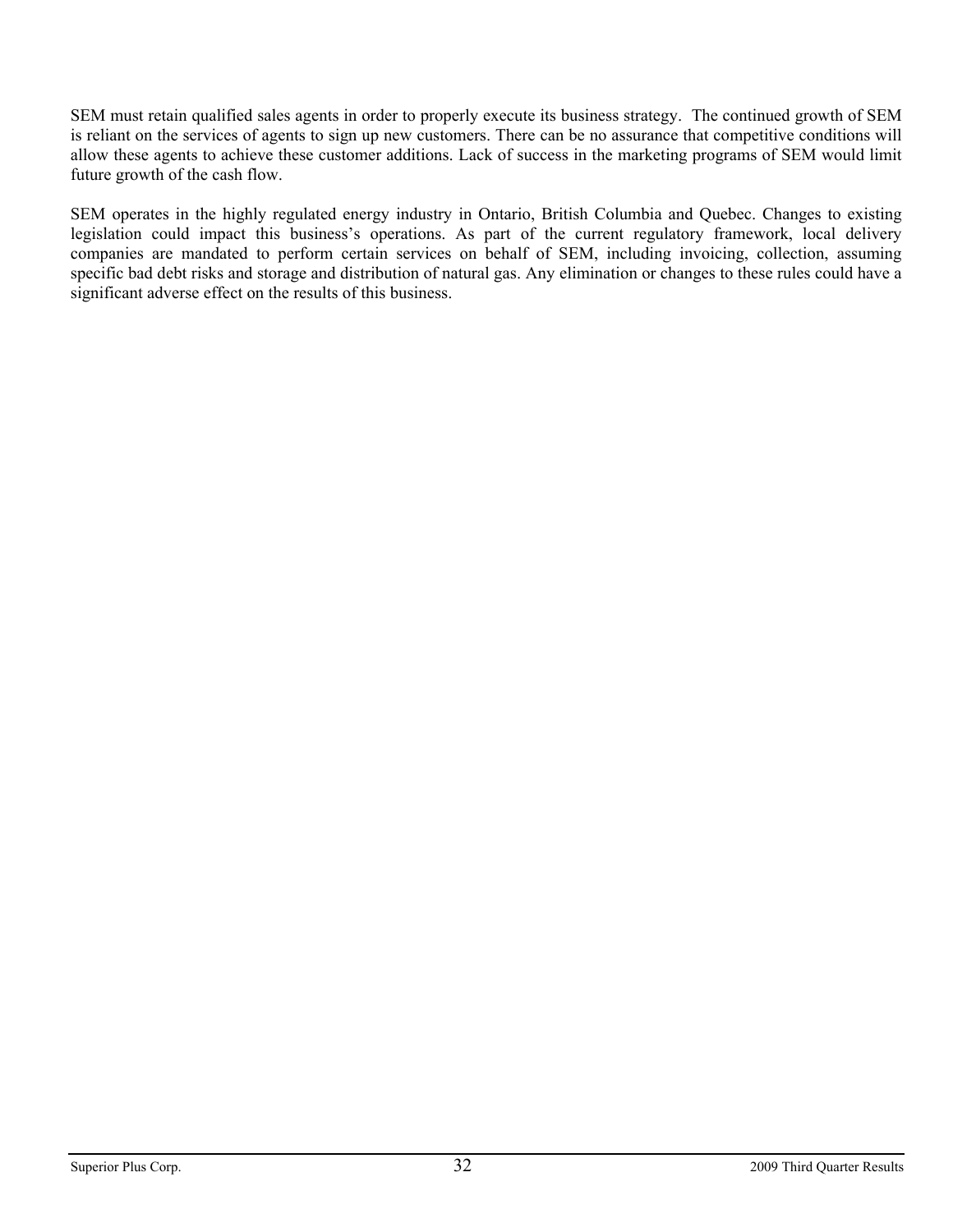#### **SUPERIOR PLUS CORP. Consolidated Balance Sheets**

|                                                                          | September 30, | December 31, |
|--------------------------------------------------------------------------|---------------|--------------|
| (unaudited, millions of dollars)                                         | 2009          | 2008         |
| <b>Assets</b>                                                            |               |              |
| <b>Current Assets</b>                                                    |               |              |
| Cash and cash equivalents                                                | 19.3          | 16.1         |
| Accounts receivable and other (Note 5 and 9)                             | 232.1         | 246.8        |
| Inventories                                                              | 142.2         | 128.0        |
| Future income tax asset (Note 10)                                        | 77.1          | 65.9         |
| Current portion of unrealized gains on financial instruments (Note 9)    | 23.9          | 42.0         |
|                                                                          | 494.6         | 498.8        |
| Property, plant and equipment                                            | 653.8         | 562.3        |
| Customer contract related costs                                          | 15.6          | 17.7         |
| Intangible assets (Note 4)                                               | 114.6         | 28.8         |
| Goodwill (Note 4)                                                        | 513.4         | 472.7        |
| Accrued pension asset                                                    | 18.5          | 19.5         |
| Future income tax asset (Note 10)                                        | 160.1         | 185.9        |
| Investment tax credits                                                   | 123.4         | 133.1        |
| Long-term portion of unrealized gains on financial instruments (Note 9)  | 35.9          | 108.1        |
|                                                                          | 2,129.9       | 2,026.9      |
| <b>Liabilities and Shareholders' Equity</b>                              |               |              |
| <b>Current Liabilities</b>                                               |               |              |
| Accounts payable and accrued liabilities                                 | 238.8         | 230.5        |
| Current portion of term loans (Note 7)                                   | 5.2           | 13.0         |
| Dividends and interest payable to shareholders and debentureholders      | 17.6          | 0.7          |
| Current portion of deferred credit (Note 10)                             | 41.1          | 37.9         |
| Current portion of unrealized losses on financial instruments (Note 9)   | 83.1          | 87.8         |
|                                                                          | 385.8         | 369.9        |
| Revolving term bank credits and term loans (Note 7)                      | 570.9         | 462.8        |
| Convertible unsecured subordinated debentures (Note 8)                   | 308.3         | 241.7        |
| Future employee benefits                                                 | 15.5          | 18.0         |
| Deferred credit (Note 10)                                                | 235.3         | 269.8        |
| Long-term portion of unrealized losses on financial instruments (Note 9) | 52.3          | 90.5         |
| <b>Total Liabilities</b>                                                 | 1,568.1       | 1,452.7      |
| <b>Shareholders' Equity</b>                                              |               |              |
| Shareholders' capital (Note 11)                                          | 1,446.5       | 1,370.9      |
| Contributed surplus (Note 11)                                            | 5.3           | 4.8          |
| Accumulated deficit                                                      | (860.8)       | (803.1)      |
| Accumulated other comprehensive income (loss) (Note 11)                  | (29.2)        | 1.6          |
|                                                                          | (890.0)       | (801.5)      |
| <b>Total Shareholders' Equity</b>                                        | 561.8         | 574.2        |
|                                                                          | 2,129.9       | 2,026.9      |

(See Notes to the Unaudited Interim Consolidated Financial Statements)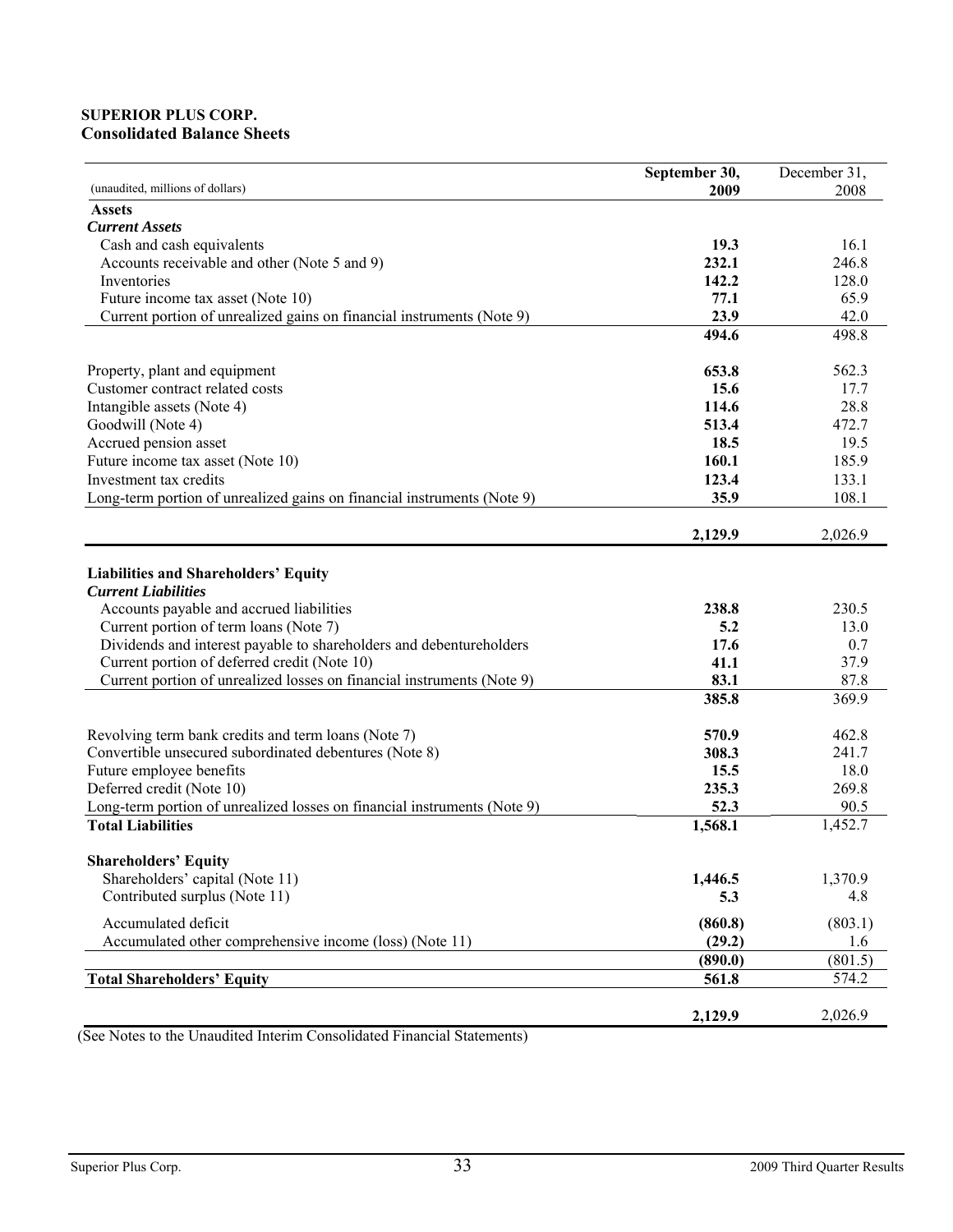# **SUPERIOR PLUS CORP. Consolidated Statements of Net Earnings (Loss), Comprehensive Income (Loss) and Deficit**

|                                                                     | Three months ended September 30, |          | Nine months ended September 30, |            |  |
|---------------------------------------------------------------------|----------------------------------|----------|---------------------------------|------------|--|
| (unaudited, millions of dollars except per share amounts)           | 2009                             | 2008     | 2009                            | 2008       |  |
| <b>Revenues</b>                                                     | 441.3                            | 580.2    | 1,499.2                         | 1,828.8    |  |
| Cost of products sold                                               | (281.3)                          | (446.1)  | (969.0)                         | (1, 397.7) |  |
| Realized gains (losses) on financial instruments (Note 9)           | (33.1)                           | 18.7     | (80.1)                          | 44.9       |  |
| Gross profit                                                        | 126.9                            | 152.8    | 450.1                           | 476.0      |  |
|                                                                     |                                  |          |                                 |            |  |
| <b>Expenses</b>                                                     |                                  |          |                                 |            |  |
| Operating and administrative                                        | 106.5                            | 115.0    | 336.5                           | 339.8      |  |
| Amortization of property, plant and equipment                       | 4.6                              | 4.8      | 15.9                            | 15.0       |  |
| Amortization of intangible assets                                   | 1.4                              | 1.4      | 4.4                             | 3.8        |  |
| Interest on revolving term bank credits and term loans              | 5.9                              | 6.0      | 17.8                            | 18.2       |  |
| Interest on convertible unsecured subordinated debentures           | 4.2                              | 3.8      | 11.7                            | 11.2       |  |
| Accretion of convertible debenture issue costs                      | 0.2                              | 0.3      | 0.8                             | 1.1        |  |
| Gain on disposal of facility                                        | ÷.                               | (4.0)    |                                 | (4.0)      |  |
| Unrealized losses (gains) on financial instruments (Note 9)         | (33.9)                           | 232.7    | 20.4                            | (22.4)     |  |
|                                                                     | 88.9                             | 360.0    | 407.5                           | 362.7      |  |
|                                                                     |                                  |          |                                 |            |  |
| Net earnings (loss) before income taxes                             | 38.0                             | (207.2)  | 42.6                            | 113.3      |  |
| Income tax recovery (expense) (Note 10)                             | (5.0)                            | 3.3      | 8.3                             | (25.7)     |  |
| <b>Net Earnings (Loss)</b>                                          | 33.0                             | (203.9)  | 50.9                            | 87.6       |  |
|                                                                     |                                  |          |                                 |            |  |
| Net earnings (loss)                                                 | 33.0                             | (203.9)  | 50.9                            | 87.6       |  |
| Other comprehensive income (loss):                                  |                                  |          |                                 |            |  |
| Unrealized foreign currency gains (losses) on translation of self-  |                                  |          |                                 |            |  |
| sustaining foreign operations                                       | (18.9)                           | 4.0      | (27.9)                          | 6.8        |  |
| Reclassification of derivative gains and losses previously deferred | 1.5                              | (0.4)    | (2.9)                           | (7.4)      |  |
| <b>Comprehensive Income (Loss)</b>                                  | 15.6                             | (200.3)  | 20.1                            | 87.0       |  |
|                                                                     |                                  |          |                                 |            |  |
| Deficit, Beginning of Period                                        | (857.1)                          | (507.7)  | (803.1)                         | (728.6)    |  |
| Cumulative impact of adopting new guidance on the valuation of      |                                  |          |                                 |            |  |
| financial instrument asset and liabilities (Note 2(b))              |                                  |          | (0.3)                           |            |  |
| Net earnings                                                        | 33.0                             | (203.9)  | 50.9                            | 87.6       |  |
| Dividends to Shareholders (Note $2(a)$ )                            | (36.7)                           | (35.8)   | (108.3)                         | (106.4)    |  |
| Deficit, End of Period                                              | (860.8)                          | (747.4)  | (860.8)                         | (747.4)    |  |
| Net earnings (loss) per share, basic and diluted (Note 12)          | \$0.37                           | (\$2.31) | \$0.58                          | \$0.99     |  |
|                                                                     |                                  |          |                                 |            |  |

(See Notes to the Unaudited Interim Consolidated Financial Statements)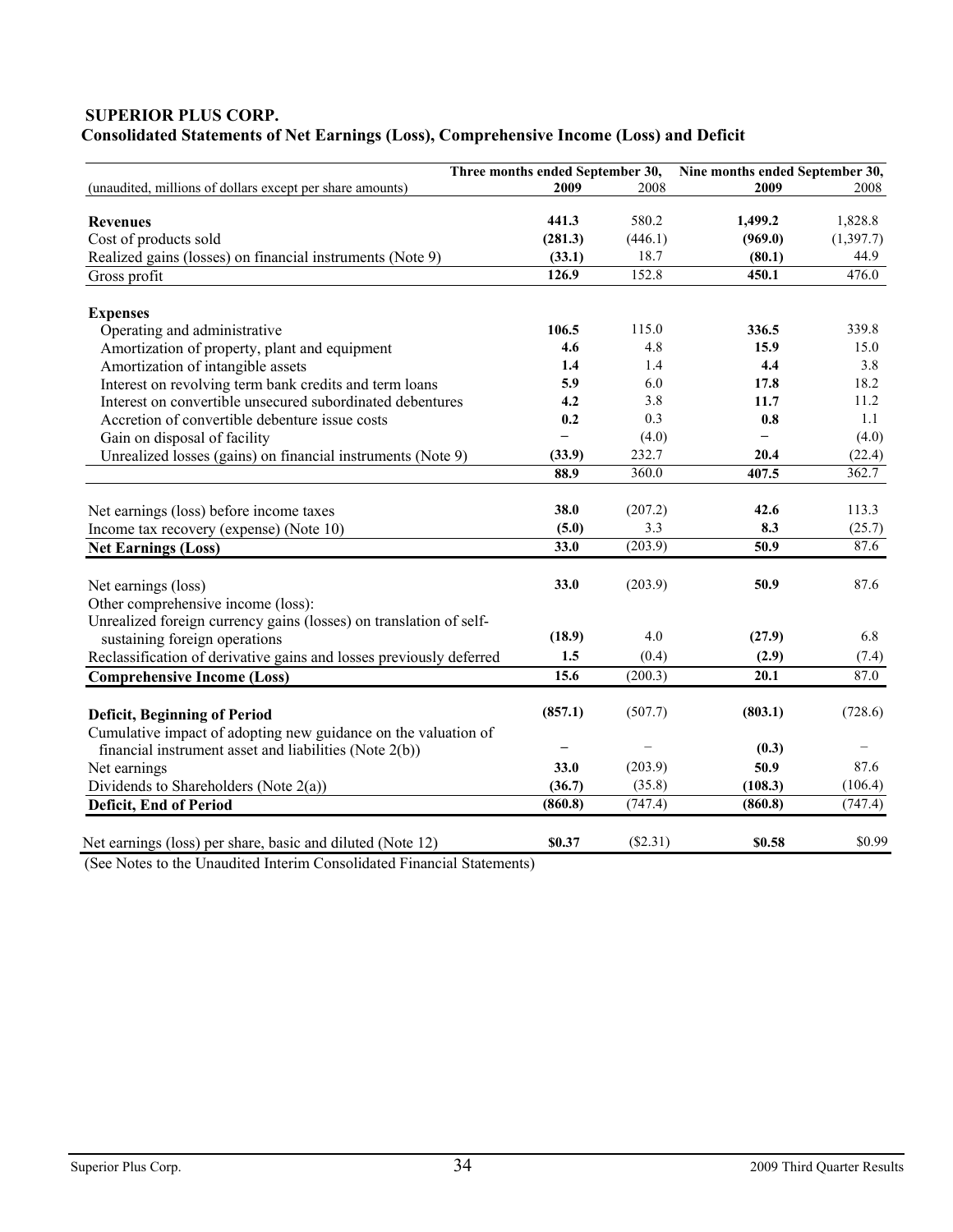# **SUPERIOR PLUS CORP. Consolidated Statements of Cash Flows**

|                                                   | Three months ended September 30, |                          | Nine months ended September 30, |                  |
|---------------------------------------------------|----------------------------------|--------------------------|---------------------------------|------------------|
| (unaudited, millions of dollars)                  | 2009                             | 2008                     | 2009                            | 2008             |
| <b>Operating Activities</b>                       |                                  |                          |                                 |                  |
| Net earnings (loss)                               | 33.0                             | (203.9)                  | 50.9                            | 87.6             |
| Items not affecting cash:                         |                                  |                          |                                 |                  |
| Amortization of property, plant and equipment,    |                                  |                          |                                 |                  |
| intangible assets and accretion of convertible    |                                  |                          |                                 |                  |
| debenture issue costs                             | 6.2                              | 6.5                      | 21.1                            | 19.9             |
| Amortization of customer contract related costs   | 1.7                              | 1.6                      | 5.1                             | 4.9              |
| Amortization included in cost of sales            | 9.1                              | 9.1                      | 27.3                            | 28.8             |
| Pension expense                                   | 0.4                              | 0.7                      | 1.1                             | 1.9              |
| Unrealized losses (gains) on financial            | (33.9)                           | 232.7                    | 20.4                            | (22.4)           |
| instruments                                       |                                  |                          |                                 |                  |
| Future income tax expense (recovery)              | 5.9                              | (7.6)                    | (13.6)                          | 15.5             |
| Customer contract related costs                   | (0.9)                            | (2.6)                    | (3.0)                           | (5.0)            |
| Realized gains on financial instruments           | (1.4)                            | $\overline{\phantom{0}}$ | (7.7)                           |                  |
| Proceeds on disposal of facility                  |                                  | (4.0)                    |                                 | (4.0)            |
| Decrease (increase) in non-cash operating working |                                  |                          |                                 |                  |
| capital items                                     | 9.2                              | (23.8)                   | 86.1                            | 26.9             |
| Cash flows from operating activities              | 29.3                             | 8.7                      | 187.7                           | 154.1            |
|                                                   |                                  |                          |                                 |                  |
| <b>Investing Activities</b>                       |                                  |                          |                                 |                  |
| Purchase of property, plant and equipment         | (38.7)                           | (14.1)                   | (111.1)                         | (37.9)           |
| Proceeds on disposal of property, plant and       | 1.0                              | 5.1                      | 3.9                             | 6.6              |
| equipment                                         |                                  |                          |                                 |                  |
| Acquisition of SPI (Note 4)                       | (109.2)                          | -                        | (109.2)                         |                  |
| Acquisition of Heating Oil assets (Note 4)        | (96.1)                           |                          | (96.1)                          |                  |
| Other acquisitions (Note 4)                       | (0.7)                            | 0.1                      | (0.7)                           | (24.5)           |
| Earn-out payment on prior acquisition             |                                  |                          | (0.6)                           |                  |
| Cash flows from investing activities              | (243.7)                          | (8.9)                    | (313.8)                         | (55.8)           |
|                                                   |                                  |                          |                                 |                  |
| <b>Financing Activities</b>                       |                                  |                          |                                 |                  |
| Revolving term bank credits and term loans        | 160.4                            | 25.4                     | 137.4                           | 90.2             |
| Net repayment of accounts receivable sales        | (19.1)                           |                          | (33.2)                          | (100.0)          |
| program                                           |                                  |                          |                                 |                  |
| Dividends to Shareholders                         | (36.7)                           | (35.8)                   | (108.3)                         | (106.4)          |
| Issuance of common shares (Note 11)               | 43.0                             |                          | 43.0                            |                  |
| Issuance of 7.50% convertible debentures (Note 8) | 65.8                             |                          | 65.8                            |                  |
| Proceeds from distribution reinvestment program   | $\qquad \qquad -$                |                          | $\qquad \qquad -$               | 8.9              |
| Realized gains on financial instruments           | 1.4                              |                          | 7.7                             |                  |
| Increase in non-cash working capital              | 4.9                              |                          | 16.9                            |                  |
| Cash flows from financing activities              | 219.7                            | (10.4)                   | 129.3                           | (107.3)          |
|                                                   |                                  |                          |                                 |                  |
| Net increase (decrease) in cash                   | 5.3                              | (10.6)                   | 3.2                             | (9.0)            |
| Cash and cash equivalents, beginning of period    | 14.0                             | 15.7                     | 16.1                            | 14.1             |
| Cash and cash equivalents, end of period          | 19.3                             | 5.1                      | 19.3                            | $\overline{5.1}$ |

(See Notes to the Unaudited Interim Consolidated Financial Statements)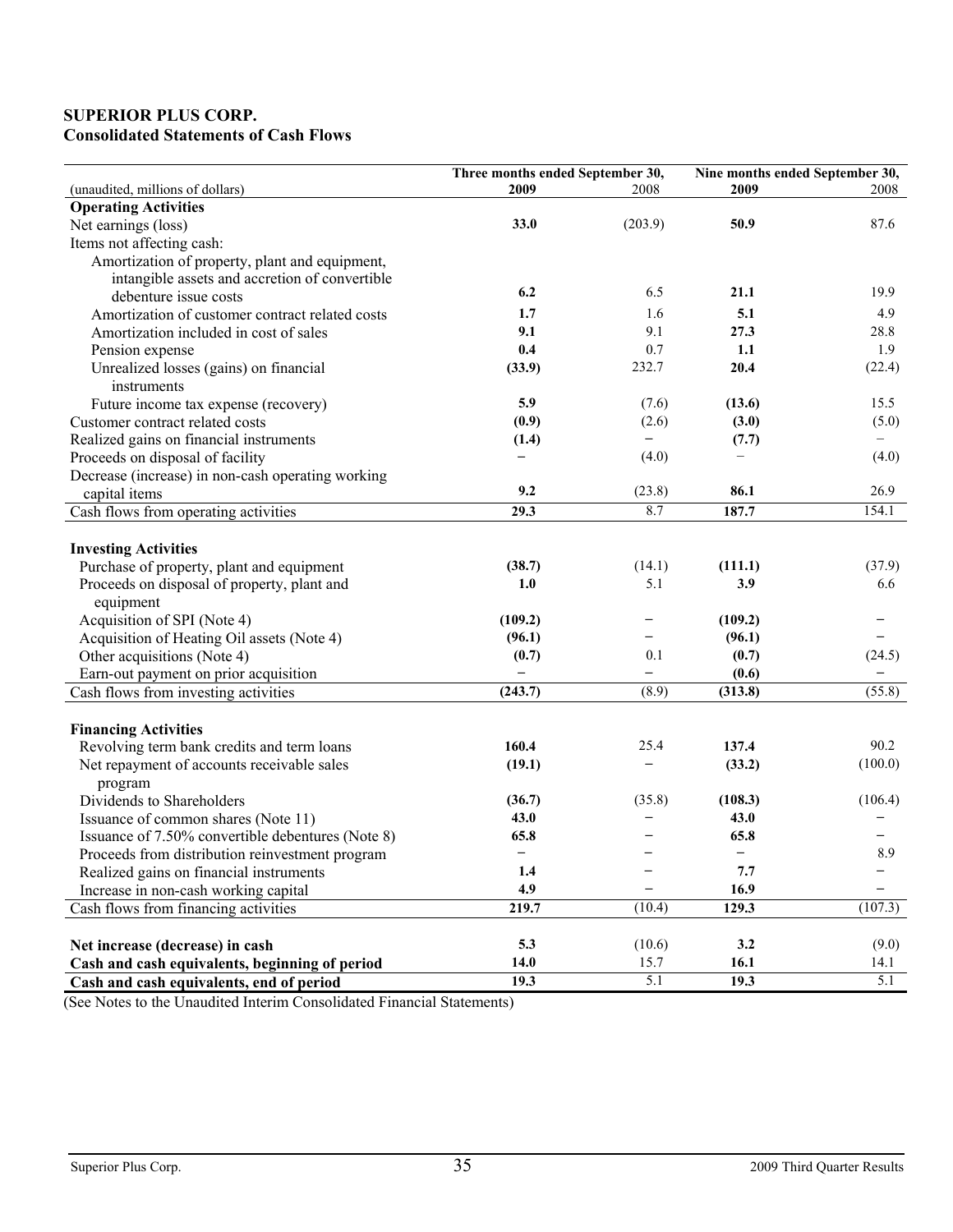#### **Notes to Interim Consolidated Financial Statements**

(unaudited, tabular amounts in Canadian millions of dollars, unless noted otherwise, except per share amounts)

#### **1. Organization**

Superior Plus Corp. (Superior) is a diversified business corporation, incorporated under the Canada Business Corporations Act. Superior holds 100% of Superior Plus LP (Superior LP), a limited partnership formed between Superior General Partner Inc., as general partner and Superior as limited partner. Superior holds 100% of the shares of Superior General Partner Inc. Superior does not conduct active business operations but rather distributes to shareholders the income it receives from Superior Plus LP in the form of partnership allocations, net of expenses and interest payable on the convertible unsecured subordinated debentures (the debentures). Superior's investments in Superior Plus LP are financed by share capital and debentures.

On December 31, 2008, Superior Plus Income Fund (the Fund) completed a transaction with Ballard Power Systems Inc. (Ballard) which resulted in Superior converting from a publicly traded income trust to a publicly traded corporation. The transaction resulted in the Unitholders of the Fund becoming Shareholders of Superior with no substantive changes to the underlying business operations.

#### **2. Accounting Policies**

#### **(a) Basis of Presentation**

The accompanying unaudited Interim Consolidated Financial Statements have been prepared according to Canadian generally accepted accounting principles (GAAP), applied on a consistent basis, and include the accounts of Superior and its wholly owned subsidiaries. Superior Plus Corp. is considered a continuation of Superior Plus Income Fund; as such, these consolidated financial statements follow the continuity of interests method of accounting. Under the continuity of interests method of accounting, Superior's transfer of the assets, liabilities and equity from the Fund to Superior upon the completion of its transaction with Ballard were recorded at their net book values. As a result of the application of the continuity of interests method of accounting, certain terms such as shareholder/unitholder and dividend/distribution may be used interchangeably throughout these unaudited Interim Consolidated Financial Statements. For the period ended September 30, 2009, payments to Shareholders were in the form of dividends, whereas for the period ended September 30, 2008, payments to Unitholders were in the form of trust unit distributions. These unaudited Interim Consolidated Financial Statements do not conform in all respects to the note disclosure requirement of GAAP for annual financial statements as certain information and disclosures included in the annual financial statements notes have been condensed or omitted. These unaudited Interim Consolidated Financial Statements and notes thereto should be read in conjunction with Superior's financial statements for the year ended December 31, 2008, and the accounting policies applied are consistent with this period except as noted in Note 2(b). All significant transactions and balances between Superior and Superior's subsidiaries have been eliminated on consolidation.

#### **(b) Changes in Accounting Policies**

#### *Financial Assets and Financial Liabilities*

On January 1, 2009, Superior adopted the requirements of guidance provided by the CICA related to the application of credit risk and the determination of the fair value of financial assets and liabilities. Superior adopted the guidance retrospectively, but did not restate prior periods. Accordingly, Superior decreased the carrying value of its net financial instrument assets and liabilities as at January 1, 2009, by \$0.4 million, with a corresponding increase of \$0.1 million to Superior's future income tax asset and an increase of \$0.3 million to Superior's opening accumulated deficit; comparative earnings and financial assets and liabilities for prior periods have not been restated.

#### *Goodwill and Intangible Assets*

On January 1, 2009, Superior adopted CICA Handbook Section 3064 *Goodwill and Intangible Assets*. This standard provides more specific guidance on the recognition of internally developed intangible assets and requires that research and development expenditures be evaluated against the same criteria as expenditures for intangible assets. The Section harmonizes Canadian GAAP with International Financial Reporting Standards (IFRS). Adoption of this standard did not have an impact on Superior.

#### **(c) Future Accounting Changes**

#### *International Financial Reporting Standards*

The Accounting Standards Board of Canada (AcSB) has announced plans that will require the convergence of Canadian GAAP with IFRS for publicly accountable enterprises, including Superior. The changeover date from Canadian GAAP to IFRS is for annual and interim financial statements relating to fiscal years beginning on or after January 1, 2011. Superior is currently assessing the future impact of these new standards on its consolidated financial statements.

#### *Financial Instruments – Disclosure*

The CICA has amended Handbook Section 3862 *Financial Instruments – Disclosure.* These amendments require enhanced disclosure on the fair value of certain financial instruments. The amendments are effective for annual financial statements on or after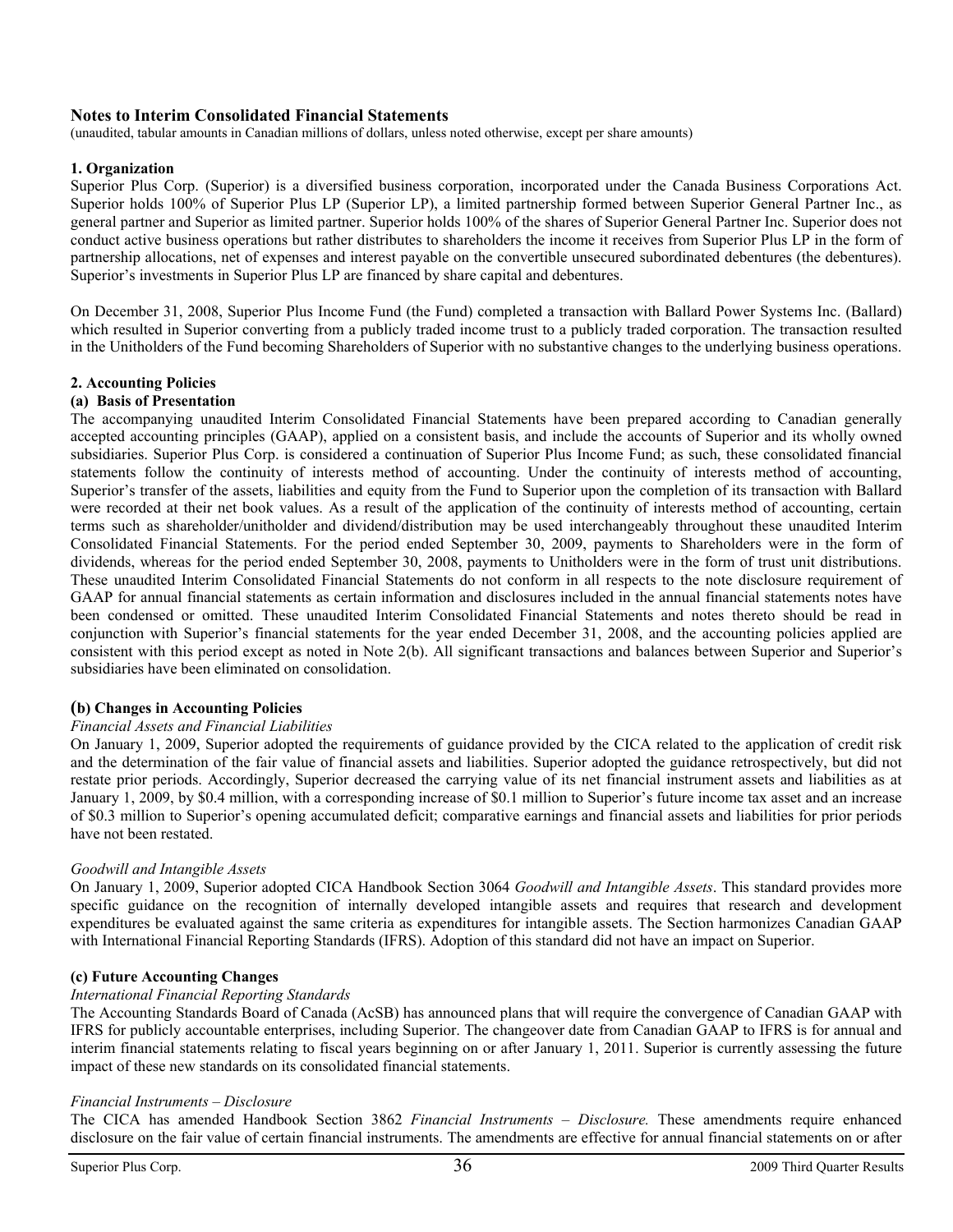September 30, 2009. Superior does not anticipate that these amendments will have a significant impact on its consolidated financial statements.

#### **(d) Business Segments**

Superior operates four distinct business segments: a fuel distribution and related service business operating under the trade names Superior Propane, Superior Plus Energy Services, Montour Home Comfort Services and Mohawk Home Comfort Services; a specialty chemicals business operating under the trade name ERCO Worldwide (ERCO); a construction products distribution business operating under the trade names Winroc and Specialty Products & Insulation Co. (SPI); and a fixed-price energy services business operating under the trade name Superior Energy Management (SEM). (See Note 13.)

#### **3. Seasonality of Operations**

#### **Superior Propane**

Propane sales typically peak in the first quarter when approximately one-third of annual propane sales volumes and gross profits are generated due to the demand from heating end-use customers. They then decline through the second and third quarters rising seasonally again in the fourth quarter with heating demand. Similarly, net working capital levels are typically at seasonally high levels at the end of the first quarter, and normally decline to seasonally low levels in the second and third quarters. Net working capital levels are also significantly influenced by wholesale propane prices.

#### **Winroc**

Winroc's sales typically peak during the second and third quarters with the seasonal increase in building and remodeling activities. They then decline through the first and fourth quarters. Similarly, net working capital levels are typically at seasonally high levels during the second and third quarter, and normally decline to seasonally low levels in the first and fourth quarters.

#### **4. Acquisitions**

On September 24, 2009, Superior acquired the shares of Specialty Products & Insulation Co. (SPI) for an aggregate purchase price of \$141.8 million (US\$130.5 million), inclusive of transaction related costs. SPI is a leading US national distributor of a comprehensive selection of insulation and architectural named brand products focused on the commercial and industrial markets.

On September 30, 2009, Superior acquired certain assets which make up a US retail heating oil and propane distribution business (heating oil assets) from Sunoco, Inc. (R&M), and Sunoco, Inc. both Pennsylvania corporations, for an aggregate purchase price of \$96.1 million (US\$89.6 million), inclusive of transaction related costs. The heating oil assets distribute a broad range of liquid fuels and propane gas and related services, serving markets in Pennsylvania and New York.

Using the purchase method of accounting for acquisitions, Superior consolidated the assets and liabilities from the acquisitions and included earnings as of the closing date. As a result of the timing of the completion of these acquisitions relative to the third quarter it is likely that adjustments to the allocation of the assets and liabilities may be required. A preliminary allocation of the consideration paid for these acquisitions is as follows:

|                                                    | <b>Acquisition of</b> | <b>Acquisition of</b> |              |
|----------------------------------------------------|-----------------------|-----------------------|--------------|
|                                                    | <b>SPI</b>            | <b>Sunoco</b>         | <b>TOTAL</b> |
| Cash consideration paid                            | 107.0                 | 91.6                  | 198.6        |
| <b>Transaction costs</b>                           | 2.2                   | 4.5                   | 6.7          |
| Total cash consideration                           | 109.2                 | 96.1                  | 205.3        |
| Common shares issued to former shareholders of SPI | 32.6                  |                       | 32.6         |
| Total consideration                                | 141.8                 | 96.1                  | 237.9        |
|                                                    |                       |                       |              |
| Working capital, net                               | 54.7                  | 3.2                   | 57.9         |
| Property, plant and equipment                      | 3.8                   | 53.0                  | 56.8         |
| Intangible assets                                  | 47.5                  | 40.2                  | 87.7         |
| Goodwill                                           | 41.9                  | 0.5                   | 42.4         |
| Future income tax liability                        | (6.1)                 |                       | (6.1)        |
| Asset retirement obligations                       |                       | (0.8)                 | (0.8)        |
|                                                    | 141.8                 | 96.1                  | 237.9        |

Additionally, during the third quarter of 2009, Superior Propane acquired the assets of two small propane distributors for consideration of \$0.7 million.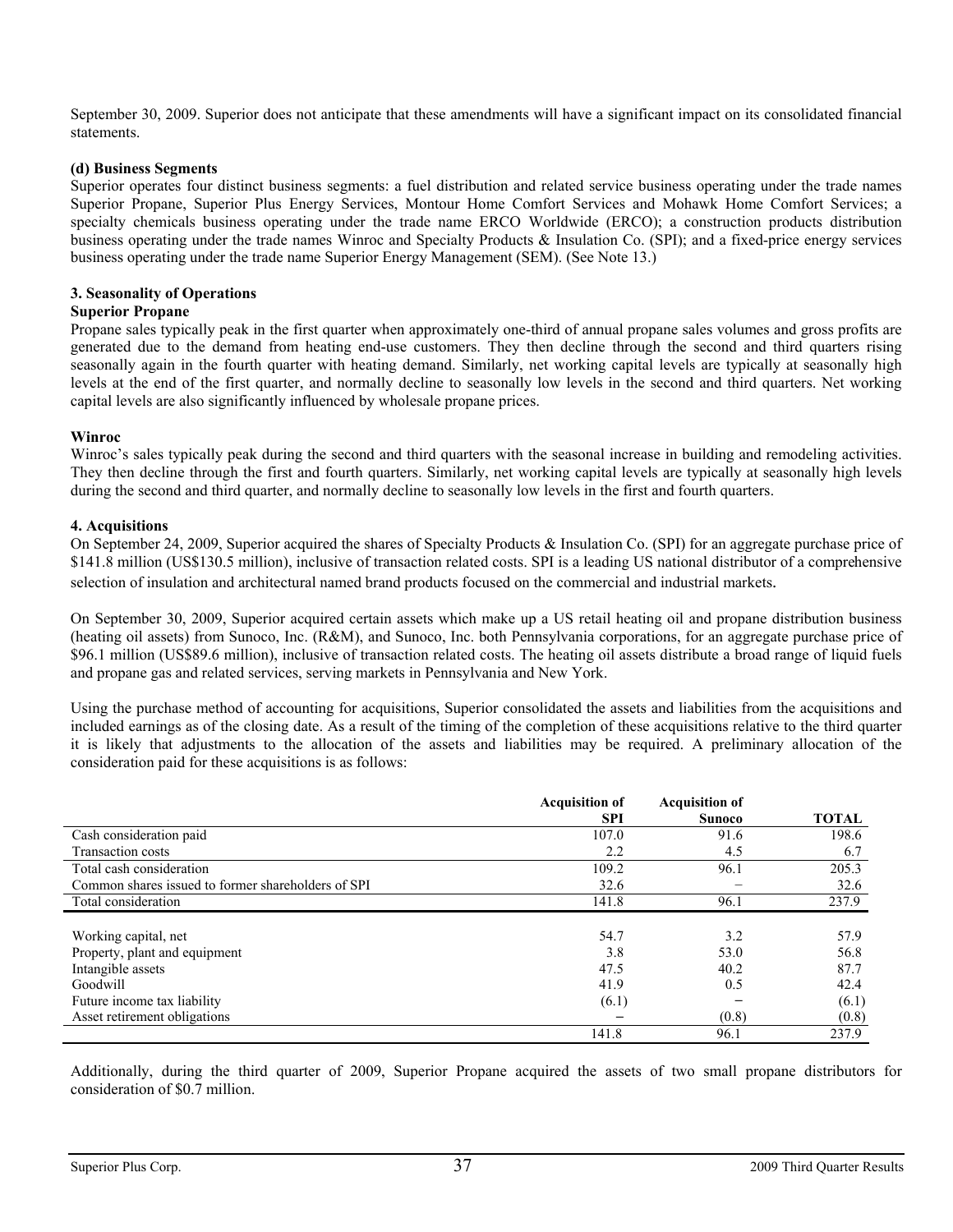#### **5. Accounts Receivable and Other**

Superior sells, with limited recourse, certain trade accounts receivable on a revolving basis to an entity sponsored by a Canadian chartered bank. The accounts receivable are sold at a discount to face value based on prevailing money market rates. Superior has retained the servicing responsibility for the accounts receivable sold and has therefore recognized a servicing liability. The level of accounts receivable sold under the program fluctuates seasonally with the level of accounts receivable. As at September 30, 2009, proceeds of \$66.8 million (December 31, 2008 – \$100.0 million) had been received. The existing accounts receivable securitization program matures on June 29, 2010.

| A summary of accounts receivable and other is as follows: | September 30,<br>2009 | December 31.<br>2008 |
|-----------------------------------------------------------|-----------------------|----------------------|
| Accounts receivable trade                                 | 217.6                 | 225.5                |
| Accounts receivable other                                 | 2.8                   | 5.9                  |
| Prepaid expenses                                          | 11.7                  | 15.4                 |
| Accounts receivable and other                             | 232.1                 | 246.8                |

#### **6. Inventories**

For the three and nine months ended September 30, 2009 inventories of \$262.0 million and \$833.7 million were expensed through cost of products sold. For the three and nine months ended September 30, 2008 inventories of \$356.6 million and \$1,129.6 million were expensed through cost of products sold. No write-downs of inventory or reversals of write-downs were recorded during the three and nine months ended September 30, 2009 and 2008.

### **7. Revolving Term Bank Credits and Term Loans**

|                                                                     | Year of   |                                | September 30, December 31, |        |
|---------------------------------------------------------------------|-----------|--------------------------------|----------------------------|--------|
|                                                                     | Maturity  | <b>Effective Interest Rate</b> | 2009                       | 2008   |
| Revolving term bank credits <sup>(1)</sup>                          |           |                                |                            |        |
|                                                                     |           | Floating BA rate plus          |                            |        |
| Bankers Acceptances (BA)                                            | 2011      | applicable credit spread       | 328.5                      | 168.9  |
| <b>LIBOR Loans</b>                                                  |           | Floating LIBOR rate plus       |                            |        |
| (US\$72.1 million; 2008 - US\$71.6 million)                         | 2011      | applicable credit spread       | 77.3                       | 90.1   |
|                                                                     |           |                                | 405.8                      | 259.0  |
| <b>Other Debt</b>                                                   |           |                                |                            |        |
| Notes payable                                                       | 2010      | Prime                          | 0.6                        | 6.2    |
| Deferred consideration                                              | 2010      | Non-interest bearing           | 2.4                        | 4.8    |
| Loan payable                                                        | 2009-2014 | $6.3\%$                        |                            | 11.8   |
|                                                                     |           |                                | 3.0                        | 22.8   |
| <b>Senior Secured Notes</b>                                         |           |                                |                            |        |
| Senior secured notes subject to floating interest                   |           |                                |                            |        |
| rates (US\$60.0 million; $2008 - US$60.0$ million) <sup>(2)</sup>   | 2009-2015 | Floating LIBOR rate plus 1.7%  | 64.4                       | 73.5   |
| Senior secured notes subject to fixed interest                      |           |                                |                            |        |
| rates (US\$100.0 million; $2008 - US$100.0$ million) <sup>(2)</sup> | 2009-2015 | 6.65%                          | 107.2                      | 122.4  |
|                                                                     |           |                                | 171.6                      | 195.9  |
| Total revolving term bank credits and term loans before deferred    |           |                                |                            |        |
| financing fees                                                      |           |                                | 580.4                      | 477.7  |
| Deferred financing fees                                             |           |                                | (4.3)                      | (1.9)  |
| Revolving term bank credits and term loans                          |           |                                | 576.1                      | 475.8  |
| Current maturities                                                  |           |                                | (5.2)                      | (13.0) |
| Revolving term bank credits and term loans                          |           |                                | 570.9                      | 462.8  |

Superior and its wholly-owned subsidiaries, Superior Plus US Holdings Inc. and Commercial e Industrial (Chile) Limitada, have revolving term bank credit borrowing capacity of \$570.0 million. The credit facility matures on June 28, 2011 These facilities are secured by a general charge over the assets of Superior and certain of its subsidiaries. As at September 30, 2009, Superior had \$17.5 million of outstanding letters of credit (December 31, 2008 - \$41.5 million). The fair value of Superior's revolving term bank credits and other debt approximates its carrying value as a result of the market based interest rates and the short-term nature of the underlying debt instruments.

 $^{(2)}$  Senior secured notes (the Notes) totaling US\$160.0 million (CDN\$171.6 million at September 30, 2009 and CDN\$195.9 million at December 31, 2008) are secured by a general charge over the assets of Superior and certain of its subsidiaries. Principal repayments begin in 2009. Management has estimated the fair value of the Notes based on comparisons to treasury instruments with similar maturities, interest rates and credit risk profiles. The estimated fair value of the Notes at September 30, 2009 was CDN\$166.3 million (December 31, 2008 – CDN\$183.8 million). In conjunction with the issue of the Notes, Superior swapped US\$60.0 million (CDN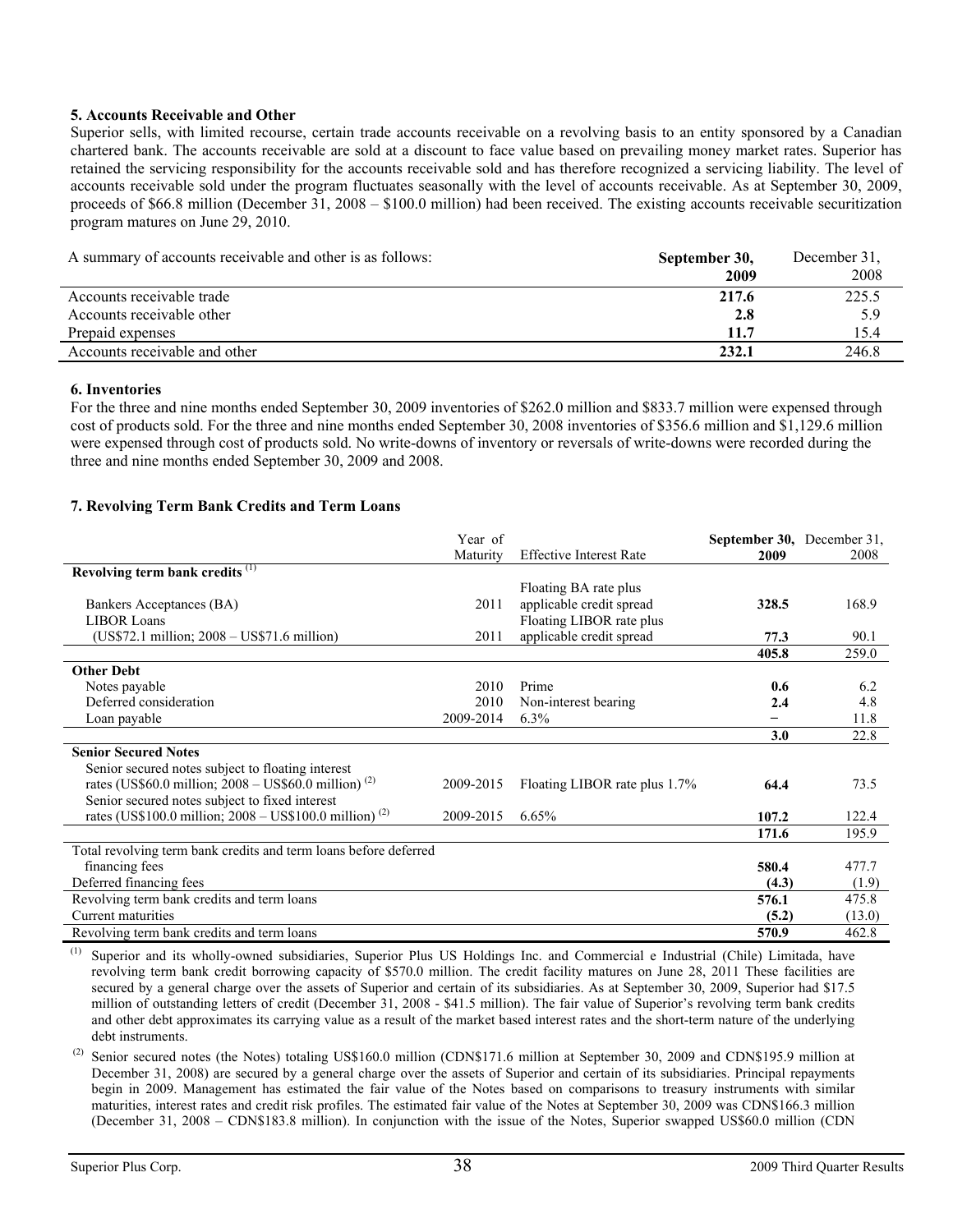\$64.4 million) (December 31, 2008 – US\$60.0 million (CDN \$73.5 million)) of the fixed rate obligation into a US dollar floating rate obligation.

Repayment requirements of the revolving term bank credits and term loans are as follows:

| <b>Current Maturities</b> | 5.2   |
|---------------------------|-------|
| Due in $2011$             | 442.2 |
| Due in $2012$             | 34.3  |
| Due in $2013$             | 34.3  |
| Due in $2014$             | 32.2  |
| Subsequent to 2014        | 32.2  |
| Total                     | 580.4 |

### **8. Convertible Unsecured Subordinated Debentures**

Superior has issued three series of debentures as follows:

|                                                 |              |              |              | <b>Unamortized</b><br><b>Discount</b> | <b>Total</b><br>Carrying<br>Value |
|-------------------------------------------------|--------------|--------------|--------------|---------------------------------------|-----------------------------------|
|                                                 | December 31. | December 31, | December 31. |                                       |                                   |
| <b>Maturity Date</b>                            | 2012         | 2015         | $2014^{(1)}$ |                                       |                                   |
| Interest rate                                   | 5.75%        | 5.85%        | 7.50%        |                                       |                                   |
| Conversion price per share                      | \$36.00      | \$31.25      | \$13.10      |                                       |                                   |
| Debentures outstanding as at December 31, 2008  | 174.9        | 75.0         |              | (2.6)                                 | 247.3                             |
| Issuance of 7.50% debentures                    |              |              | 69.0         | (0.5)                                 | 68.5                              |
| Accretion of discount during 2009               |              |              |              | 0.8                                   | 0.8                               |
| Deferred issue costs                            | (3.2)        | (1.9)        | (3.2)        |                                       | (8.3)                             |
| Debentures outstanding as at September 30, 2009 | 171.7        | 73.1         | 65.8         | (2.3)                                 | 308.3                             |
| Quoted market value as at September 30, 2009    | 174.8        | 70.5         | 70.9         |                                       |                                   |
| Quoted market value as at December 31, 2008     | 141.7        | 52.5         |              |                                       |                                   |

 $<sup>(1)</sup>$  Superior issued \$69.0 million, 7.50%, convertible debentures during the third quarter of 2009.</sup>

The debentures may be converted into shares at the option of the holder at any time prior to maturity and may be redeemed by Superior in certain circumstances. Superior may elect to pay interest and principal upon maturity or redemption by issuing shares to a trustee in the case of interest payments, and to the debenture holders in the case of payment of principal. The number of any shares issued will be determined based on market prices for the shares at the time of issuance.

### **9. Financial Instruments**

The fair value of a financial instrument is the amount of consideration that would be estimated to be agreed upon in an arm's length transaction between knowledgeable, willing parties who are under no compulsion to act. Fair values are determined by reference to quoted bid or asking prices, as appropriate, in the most advantageous active market for that instrument to which Superior has immediate access. Where bid and ask prices are unavailable, Superior uses the closing price of the most recent transaction of the instrument. In the absence of an active market, Superior estimates fair values based on prevailing market rates (bid and ask prices, as appropriate) for instruments with similar characteristics and risk profiles or internal or external valuation models, such as discounted cash flow analysis, using, to the extent possible, observable market-based inputs.

Fair values determined using valuation models require the use of assumptions concerning the amount and timing of estimated future cash flows and discount rates. In determining those assumptions, Superior looks primarily to available readily observable external market inputs including factors such as forecasted commodity price curves, interest rate yield curves, currency rates, and price and rate volatilities as applicable. With respect to the valuation of ERCO's fixed-price electricity agreement, the valuation of this agreement requires Superior to make assumptions about the long-term price of electricity in electricity markets for which active market information is not available. The impact of the assumption for the long-term forward price curve of electricity has a material impact on the fair value of this agreement. A \$1/MWh change in the forecasted price of electricity would result in a change in the fair value of this agreement of \$1.4 million, with a corresponding impact to net income before income taxes. Any changes in the fair values of financial instruments classified or designated as held-for-trading are recognized in net income.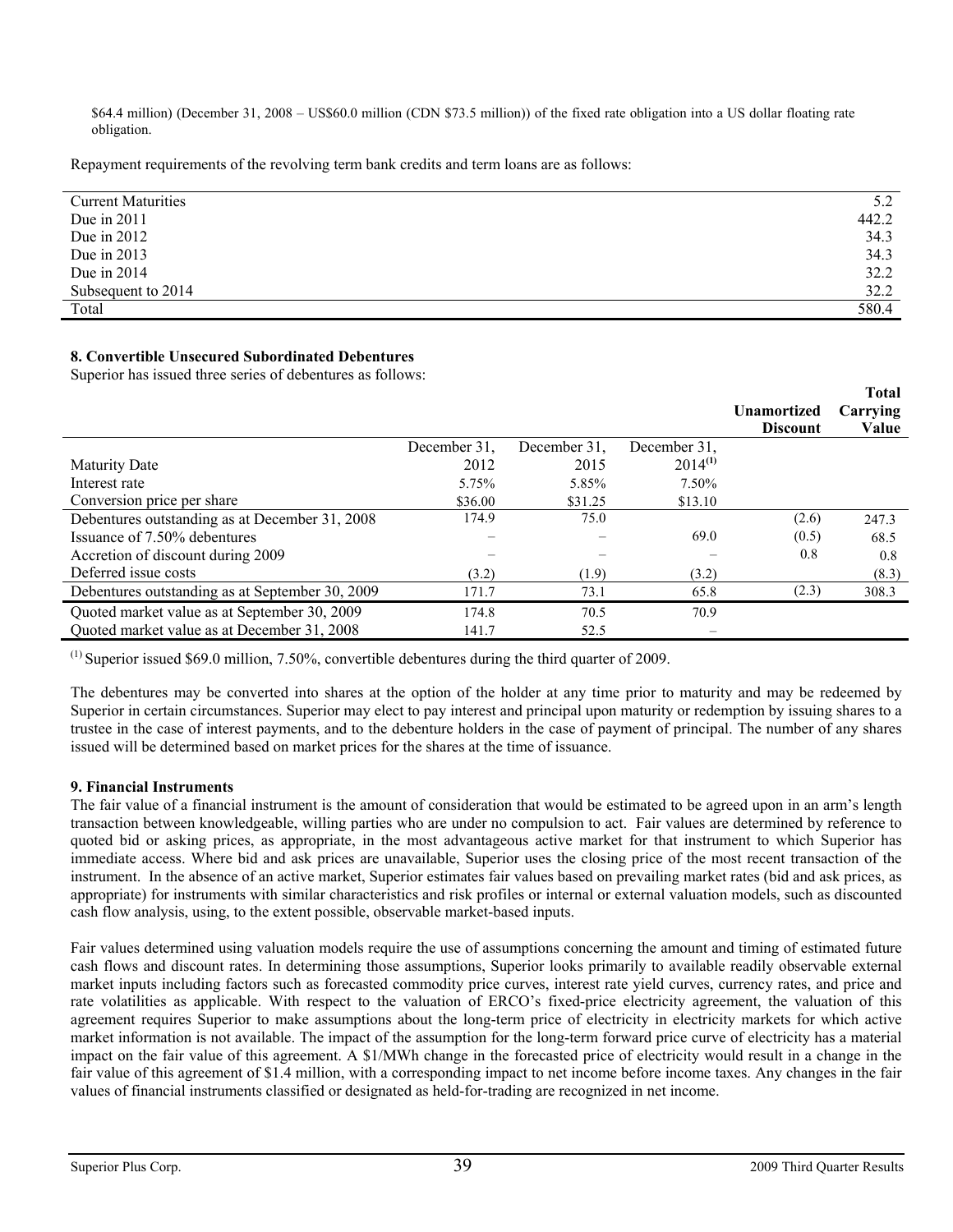#### **Financial and Non-Financial Derivatives**

|                                              |                          |           |                       | <b>Asset (Liability)</b> | Asset (Liability) |
|----------------------------------------------|--------------------------|-----------|-----------------------|--------------------------|-------------------|
|                                              |                          |           |                       | as at September          | as at December    |
| <b>Description</b>                           | Notional <sup>(1)</sup>  | Term      | <b>Effective Rate</b> | 30, 2009                 | 31, 2008          |
| Natural gas financial swaps-NYMEX            | 11.9 $\mathrm{GJ}^{(2)}$ | 2009-2011 | <b>US\$8.11/GJ</b>    | (29.3)                   | (33.5)            |
| Natural gas financial swaps-AECO             | 38.5 $\mathrm{GJ}^{(2)}$ | 2009-2014 | CDN\$7.65/GJ          | (63.2)                   | (34.8)            |
| Foreign currency forward contracts, net sale | $US$215.9^{(4)}$         | 2009-2015 | 1.13                  | 5.0                      | (11.5)            |
| Foreign currency forward contracts           | EURO€6.5 <sup>(4)</sup>  | 2009-2011 | 1.58                  | 0.1                      |                   |
| Interest rate swaps                          | $USS60.0^{(4)}$          | 2013-2015 | <b>Floating LIBOR</b> | 7.9                      | 11.7              |
|                                              |                          |           | rate plus $1.7\%$     |                          |                   |
| Propane wholesale purchase and sale          |                          |           |                       |                          |                   |
| contracts, net sale                          | 8.35 USG <sup>(5)</sup>  | 2009-2010 | \$0.93/USG            | 1.5                      | (1.3)             |
| Butane wholesale purchase and sale           |                          |           |                       |                          |                   |
| contracts, net sale                          | 3.41 $USG^{(5)}$         | 2009-2010 | \$1.38/USG            | (1.0)                    |                   |
| ERCO fixed-price electricity purchase        |                          |           |                       |                          |                   |
| agreement                                    | 45 MW <sup>(3)</sup>     | 2009-2017 | \$45-\$52/MWh         | 13.6                     | 42.1              |
| SEM electricity swaps                        | $0.5 \text{ MWh}^{(6)}$  | 2009-2014 | \$62.3/MWh            | (10.2)                   | (0.9)             |

<sup>(1)</sup> Notional values as at September 30, 2009<sup>(2)</sup> Millions of gigajoules purchased<sup>(3)</sup> Mega watts (MW) on a 24/7 continual basis per year purchased <sup>(4)</sup> Millions of dollars/Euros <sup>(5)</sup> Millions of United States gallons purchased <sup>(6)</sup> Millions of mega watt hours (MWh)

All financial and non-financial derivatives are designated as held for trading upon their initial recognition.

| <b>Description</b>                            | Current<br><b>Assets</b> | Long-term<br><b>Assets</b> | Current<br><b>Liabilities</b> | Long-term<br><b>Liabilities</b> |
|-----------------------------------------------|--------------------------|----------------------------|-------------------------------|---------------------------------|
| Natural gas financial swaps - NYMEX and AECO  | 12.0                     | 5.0                        | 64.5                          | 45.0                            |
| SEM electricity swaps                         |                          |                            | 4.2                           | 6.0                             |
| Foreign currency forward contracts, net       | 5.4                      | 10.8                       | 9.8                           |                                 |
| Interest rate swaps                           |                          | 7.9                        | -                             |                                 |
| Propane wholesale purchase and sale contracts | 4.0                      |                            | 2.5                           |                                 |
| Butane wholesale purchase and sale contracts  | 1.1                      |                            | 2.1                           |                                 |
| ERCO fixed-price power purchase agreements    | 1.4                      | 12.2                       |                               |                                 |
| As at September 30, 2009                      | 23.9                     | 35.9                       | 83.1                          | 52.3                            |
| As at December 31, 2008                       | 42.0                     | 108.1                      | 87.8                          | 90.5                            |

|                                                               |               | For the three months ended | For the three months ended |             |  |
|---------------------------------------------------------------|---------------|----------------------------|----------------------------|-------------|--|
|                                                               |               | <b>September 30, 2009</b>  | September 30, 2008         |             |  |
|                                                               | Realized gain | Unrealized gain            | Realized gain              | Unrealized  |  |
| <b>Description</b>                                            | (loss)        | (loss)                     | $(\text{loss})$            | gain (loss) |  |
| Natural gas financial swaps - NYMEX and AECO                  | (29.1)        | 14.8                       | 17.2                       | (224.0)     |  |
| SEM electricity swaps                                         | (1.7)         | (0.7)                      |                            | (1.5)       |  |
| Foreign currency forward contracts, net                       | (4.0)         | 16.9                       | (3.9)                      | 8.0         |  |
| Interest rate swaps                                           |               | 1.4                        |                            | 1.2         |  |
| Foreign currency forward contracts –                          |               |                            |                            |             |  |
| balance sheet related                                         | 1.4           |                            |                            |             |  |
| Propane wholesale purchase and sale contracts                 |               | (0.3)                      |                            | 0.3         |  |
| Butane wholesale purchase and sale contracts                  |               | (1.7)                      |                            |             |  |
| ERCO fixed-price power purchase agreements                    | 0.3           | (11.0)                     | 5.4                        | (11.1)      |  |
| Total realized and unrealized gains (losses) on financial and |               |                            |                            |             |  |
| non-financial derivatives                                     | (33.1)        | 19.4                       | 18.7                       | (227.1)     |  |
| Foreign currency translation of senior secured notes          |               | 14.5                       |                            | (6.7)       |  |
| Foreign currency translation of ERCO royalty assets           |               |                            |                            | 1.1         |  |
| Total realized and unrealized gains (losses)                  | (33.1)        | 33.9                       | 18.7                       | (232.7)     |  |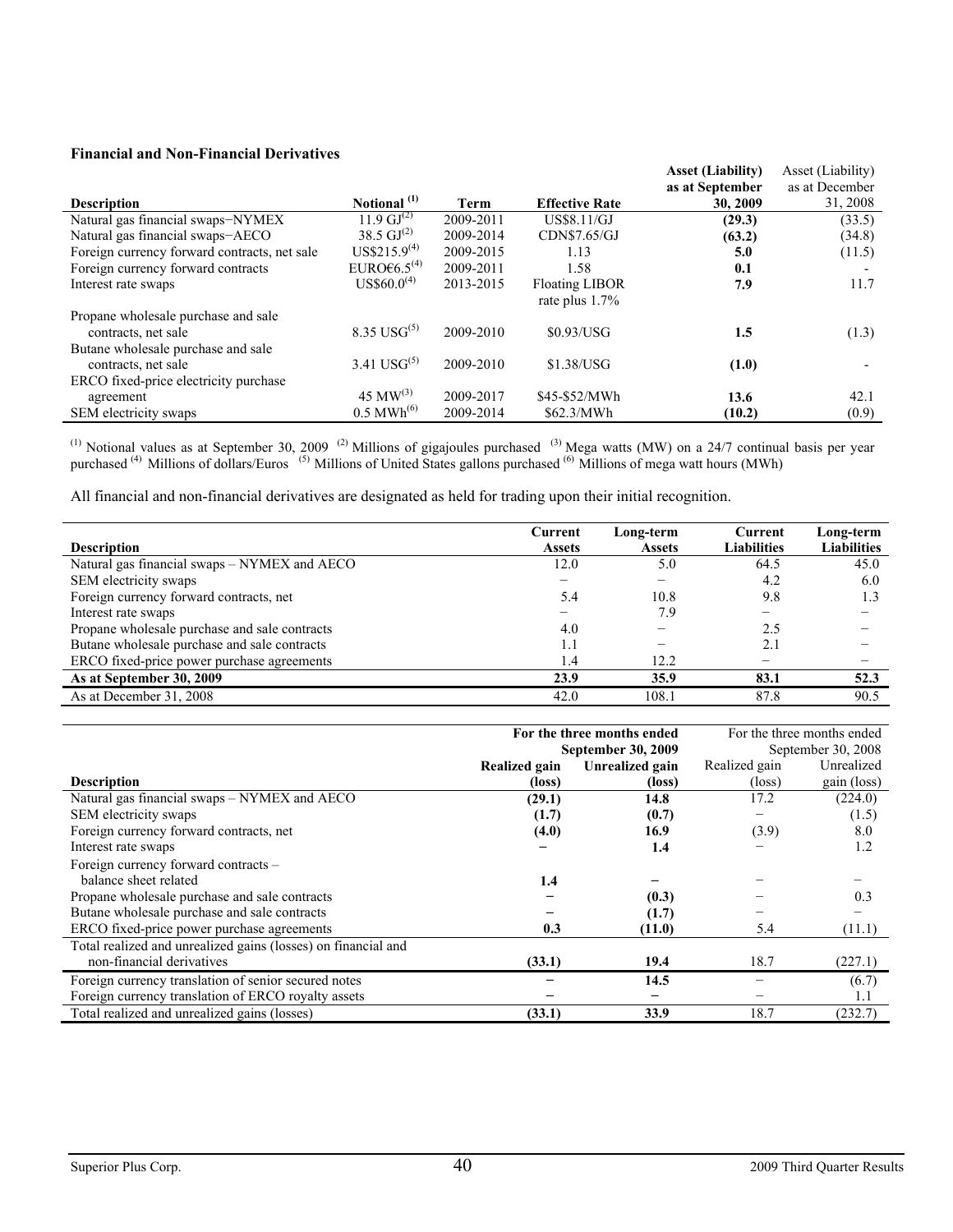|                                                               |               | For the nine months ended | For the nine months ended |             |  |
|---------------------------------------------------------------|---------------|---------------------------|---------------------------|-------------|--|
|                                                               |               | <b>September 30, 2009</b> | September 30, 2008        |             |  |
|                                                               | Realized gain | <b>Unrealized gain</b>    | Realized gain             | Unrealized  |  |
| <b>Description</b>                                            | (loss)        | (loss)                    | $(\text{loss})$           | gain (loss) |  |
| Natural gas financial swaps - NYMEX and AECO                  | (74.7)        | (16.7)                    | 38.6                      | 1.0         |  |
| SEM electricity swaps                                         | (3.5)         | (9.3)                     |                           | 0.7         |  |
| Foreign currency forward contracts, net                       | (11.4)        | 11.4                      | (12.3)                    | 17.5        |  |
| Interest rate swaps                                           | 1.4           | (4.4)                     | 1.4                       | 0.3         |  |
| Foreign currency forward contracts –                          |               |                           |                           |             |  |
| balance sheet related                                         | 7.7           |                           |                           |             |  |
| Propane wholesale purchase and sale contracts                 |               | 2.8                       |                           | (2.3)       |  |
| Butane wholesale purchase and sale contracts                  |               | (0.9)                     |                           |             |  |
| ERCO fixed-price power purchase agreements                    | 0.4           | (27.7)                    | 17.2                      | 14.4        |  |
| Total realized and unrealized gains (losses) on financial and |               |                           |                           |             |  |
| non-financial derivatives                                     | (80.1)        | (44.8)                    | 44.9                      | 31.6        |  |
| Foreign currency translation of senior secured notes          |               | 24.4                      |                           | (11.5)      |  |
| Foreign currency translation of ERCO royalty assets           |               |                           |                           | 2.3         |  |
| Total realized and unrealized gains (losses)                  | (80.1)        | (20.4)                    | 44.9                      | 22.4        |  |

#### **Non-Derivative Financial Instruments**

Superior's accounts receivables have been designated as available for sale due to Superior's accounts receivable securitization program, Superior's accounts payable, dividends and interest payable to shareholders and debentureholders, revolving term bank credits and term loans and debentures have been designated as other liabilities. The carrying value of Superior's cash, accounts receivable, accounts payable, and dividends and interest payable to shareholders and debenture holders approximates their fair value due to the short-term nature of these amounts. The carrying value and the fair value of Superior's revolving term bank credits and term loans, and debentures, is provided in Notes 7 and 8.

#### **Financial Instruments – Risk Management**

Derivative and non-financial derivatives are used by Superior to manage its exposure to fluctuations in foreign currency exchange rates, interest rates and commodity prices. Superior assesses the inherent risks of these instruments by grouping derivative and nonfinancial derivatives related to the exposures these instruments mitigate. Superior's policy is not to use derivative or non-financial derivative instruments for speculative purposes. Superior does not formally designate its derivatives as hedges, as a result, Superior does not apply hedge accounting and is required to designate its derivatives and non-financial derivatives as held for trading.

Effective 2008, SEM enters into natural gas financial swaps primarily with Macquarie Cook Energy Canada Ltd. for distributor billed natural gas business in Canada to manage its economic exposure of providing fixed-price natural gas to its customers. Additionally, SEM continues to maintain its historical natural gas swap positions with seven additional counterparties. SEM monitors its fixed-price natural gas positions on a daily basis to monitor compliance with established risk management policies. SEM maintains a substantially balanced fixed-price natural gas position in relation to its customer supply commitments.

SEM enters into electricity financial swaps with three counterparties to manage the economic exposure of providing fixed-price electricity to its customers. SEM monitors its fixed-price electricity positions on a daily basis to monitor compliance with established risk management policies. SEM maintains a substantially balanced fixed-price electricity position in relation to its customer supply commitments.

ERCO has entered into a fixed-price electricity purchase agreement to manage the economic exposure of certain of its chemical facilities to changes in the market price of electricity, in a market where the price of electricity is not fixed. The fair value with respect to this agreement is with a single counterparty.

Superior Propane enters into various propane forward purchase and sale agreements with more than twenty counterparties to manage the economic exposure of its wholesale customer supply contracts. Superior Propane monitors its fixed-price propane positions on a daily basis to monitor compliance with established risk management policies. Superior Propane maintains a substantially balanced fixed-price propane gas position in relation to its wholesale customer supply commitments.

Superior, on behalf of its operating divisions, enters into foreign currency forward contracts with ten counterparties to manage the economic exposure of Superior's operations to movements in foreign currency exchange rates. SEM and Superior Propane contract a portion of their fixed-price natural gas, and propane purchases and sales in US dollars and enter into forward US dollar purchase contracts to create an effective Canadian dollar fixed-price purchase cost. ERCO Worldwide enters into US dollar forward sales contracts on an ongoing basis to mitigate the impact of foreign exchange fluctuations on sales margins on production from its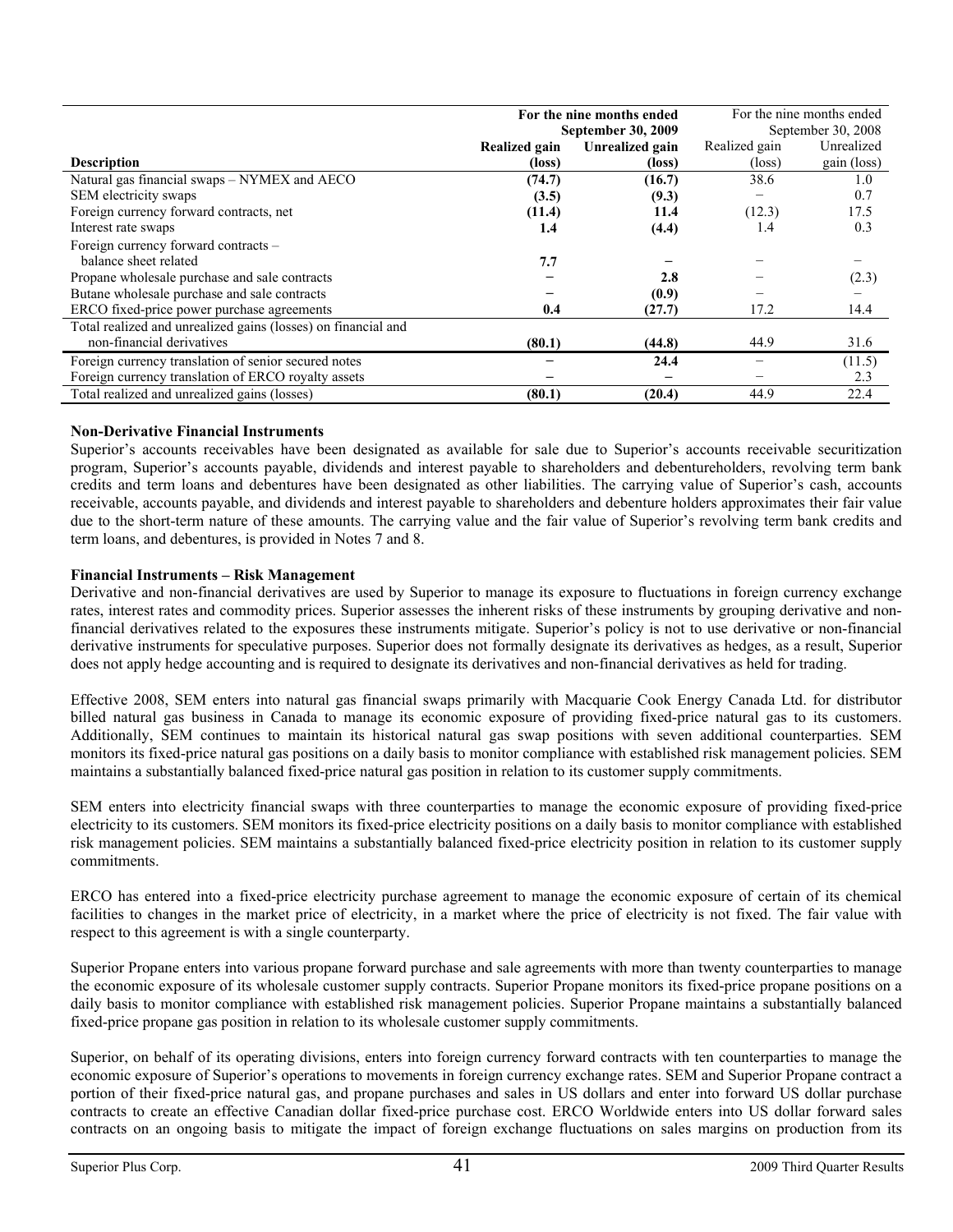Canadian plants that is sold in US dollars. Interest expense on Superior's US dollar debt is also used to mitigate the impact of foreign exchange fluctuations.

Superior has interest rate swaps with a single counterparty to manage the interest rate mix of its total debt portfolio and related overall cost of borrowing. Superior manages its overall liquidity risk in relation to its general funding requirements by utilizing a mix of short-term and longer-term maturity debt instruments. Superior reviews its mix of short-term and longer-term debt instruments on an on-going basis to ensure it is able to meet its liquidity requirements.

Superior utilizes a variety of counterparties in relation to its derivative and non-financial derivative instruments in order to mitigate its counterparty risk. Superior assesses the credit worthiness of its significant counterparties at the inception and throughout the term of a contract. Superior is also exposed to customer credit risk. Superior Propane and Winroc deal with a large number of small customers, thereby reducing this risk. ERCO, due to the nature of its operations, sells its products to a relatively small number of customers. ERCO mitigates its customer credit risk by actively monitoring the overall credit worthiness of its customers. SEM has minimal exposure to customer credit risk as local natural gas and electricity distribution utilities have been mandated, for a nominal fee, to provide SEM with invoicing, collection and the assumption of bad debts risk for residential customers. SEM actively monitors the credit worthiness of its commercial customers.

Allowance for doubtful accounts and past due receivables are reviewed by Superior at each balance sheet reporting date. Superior updates its estimate of the allowance for doubtful accounts based on the evaluation of the recoverability of accounts receivable balances of each customer taking into account historic collection trends of past due accounts and current economic conditions. Accounts receivable are written-off once it is determined they are not collectable.

Pursuant to their respective terms, trade accounts receivable, before deducting an allowance for doubtful accounts, are aged as follows:

|                                  | <b>September 30, 2009</b> | December 31, 2008 |
|----------------------------------|---------------------------|-------------------|
| Current                          | 184.3                     | 150.5             |
| Past due less than 90 days       | 31.7                      | 67.6              |
| Past due over 90 days            | 8.2                       | 16.7              |
| Trade accounts receivable, total | 224.2                     | 234.8             |

Superior's trade accounts receivable are stated after deducting a provision of \$6.6 million as at September 30, 2009 (December 31, 2008 - \$9.3 million). The movement in the provision for doubtful accounts was as follows:

|                                          | Nine months ended         | Twelve months ended |
|------------------------------------------|---------------------------|---------------------|
|                                          | <b>September 30, 2009</b> | December 31, 2008   |
| Allowance for doubtful accounts, opening | (9.3)                     | (5.1)               |
| Bad debt expense, net of recoveries      | (2.7)                     | (8.1)               |
| Written-off                              |                           | 3.9                 |
| Allowance for doubtful accounts, ending  | (6.6)                     | (9.3)               |

Superior's contractual obligations associated with its financial liabilities are as follows:

|                                                          |      |       |                          |                          |                   |      | 2015 and   |              |
|----------------------------------------------------------|------|-------|--------------------------|--------------------------|-------------------|------|------------|--------------|
|                                                          | 2009 | 2010  | 2011                     | 2012                     | 2013              | 2014 | Thereafter | <b>Total</b> |
| Revolving term bank credits and term loans               | 5.2  | 2.1   | 440.1                    | 34.3                     | 34.3              | 32.2 | 32.2       | 580.4        |
| Convertible unsecured subordinated debentures            |      |       | –                        | 174.9                    | $\qquad \qquad -$ | 69.0 | 75.0       | 318.9        |
| CDN\$ equivalent of US\$ foreign currency forward        |      |       |                          |                          |                   |      |            |              |
| purchase contracts                                       | 22.5 | 68.1  | 6.0                      |                          |                   |      |            | 96.6         |
| US\$ foreign currency forward sales contracts (US\$)     | 43.0 | 150.4 | 64.5                     | 32.5                     | 9.0               |      |            | 299.4        |
| EURO $\epsilon$ foreign currency forward sales contracts | 1.1  | 5.1   | 0.3                      | $\overline{\phantom{0}}$ |                   |      |            | 6.5          |
| (EURO)                                                   |      |       |                          |                          |                   |      |            |              |
| Fixed-price electricity purchase commitments             | 4.4  | 17.7  | 17.7                     | 17.7                     | 17.7              | 17.7 | 53.1       | 146.0        |
| CDN\$ natural gas purchases                              | 13.4 | 37.1  | 9.3                      | 7.6                      | 7.0               |      |            | 74.4         |
| US\$ natural gas purchases (US\$)                        | 14.5 | 37.9  | 2.1                      | $\overline{\phantom{0}}$ |                   |      |            | 54.5         |
| US\$ propane purchases (US\$)                            | 15.0 | 0.7   | $\overline{\phantom{0}}$ |                          |                   |      |            | 15.7         |
| US\$ butane purchases (US\$)                             | 2.4  | 1.9   | $\overline{\phantom{0}}$ |                          |                   |      |            | 4.3          |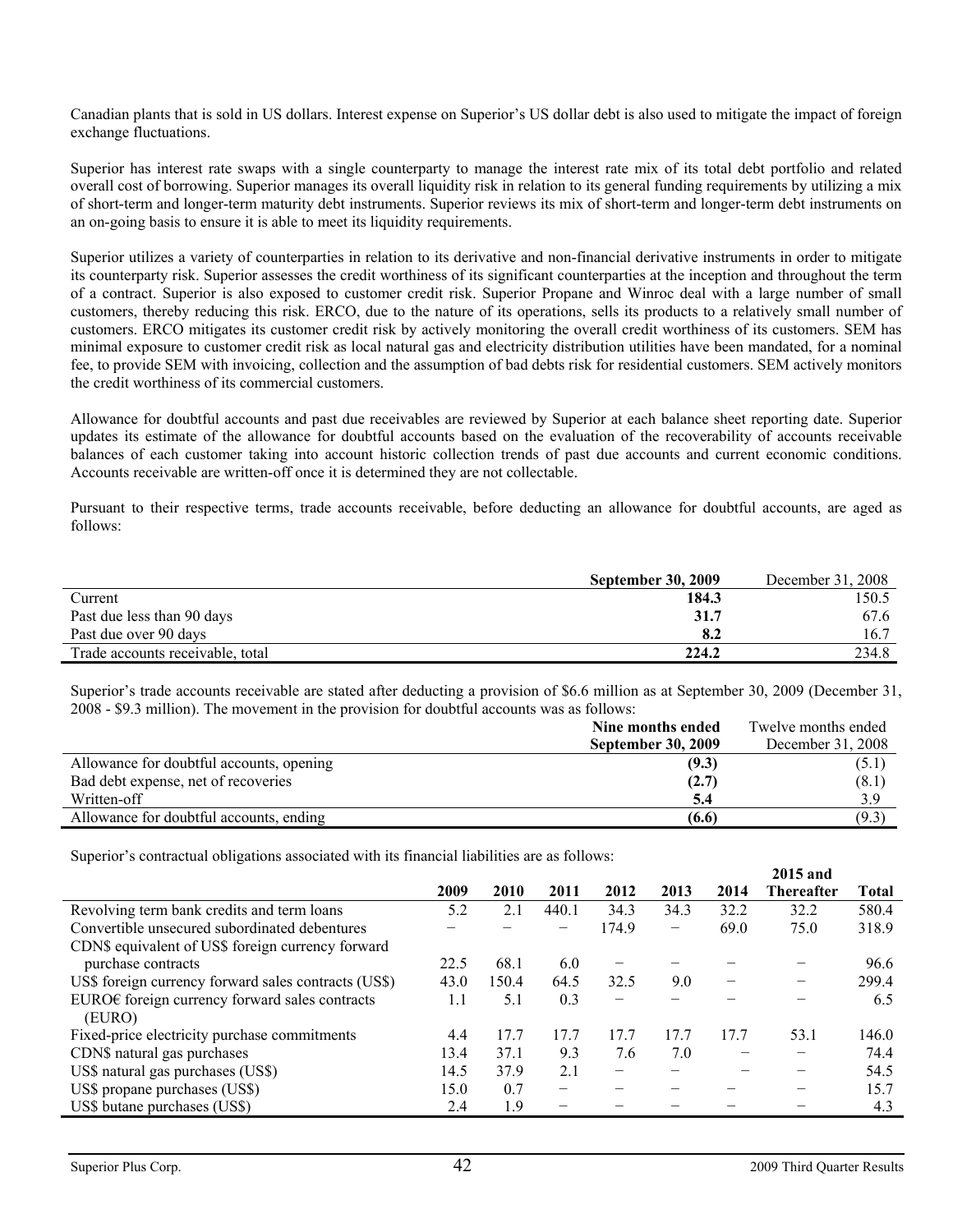Superior's contractual obligations are considered to be normal course operating commitments and do not include the impact of markto-market fair values on financial and non-financial derivatives. Superior expects to fund these obligations through a combination of cash flow from operations, proceeds on revolving term bank credits and proceeds on the issuance of share capital.

Superior's financial instruments' sensitivity to changes in foreign currency exchange rates, interest rates and various commodity prices and the impact to net earnings are detailed below:

|                                                                                          | Three and nine            |
|------------------------------------------------------------------------------------------|---------------------------|
|                                                                                          | months ended              |
|                                                                                          | <b>September 30, 2009</b> |
| Increase (decrease) to net earnings of a \$0.01 increase in the CDN\$ to the US\$        | 3.6                       |
| Increase (decrease) to net earnings of a 0.5% increase in interest rates                 | (1.3)                     |
| Increase (decrease) to net earnings of a \$0.40/GJ increase in the price of natural gas  | 18.7                      |
| Increase (decrease) to net earnings of a \$0.04/litre increase in the price of propane   | 1.0                       |
| Increase (decrease) to net earnings of a \$0.04/litre increase in the price of butane    | (0.2)                     |
| Increase (decrease) to net earnings of a \$1.00/KwH increase in the price of electricity | 19                        |

The calculation of Superior's sensitivity to changes in foreign currency exchange rates, interest rates and various commodity prices represent the change in fair value of the financial instrument without consideration of the value of the underlying variable, for example, the underlying customer contracts. The recognition of the sensitivities identified above would have impacted Superior's unrealized gain (loss) on financial instruments and would not have a material impact on Superior's cash flow from operations.

#### **10. Income Taxes**

On December 31, 2008, Superior converted from a publicly traded income trust to a publicly traded corporation. As such, Superior's calculation of current and future income taxes for the three and nine months ended September 30, 2009 is based on the conversion to a corporate structure effective December 31, 2008, whereas Superior's calculation of current and future income taxes for the three and nine months ended September 30, 2008 is based on Superior being a publicly traded income trust. Consistent with prior periods, Superior recognizes a provision for income taxes for its subsidiaries that are subject to current and future income taxes, including United States income tax, United States non-resident withholding tax and Chilean income tax.

Total income tax recovery/expense, comprised of current and future taxes for the three and nine months ended September 30, 2009 was a \$5.0 million expense and an \$8.3 million recovery, respectively, compared to a \$3.3 million recovery and \$25.7 million expense in the comparative period. Income taxes were impacted by Superior's conversion to a corporation on December 31, 2008, and the reversal of Superior's deferred tax credit. For the three and nine months ended September 30, 2009, future income tax recovery/expense from operations in Canada, the United States and Chile was a \$5.9 million expense and a \$13.6 million recovery, respectively, resulting in a corresponding total future income tax asset of \$237.2 million and a total deferred credit of \$276.4 million. Future income tax recovery/expense for the three and nine months ended September 30, 2008 was a \$7.6 million recovery and \$15.5 million expense, respectively.

### **11. Shareholders' Equity**

### **Authorized**

Superior is authorized to issue an unlimited number of common shares and an unlimited number of preferred shares. The holders of common shares are entitled to dividends if, as and when declared by the board of directors; to one vote per share at meetings of the holders of common shares; and upon liquidation, dissolution or winding up of Superior to receive pro rata the remaining property and assets of Superior, subject to the rights of any shares having priority over the common shares of which none are outstanding.

Preferred shares are issuable in series with each class of preferred share having such rights as the board of directors may determine. Holders of preferred shares are entitled, in priority of holders of common shares, to be paid rateably with holders of each other series of preferred shares the amount of accumulated dividends, if any, specified to be payable preferentially to the holders of such series upon liquidation, dissolution or winding up of Superior to be paid rateably with holders of each other series of preferred shares the amount, if any, specified as being payable preferentially to holders of such series. Superior does not have any preferred shares outstanding.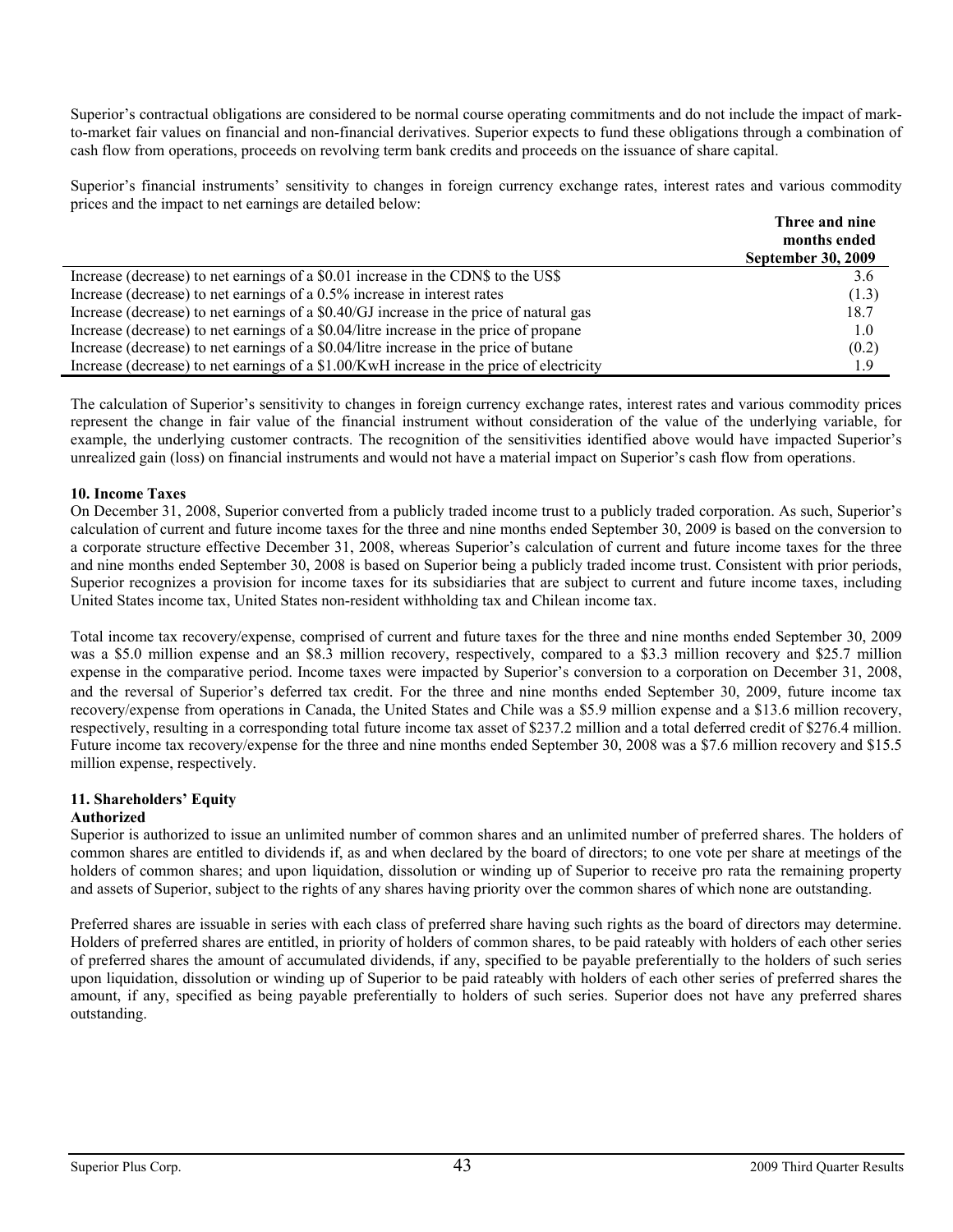|                                                                                     | <b>Issued Number</b>        |               |
|-------------------------------------------------------------------------------------|-----------------------------|---------------|
|                                                                                     | of Common                   |               |
|                                                                                     | <b>Shares</b>               | Shareholders' |
|                                                                                     | $(Millions)$ <sup>(1)</sup> | Equity $(1)$  |
| <b>Shareholders' equity, December 31, 2008</b>                                      | 88.4                        | 574.2         |
| Net earnings                                                                        |                             | 50.9          |
| Other comprehensive income (loss)                                                   |                             | (30.8)        |
| Issuance of common shares $(2)$                                                     | 6.8                         | 75.6          |
| Option value associated with the issue of \$69.0 million, 7.50% debentures          |                             | 0.5           |
| Cumulative impact of adopting new guidance on the valuation of financial instrument |                             |               |
| asset and liabilities (Note $2(b)$ )                                                |                             | (0.3)         |
| Dividends to Shareholders <sup><math>(3)</math></sup>                               |                             | (108.3)       |
| <b>Shareholders' equity, September 30, 2009</b>                                     | 95.2                        | 561.8         |

<sup>(1)</sup> On December 31, 2008, Superior redeemed its outstanding trust units in exchange for shares as a result of its conversion from a publicly traded income trust to a publicly corporation. (See Note 1.)

(2) On September 23, 2009 Superior issued 3,970,000 common shares for net proceeds of \$43.0 million related to its acquisition of certain heating oil assets. Additionally, on September 24, 2009, Superior issued 2,803,135 common shares valued at \$32.6 million by way of private placement in consideration of the acquisition of SPI. The number of common shares issued was based on a specified weighted average value of superiors existing common shares.

<sup>(3)</sup> Dividends to Shareholders are declared at the discretion of Superior.

Shareholders' capital, deficit and accumulated other comprehensive income (loss) as at September 30, 2009 and December 31, 2008 consists of the following components:

|                                                                              | September 30, | December 31, |
|------------------------------------------------------------------------------|---------------|--------------|
|                                                                              | 2009          | 2008         |
| Shareholders' capital                                                        |               |              |
| Share capital                                                                | 1,446.5       | 1,370.9      |
|                                                                              | 1,446.5       | 1,370.9      |
| <b>Contributed Surplus</b>                                                   |               |              |
| Conversion feature on expired warrants and convertible debentures            | 5.3           | 4.8          |
|                                                                              | 5.3           | 4.8          |
| <b>Accumulated deficit</b>                                                   |               |              |
| Retained earnings from operations                                            | 583.7         | 532.8        |
| Cumulative impact of adopting new guidance on the valuation of financial     |               |              |
| instrument asset and liabilities (Note $2(b)$ )                              | (0.3)         |              |
| Accumulated dividends/distributions                                          | (1,444.2)     | (1,335.9)    |
|                                                                              | (860.8)       | (803.1)      |
| Accumulated other comprehensive income (loss)                                |               |              |
| Balance at beginning of period                                               | 1.6           | (20.3)       |
| Unrealized foreign currency gains (losses) on translation of self-sustaining |               |              |
| foreign operations                                                           | (27.9)        | 30.1         |
| Reclassification of derivative gains and losses previously deferred          | (2.9)         | (8.2)        |
|                                                                              | (29.2)        | 1.6          |

### **Additional Capital Disclosures**

Superior's objectives when managing capital are: (i) to maintain a flexible capital structure to preserve its ability to meet its financial obligations, including potential obligations from acquisitions; and (ii) safeguard Superior's assets while at the same time maximizing the growth of its businesses and returns to its shareholders.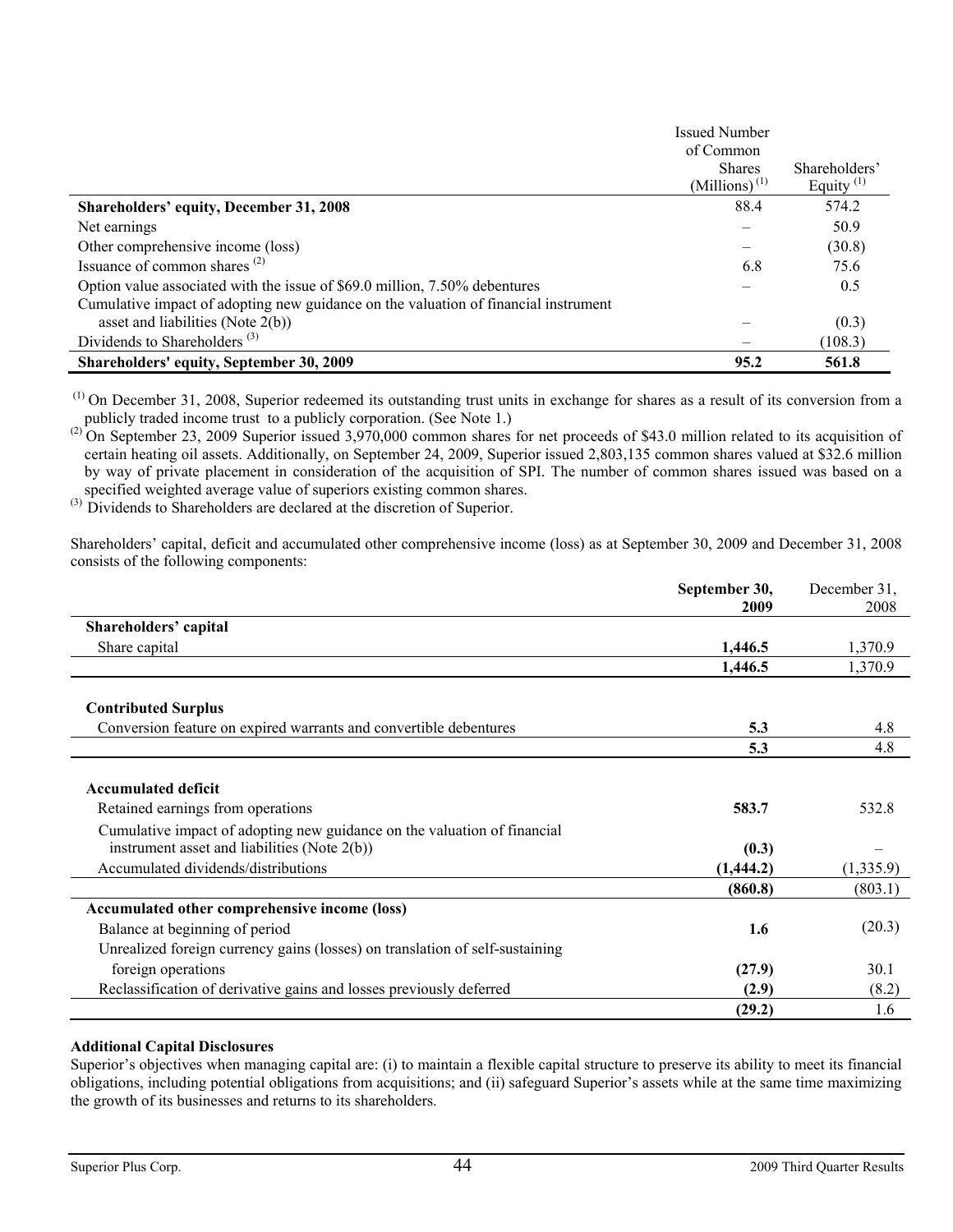In the management of capital, Superior includes shareholders' equity (excluding accumulated other comprehensive income) (AOCI), current and long-term debt, convertible debentures, securitized accounts receivable and cash and cash equivalents.

Superior manages its capital structure and makes adjustments in light of changes in economic conditions and nature of the underlying assets. In order to maintain or adjust the capital structure, Superior may adjust the amount of dividends to Shareholders, issue additional share capital, issue new debt or convertible debentures, issue new debt or convertible debentures with different characteristics and/or increase or decrease the amount of securitized accounts receivable.

Superior monitors its capital based on the ratio of senior debt outstanding to net earnings before interest, taxes, depreciation, amortization and other non-cash expenses (EBITDA), as defined by its revolving term credit facility, and the ratio of total debt outstanding to EBITDA. Superior's reference to EBITDA as defined by its revolving term credit facility may be referred to as compliance EBITDA in other public reports of Superior.

Superior is subject to various financial covenants in its credit facility agreements, including senior debt and total debt to EBITDA ratios, which are measured on a quarterly basis. As at September 30, 2009 and December 31 2008, Superior was in compliance with all of its financial covenants.

Superior's financial objectives and strategy related to managing its capital as described above have remained unchanged from the prior fiscal year. Superior believes that its debt to EBITDA ratios are within reasonable limits, in light of Superior's size, the nature of its businesses and its capital management objectives.

|                                                              | September 30, | December 31, |
|--------------------------------------------------------------|---------------|--------------|
|                                                              | 2009          | 2008         |
| Total shareholders' equity                                   | 561.8         | 574.2        |
| Exclude accumulated other comprehensive loss (income)        | 29.2          | (1.6)        |
| Shareholders' equity (excluding AOCI)                        | 591.0         | 572.6        |
| Current portion of term loans                                | 5.2           | 13.0         |
|                                                              |               |              |
| Revolving term bank credits and term loans <sup>(1)</sup>    | 575.2         | 464.7        |
| Accounts receivable securitization program                   | 66.8          | 100.0        |
| Total senior debt                                            | 647.2         | 577.7        |
| Convertible unsecured subordinated debentures <sup>(1)</sup> | 316.6         | 247.6        |
| Total debt                                                   | 963.8         | 825.3        |
| Cash                                                         | (19.3)        | (16.1)       |
| Total capital                                                | 1,535.5       | 1,381.8      |

The capital structure of the Superior and the calculation of its key capital ratios are as follows: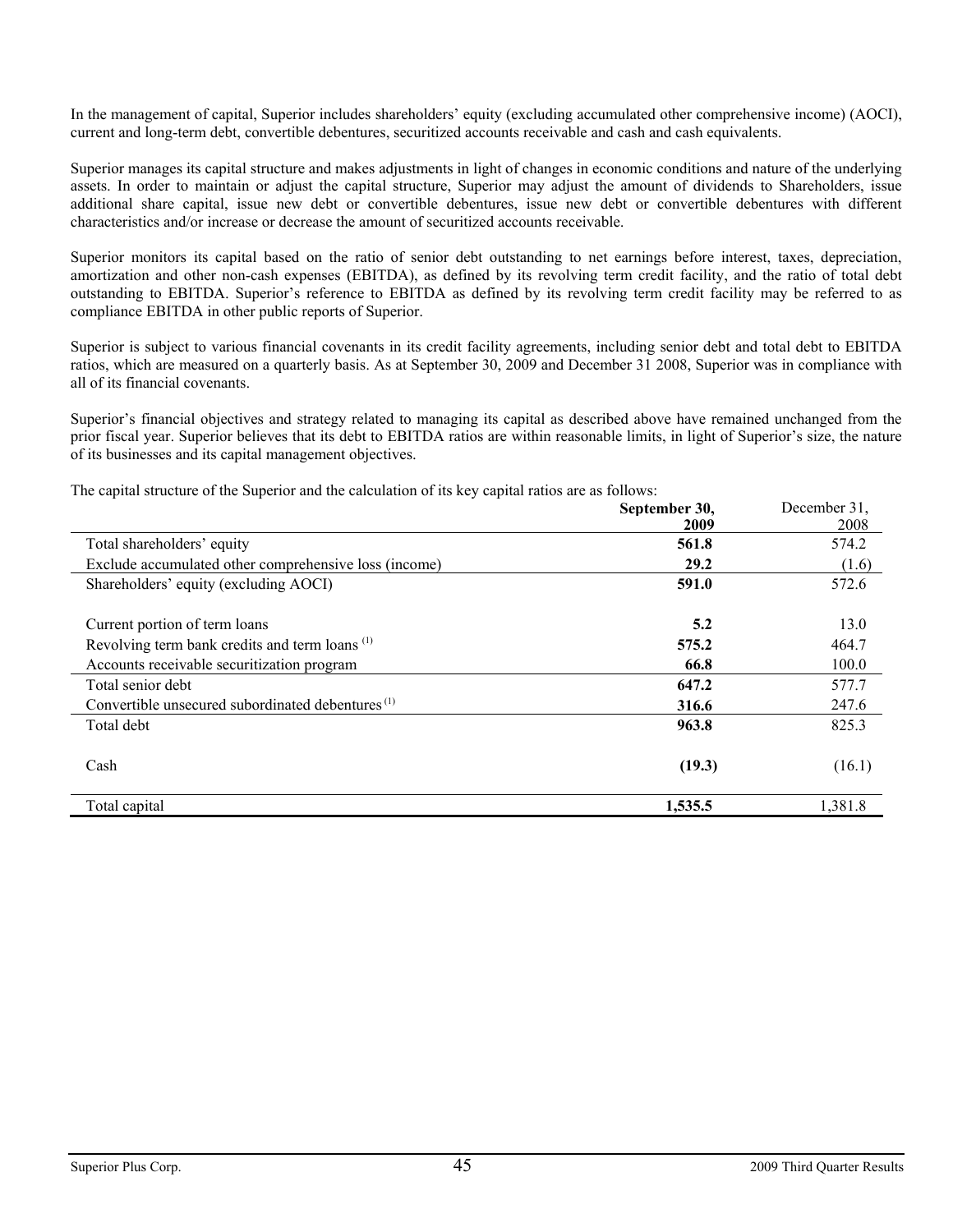|                                                           | Twelve months ended Twelve months ended |              |
|-----------------------------------------------------------|-----------------------------------------|--------------|
|                                                           | September 30,                           | December 31, |
|                                                           | 2009                                    | 2008         |
| Net earnings (loss)                                       | 31.0                                    | 67.7         |
| Adjusted for:                                             |                                         |              |
| Interest on revolving term bank credits and term loans    | 23.3                                    | 23.7         |
| Interest on convertible unsecured subordinated debentures | 15.3                                    | 14.8         |
| Accretion of convertible debenture issue costs            | 1.1                                     | 1.4          |
| Amortization of property, plant and equipment             | 19.2                                    | 18.3         |
| Amortization included in cost of sales                    | 37.4                                    | 38.9         |
| Amortization of intangible assets                         | 5.9                                     | 5.3          |
| Income tax expense (recovery)                             | (24.1)                                  | 9.9          |
| Unrealized (gains) losses on financial instruments        | 104.0                                   | 61.2         |
| Gain on sale of facility                                  |                                         | (4.0)        |
| Superior Propane non-cash pension expense                 | 1.6                                     | 2.4          |
| Proforma impact of acquisition of SPI                     | 31.9                                    |              |
| Proforma impact of purchase of Heating Oil assets         | 18.9                                    |              |
| EBITDA <sup>(2)</sup>                                     | 265.5                                   | 239.6        |

|                            |                 | September 30, |       |
|----------------------------|-----------------|---------------|-------|
|                            | Target          | 2009          | 2008  |
| Senior debt to $EBITDA(2)$ | $1.5:1 - 2.0:1$ | 2.4:1         | 2.4:1 |
| Total debt to $EBITDA(2)$  | $2.5:1 - 3.0:1$ | 3.6:1         | 3.4:1 |

(1) Revolving term bank credits and term loans and convertible unsecured subordinated debentures are before deferred issue costs.

 $^{(2)}$  EBITDA, as defined by Superior's revolving term credit facility, is calculated on a trailing twelve month basis taking into consideration the proforma impact of acquisitions and dispositions in accordance with the requirements of Superior's credit facility. Superior's calculation of EBITDA and debt to EBITDA may differ from those of similar entities.

#### **12. Net Earnings per Share**

|                                                                      | Three months ended<br>September 30, |         | Nine months ended<br>September 30, |        |
|----------------------------------------------------------------------|-------------------------------------|---------|------------------------------------|--------|
|                                                                      | 2009                                | 2008    | 2009                               | 2008   |
| Net earnings per share computation, basic and diluted <sup>(1)</sup> |                                     |         |                                    |        |
| Net earnings (loss)                                                  | <b>33.0</b>                         | (203.9) | 50.9                               | 87.6   |
| Weighted average shares outstanding                                  | 88.7                                | 88.4    | 88.4                               | 88.3   |
| Net earnings (loss) per share, basic and diluted                     | \$0.37                              | (S2.31) | \$0.58                             | \$0.99 |

 $<sup>(1)</sup>$  All outstanding debentures have been excluded from this calculation as they were anti-dilutive.</sup>

#### **13. Business Segments**

Superior operates four distinct business segments: a fuel distribution and related service business operating under the trade names Superior Propane, Superior Plus Energy Services, Montour Home Comfort Services and Mohawk Home Comfort Services; a specialty chemicals business operating under the trade name ERCO Worldwide (ERCO); a construction products distribution business operating under the trade names Winroc and Specialty Products & Insulation Co. (SPI); and a fixed-price energy services business operating under the trade name Superior Energy Management (SEM). Superior's corporate office arranges intersegment foreign exchange contracts from time to time between its business segments. Realized gains and losses pertaining to intersegment foreign exchange gains and losses are eliminated under the corporate cost column.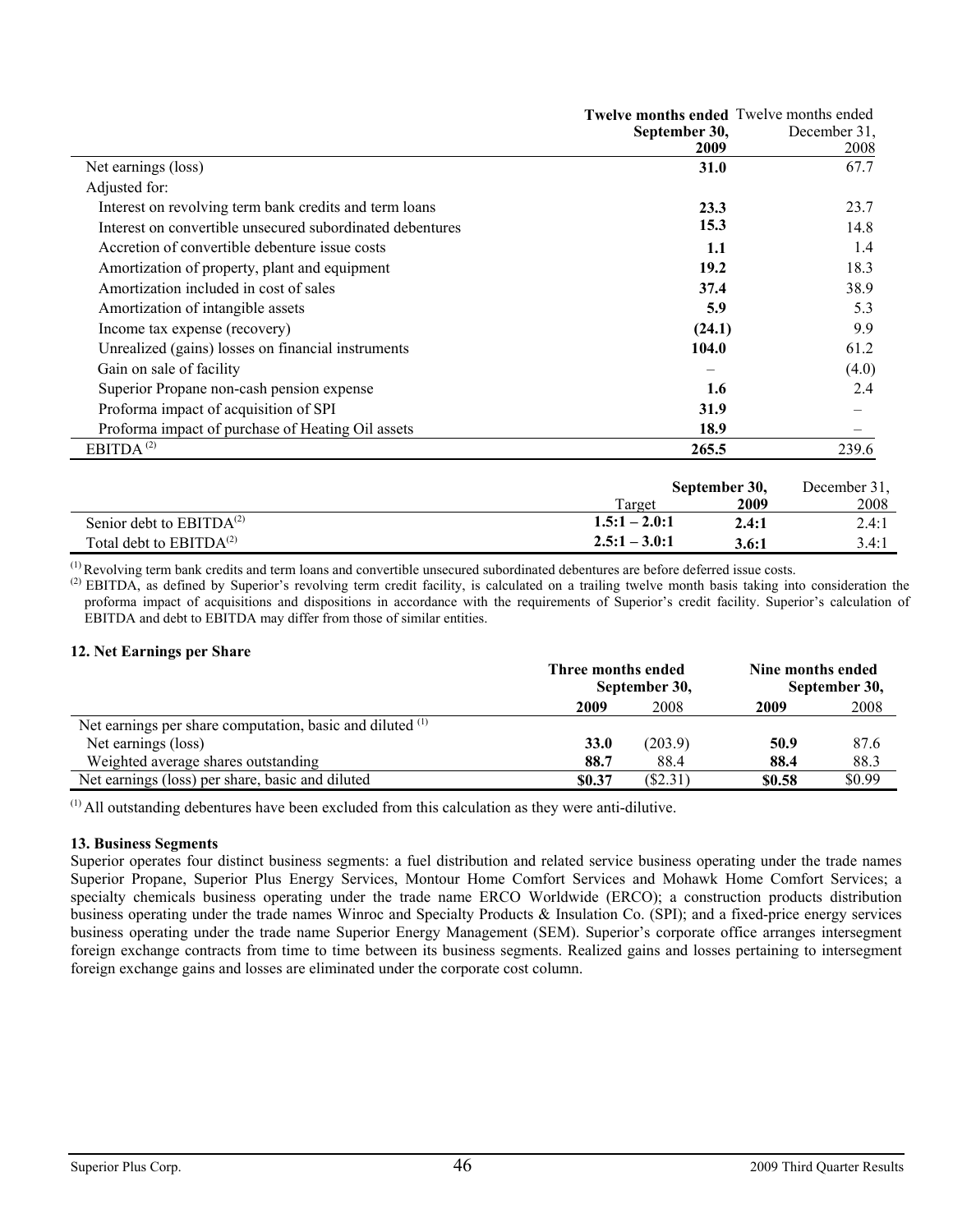|                                                    | Fuel                |                  | <b>Specialty Construction</b> |                          |             | <b>Total</b> |
|----------------------------------------------------|---------------------|------------------|-------------------------------|--------------------------|-------------|--------------|
| For the three months ended September 30, 2009      | <b>Distribution</b> | <b>Chemicals</b> | <b>Products</b>               | <b>SEM</b>               | Corporate   | Consolidated |
| <b>Revenues</b>                                    | 147.6               | 115.4            | 100.5                         | 77.8                     |             | 441.3        |
| Cost of products sold                              | (98.0)              | (73.8)           | (73.6)                        | (35.9)                   |             | (281.3)      |
| Realized gains (losses) on financial instruments   | (0.1)               | (0.2)            | -                             | (34.2)                   | 1.4         | (33.1)       |
| <b>Gross profit</b>                                | 49.5                | 41.4             | 26.9                          | 7.7                      | 1.4         | 126.9        |
| <b>Expenses</b>                                    |                     |                  |                               |                          |             |              |
| Operating and administrative                       | 49.6                | 28.4             | 19.8                          | 4.9                      | 3.8         | 106.5        |
| Amortization of property, plant and equipment      | 3.7                 |                  | 0.9                           |                          |             | 4.6          |
| Amortization of intangible assets                  |                     | 1.1              | 0.2                           | 0.1                      |             | 1.4          |
| Interest on revolving term bank credits and term   |                     |                  |                               |                          |             |              |
| loans                                              |                     |                  |                               |                          | 5.9         | 5.9          |
| Interest on convertible unsecured subordinated     |                     |                  |                               |                          |             |              |
| debentures                                         |                     |                  |                               |                          | 4.2         | 4.2          |
| Accretion of convertible debenture issue costs     |                     |                  |                               |                          | 0.2         | 0.2          |
| Unrealized losses (gains) on financial instruments | 1.9                 | 10.9             | —                             | (14.0)                   | (32.7)      | (33.9)       |
|                                                    | 55.2                | 40.4             | 20.9                          | (9.0)                    | (18.6)      | 88.9         |
| Net earnings (loss) before income taxes            | (5.7)               | 1.0              | 6.0                           | 16.7                     | <b>20.0</b> | <b>38.0</b>  |
| Income tax expense                                 | —                   | —                |                               | $\overline{\phantom{0}}$ | (5.0)       | (5.0)        |
| <b>Net Earnings (Loss)</b>                         | (5.7)               | 1.0              | 6.0                           | 16.7                     | 15.0        | <b>33.0</b>  |

|                                                    | Fuel                |                  | <b>Specialty Construction</b> |            |           | <b>Total</b> |
|----------------------------------------------------|---------------------|------------------|-------------------------------|------------|-----------|--------------|
| For the three months ended September 30, 2008      | <b>Distribution</b> | <b>Chemicals</b> | <b>Products</b>               | <b>SEM</b> | Corporate | Consolidated |
| <b>Revenues</b>                                    | 236.4               | 121.7            | 142.6                         | 79.5       |           | 580.2        |
| Cost of products sold                              | (181.3)             | (76.3)           | (107.4)                       | (81.1)     |           | (446.1)      |
| Realized gains (losses) on financial instruments   | 0.2                 | 6.9              |                               | 11.6       |           | 18.7         |
| Gross profit                                       | 55.3                | 52.3             | 35.2                          | 10.0       | -         | 152.8        |
| <b>Expenses</b>                                    |                     |                  |                               |            |           |              |
| Operating and administrative                       | 49.3                | 29.5             | 27.1                          | 7.1        | 2.0       | 115.0        |
| Amortization of property, plant and equipment      | 3.6                 | 0.2              | 1.0                           |            |           | 4.8          |
| Amortization of intangible assets                  |                     | 1.1              | 0.2                           | 0.1        |           | 1.4          |
| Interest on revolving term bank credits and term   |                     |                  |                               |            | 6.0       | 6.0          |
| loans                                              |                     |                  |                               |            |           |              |
| Interest on convertible unsecured subordinated     |                     |                  |                               |            |           |              |
| debentures                                         |                     |                  |                               |            | 3.8       | 3.8          |
| Accretion of convertible debenture issue costs     |                     |                  |                               |            | 0.3       | 0.3          |
| Gain on disposal of facility                       |                     | (4.0)            |                               |            |           | (4.0)        |
| Unrealized losses (gains) on financial instruments | (0.3)               | 10.0             |                               | 225.5      | (2.5)     | 232.7        |
|                                                    | 52.6                | 36.8             | 28.3                          | 232.7      | 9.6       | 360.0        |
| Net earnings (loss) before income taxes            | 2.7                 | 15.5             | 6.9                           | (222.7)    | (9.6)     | (207.2)      |
| Income tax recovery                                |                     | —                |                               |            | 3.3       | 3.3          |
| <b>Net Earnings (Loss)</b>                         | 2.7                 | 15.5             | 6.9                           | (222.7)    | (6.3)     | (203.9)      |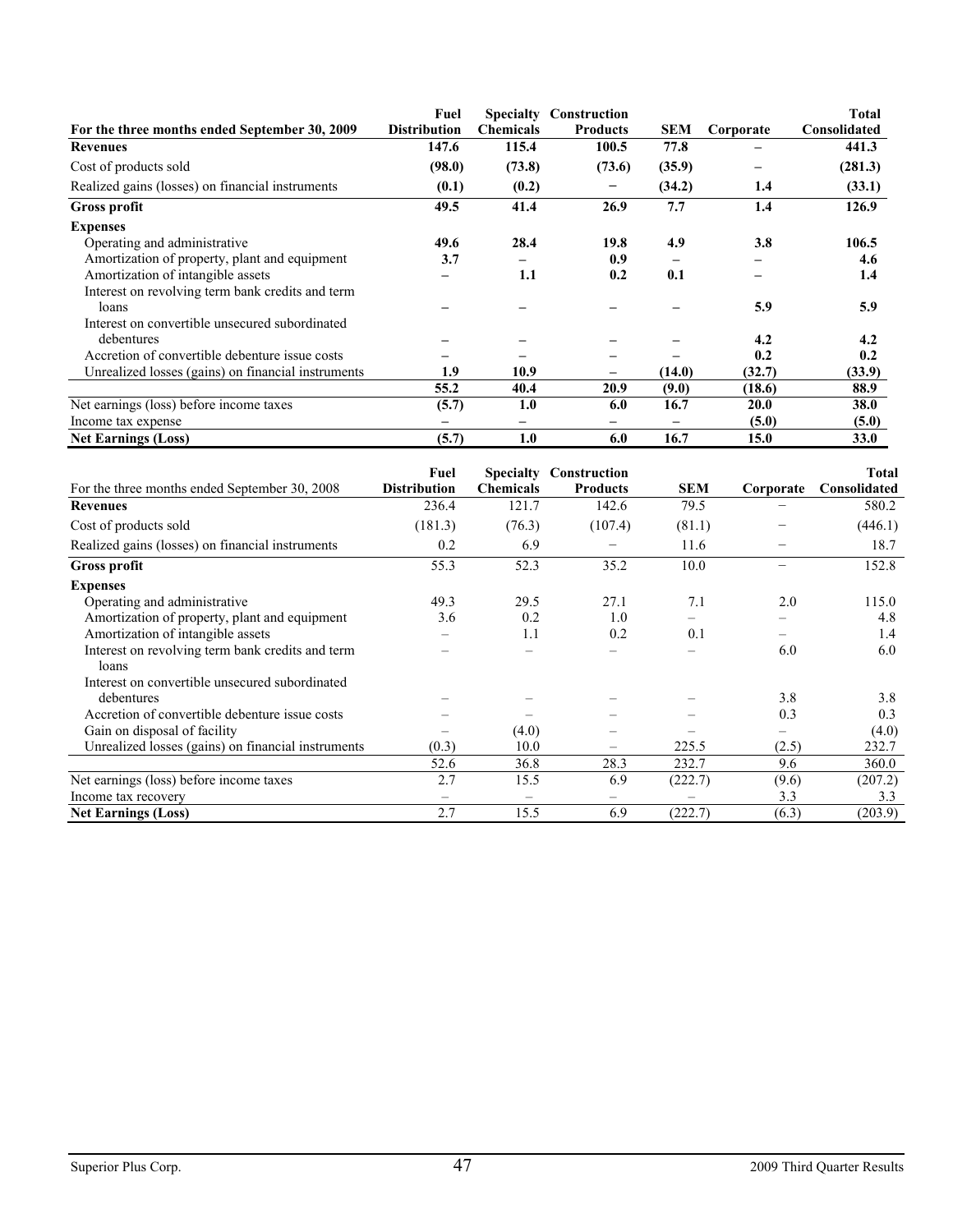|                                                    | Fuel                |                  | <b>Specialty Construction</b> |            |           | <b>Total</b> |
|----------------------------------------------------|---------------------|------------------|-------------------------------|------------|-----------|--------------|
| For the nine months ended September 30, 2009       | <b>Distribution</b> | <b>Chemicals</b> | <b>Products</b>               | <b>SEM</b> | Corporate | Consolidated |
| <b>Revenues</b>                                    | 615.4               | 359.4            | 292.8                         | 231.6      |           | 1,499.2      |
| Cost of products sold                              | (409.6)             | (214.2)          | (217.2)                       | (128.0)    |           | (969.0)      |
| Realized gains (losses) on financial instruments   | (1.0)               | (6.9)            |                               | (81.3)     | 9.1       | (80.1)       |
| <b>Gross profit</b>                                | 204.8               | 138.3            | 75.6                          | 22.3       | 9.1       | 450.1        |
| <b>Expenses</b>                                    |                     |                  |                               |            |           |              |
| Operating and administrative                       | 156.0               | 91.2             | 63.7                          | 15.2       | 10.4      | 336.5        |
| Amortization of property, plant and equipment      | 13.1                |                  | 2.8                           |            |           | 15.9         |
| Amortization of intangible assets                  |                     | 3.6              | 0.5                           | 0.3        |           | 4.4          |
| Interest on revolving term bank credits and term   |                     |                  |                               |            |           |              |
| loans                                              |                     |                  |                               |            | 17.8      | 17.8         |
| Interest on convertible unsecured subordinated     |                     |                  |                               |            |           |              |
| debentures                                         |                     |                  |                               |            | 11.7      | 11.7         |
| Accretion of convertible debenture issue costs     |                     |                  |                               |            | 0.8       | 0.8          |
| Unrealized losses (gains) on financial instruments | (2.0)               | 27.7             |                               | 26.0       | (31.3)    | 20.4         |
|                                                    | 167.1               | 122.5            | 67.0                          | 41.5       | 9.4       | 407.5        |
| Net earnings (loss) before income taxes            | 37.7                | 15.8             | 8.6                           | (19.2)     | (0.3)     | 42.6         |
| Income tax recovery                                |                     |                  |                               |            | 8.3       | 8.3          |
| <b>Net Earnings (Loss)</b>                         | 37.7                | 15.8             | 8.6                           | (19.2)     | 8.0       | 50.9         |

|                                                    | Fuel                | <b>Specialty</b>         | Construction             |                          |           | <b>Total</b> |
|----------------------------------------------------|---------------------|--------------------------|--------------------------|--------------------------|-----------|--------------|
| For the nine months ended September 30, 2008       | <b>Distribution</b> | <b>Chemicals</b>         | <b>Products</b>          | <b>SEM</b>               | Corporate | Consolidated |
| <b>Revenues</b>                                    | 835.2               | 347.1                    | 399.5                    | 247.0                    |           | 1,828.8      |
| Cost of products sold                              | (625.2)             | (231.7)                  | (299.6)                  | (241.2)                  |           | (1,397.7)    |
| Realized gains (losses) on financial instruments   | (0.4)               | 23.5                     |                          | 20.4                     | 1.4       | 44.9         |
| Gross profit                                       | 209.6               | 138.9                    | 99.9                     | 26.2                     | 1.4       | 476.0        |
| <b>Expenses</b>                                    |                     |                          |                          |                          |           |              |
| Operating and administrative                       | 154.0               | 84.1                     | 76.0                     | 18.2                     | 7.5       | 339.8        |
| Amortization of property, plant and equipment      | 11.3                | 0.9                      | 2.8                      |                          |           | 15.0         |
| Amortization of intangible assets                  |                     | 3.2                      | 0.4                      | 0.2                      |           | 3.8          |
| Interest on revolving term bank credits and term   |                     |                          | $\overline{\phantom{0}}$ | $\overline{\phantom{0}}$ | 18.2      | 18.2         |
| loans                                              |                     |                          |                          |                          |           |              |
| Interest on convertible unsecured subordinated     |                     |                          |                          |                          |           |              |
| debentures                                         |                     |                          |                          |                          | 11.2      | 11.2         |
| Accretion of convertible debenture issue costs     |                     |                          |                          |                          | 1.1       | 1.1          |
| Gain on disposal of facility                       |                     | (4.0)                    | -                        |                          |           | (4.0)        |
| Unrealized losses (gains) on financial instruments | 2.3                 | (16.7)                   |                          | (1.7)                    | (6.3)     | (22.4)       |
|                                                    | 167.6               | 67.5                     | 79.2                     | 16.7                     | 31.7      | 362.7        |
| Net earnings (loss) before income taxes            | 42.0                | 71.4                     | 20.7                     | 9.5                      | (30.3)    | 113.3        |
| Income tax expense                                 |                     | $\overline{\phantom{0}}$ | -                        | $\overline{\phantom{0}}$ | (25.7)    | (25.7)       |
| <b>Net Earnings (Loss)</b>                         | 42.0                | 71.4                     | 20.7                     | 9.5                      | (56.0)    | 87.6         |